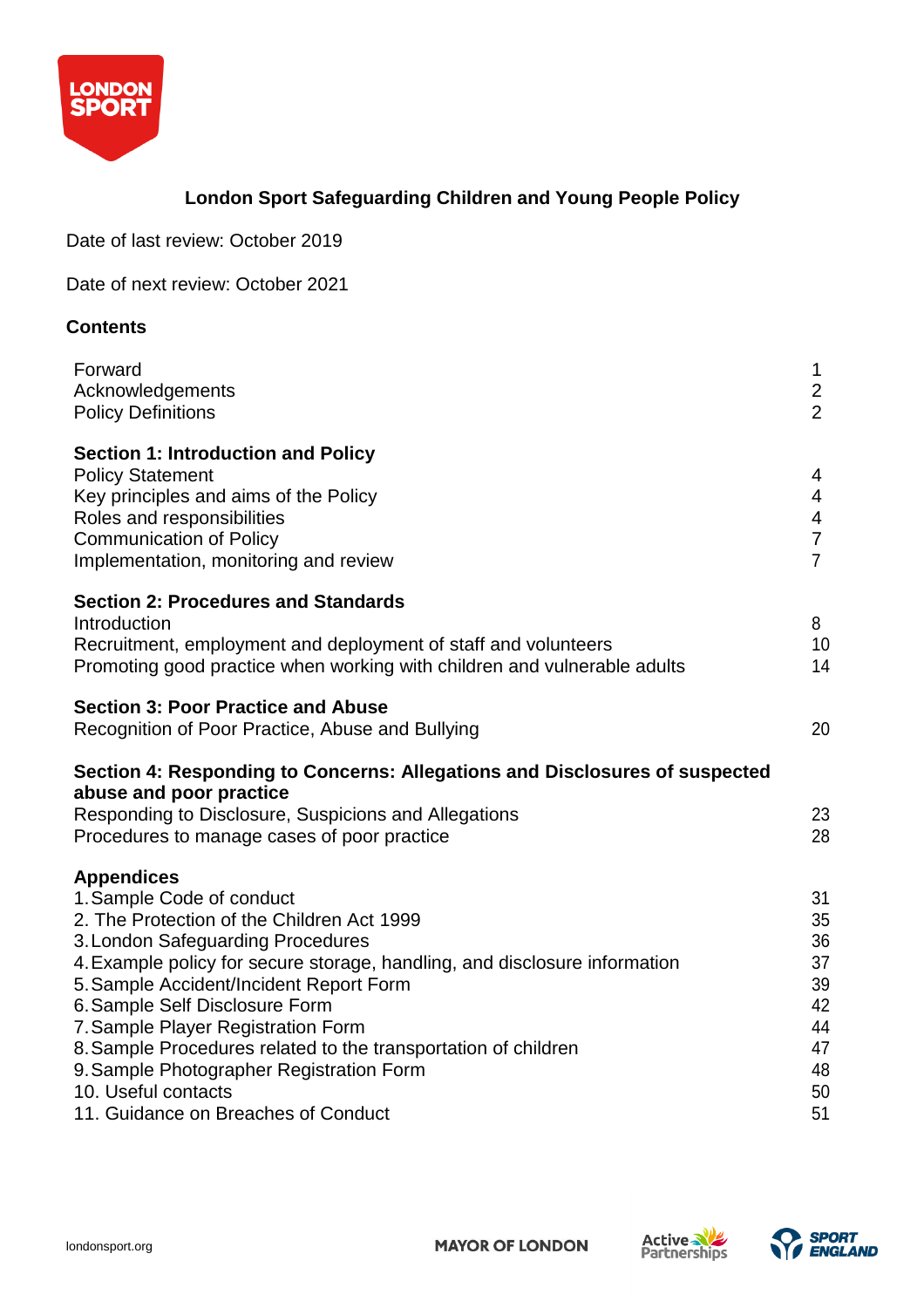

## **Forward**

London Sport provides a strategic lead in the delivery of sport and physical activity within London. The Partnership consists of a range of different partners including Local Authorities, School Sports Partnerships, National Governing Bodies of Sport, sports clubs and a range of other strategic and delivery organisations. Through collective working and a joined up strategic approach, the Partnership's primary aim is to increase participation rates, which are sustainable and provide long-term health and social benefits for local people across London.

As a lead strategic agency, London Sport is firmly committed to ensuring that all children and young people enjoy sport and physical activity opportunities to a high standard and in a safe environment. This policy does not include scope for ensuring the welfare of Adults; a separate policy was developed in 2017.

The role of London Sport is firmly situated at a strategic level with an emphasis on facilitating, enabling and supporting local partners to provide opportunities, rather than providing direct delivery. As a result, the emphasis of this policy will reflect the strategic role of London Sport.

In the context of safeguarding and the implementation of this policy, the Partnership will have a clear role in the following areas:

The promotion of good practice (minimum safeguarding standards) at an operational level

Provision of advice and support for partner organisations

Signposting (eg training opportunities)

Influencing and advocating at a strategic level

Ensuring the sub-contracting of any activities are protected through clear guidelines on safeguarding children within a signed agreement

Sport can and does have a very powerful and positive influence on people, especially young people. Not only can it provide opportunities for enjoyment and achievement; it can also develop valuable qualities such as self-esteem, leadership and teamwork. These positive effects can only take place if sport is in the right hands, in the hands of those who place the welfare of all young people first and adopt practices that support, protect and empower them.

London Sport has worked closely with the NSPCC Child Protection in Sport Unit (CPSU) to ensure that it meets the requirements of the Standards for Safeguarding and Protecting Children in Sport. London Sport has developed this Policy which is endorsed by the Board, who are committed to the annual review of this document. The review will be led by the Child Protection Officer in conjunction with all relevant staff and the Board.

This document provides guidelines that outline London Sports approach to Safeguarding and Protecting Children and Young people. London Sport's approach Safeguarding is based on the principles recognised within the UK and International legislation and Government guidance. The document works to the guidance within the London Child Protection Procedures (2017) and Working Together (2018),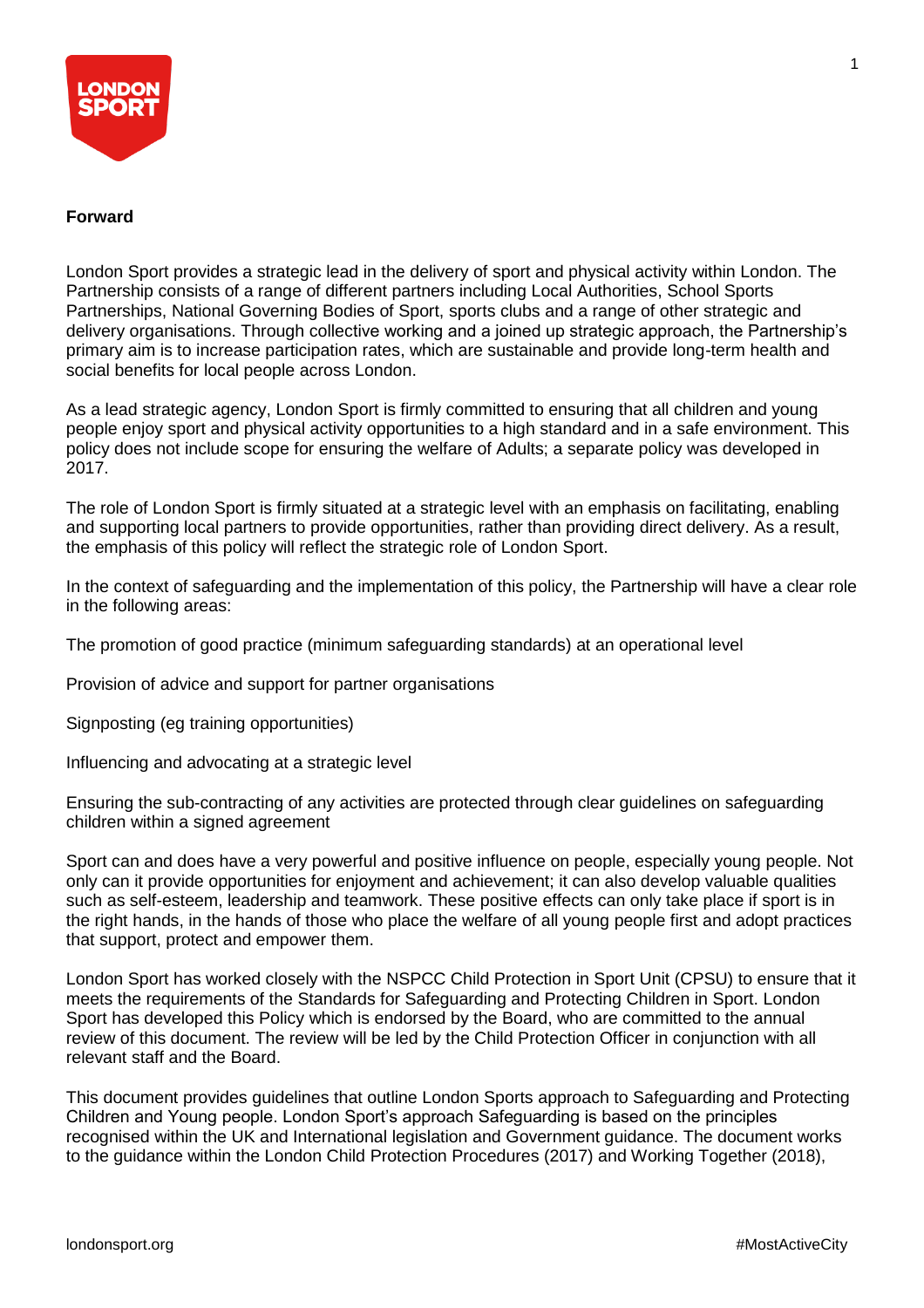

Data Protection Act (2018) and has taken into consideration: The Children Act (1989), The Children Act 2004 and the Children and Social Work Act (2017).

## **Acknowledgement**

London Sport would also like to thank the NSPCC Child Protection in Sport Unit for their ongoing support and guidance.

We would also like to thank all our partner organisations who are fully committed to the welfare of children and young people

## **Policy Definitions**

| <b>Abuse</b>                 | means significant harm as more specifically set out in section 2, pg 10 &<br>11.                                                                                                                                                                                     |
|------------------------------|----------------------------------------------------------------------------------------------------------------------------------------------------------------------------------------------------------------------------------------------------------------------|
| <b>Codes of Conduct</b>      | means codes of conduct developed or adopted and issued by London<br>Sport as set out in Appendix 1.                                                                                                                                                                  |
| <b>Discrimination</b>        | means a form of harassment.                                                                                                                                                                                                                                          |
| <b>Employee or Volunteer</b> | means a person currently elected, appointed or holding a position, whether<br>in the form of employment, contract or otherwise, paid or unpaid (includes<br>coaches, officials, referees, umpires and volunteers).                                                   |
| <b>Harassment</b>            | occurs when a person, to whom this Policy applies, is subject to offensive,<br>abusive, belittling or threatening behaviour and which is directed at a<br>person or a group of people because of a particular characteristic/s of that<br>person or group of people. |
| <b>DLSO/DDLSO</b>            | Designated Lead Safeguarding Officer - The Partnership's Designated<br>Officer who is the lead contact and has responsibility for safeguarding<br>issues. Deputy Designated Lead Safeguarding Officer- will be the<br>designated Lead Officer in his absence.        |
| <b>DBS Check</b>             | means a Disclosure and Barring Service check which comprises a search<br>of several national databases for information relevant to assessing the<br>suitability of a person to work with children.                                                                   |
| <b>Parents</b>               | used as generic term to represent parents, carers and guardians unless<br>otherwise stated.                                                                                                                                                                          |
| <b>Person of Concern</b>     | means a person whose reported or alleged behaviour has raised concerns<br>about a child/children's welfare, whether or not this resulted in a criminal<br>conviction.                                                                                                |
| <b>Preferred Application</b> | means a person short listed for a position, whether in the form of<br>employment, contract or otherwise, paid or unpaid.                                                                                                                                             |
| <b>Barred Person</b>         | means a person who is barred from working within regulated activity with<br>children.                                                                                                                                                                                |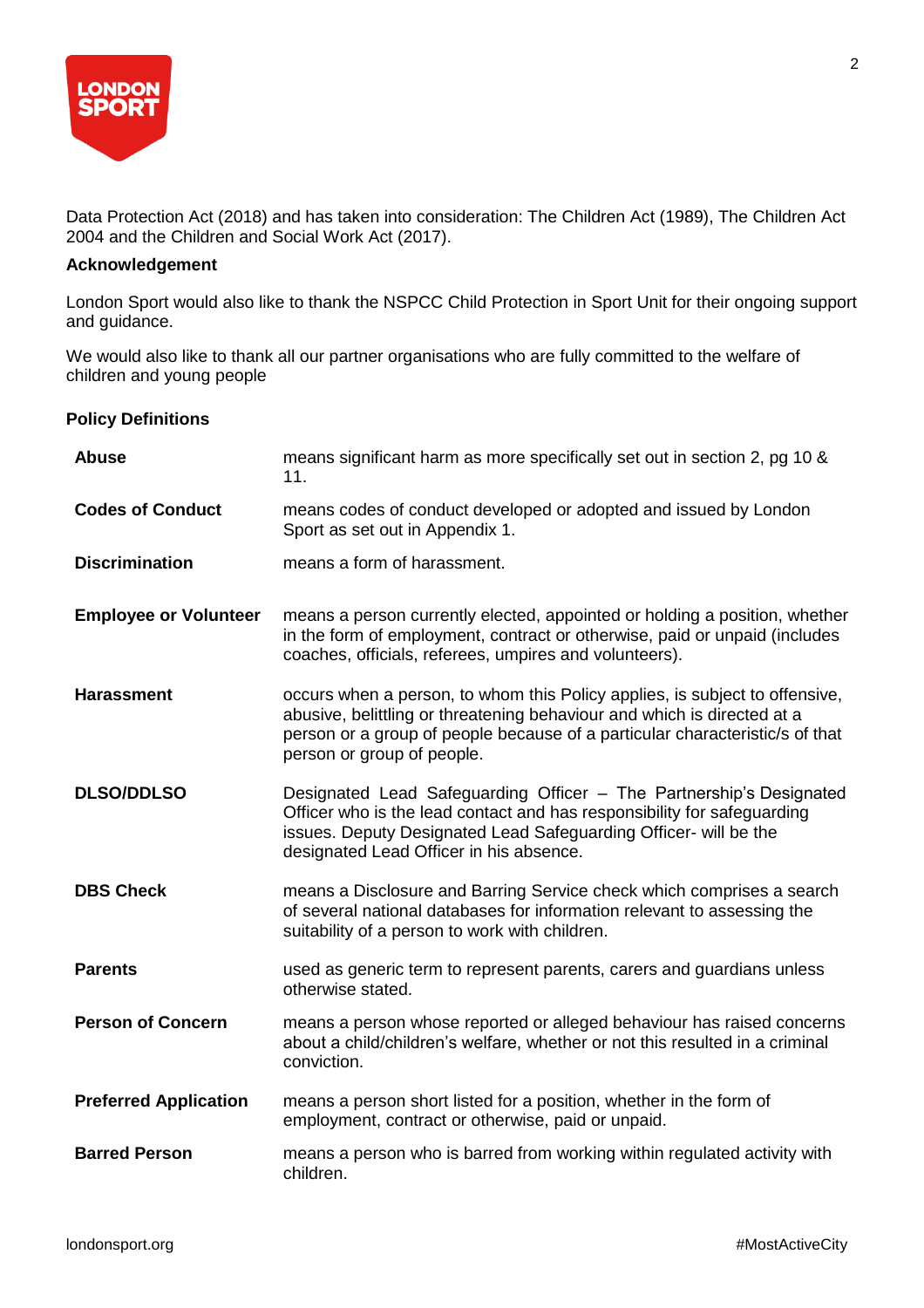

| <b>Sport</b>                 | refers to the definition of Sport by the Council of Europe European Sports<br>Charter 1993.                                                                                                                                                    |
|------------------------------|------------------------------------------------------------------------------------------------------------------------------------------------------------------------------------------------------------------------------------------------|
| <b>Their Nominee</b>         | means the person who is empowered to act in the CEO's absence.                                                                                                                                                                                 |
| <b>Child or Young Person</b> | is defined as $0 - 18$ or $0 - 19$ if disabled (The Children's Act 1989) and<br>when using the term child within this policy. The good practice<br>guidelines and reporting structures advocated should apply equally to<br>vulnerable adults. |
| <b>CPSU</b>                  | Child Protection in Sport Unit.                                                                                                                                                                                                                |
| <b>NSPCC</b>                 | National Society for the Prevention of Cruelty to Children.                                                                                                                                                                                    |
| <b>LSCB</b>                  | Local Safeguarding Children Board/ Partnership.                                                                                                                                                                                                |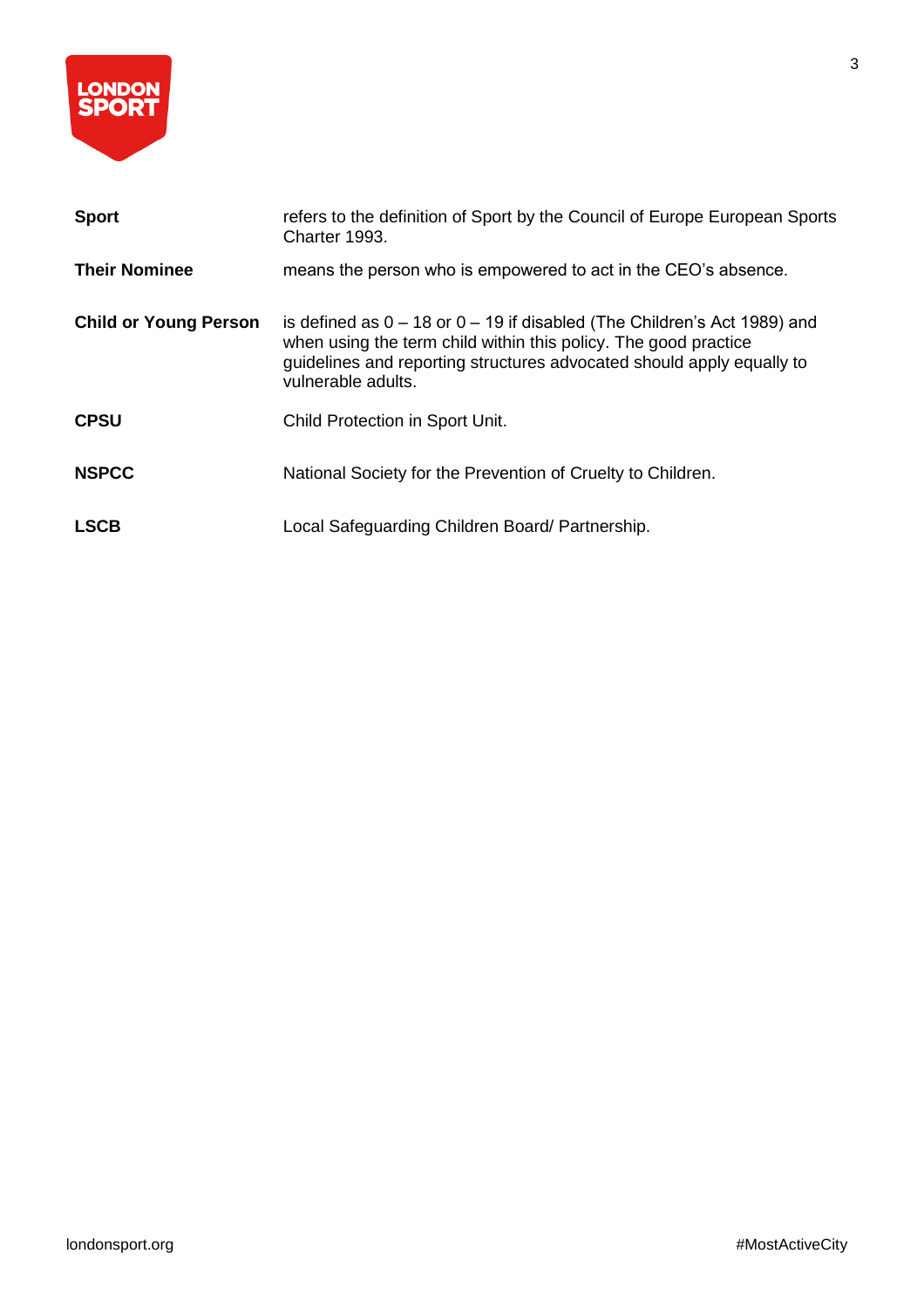

## **Section 1: Introduction and Policy**

## **1.1 Policy Statement**

Our responsibility under the terms of Working Together to Safeguarding Children guidance 2018, the Race Relations Act 1976, the Children Act 1989 and 2004, seeks to enable every child who participates in an activity in London, to do so in a fun, safe and friendly environment and be protected from harm.

All staff and Board members involved with London Sport, whether in paid or a voluntary capacity recognise that they have a duty of care towards children and young people.

London Sport will also provide guidance to partners to ensure sporting and physical activity opportunities within London is provided to the highest possible standard of care.

London Sport is committed to maintaining and embedding the Standards for Safeguarding Children in Sport through an annual evaluation process conducted by the NSPCC Child Protection in Sport Unit and approved by the Board.

This Policy was developed with the formation of London Sport in April 2014 and was most recently reviewed in October 2019.

## **1.2 Key principles and aims of the Policy**

The guidance given in the procedures is based on the following principles:

- This policy recognises and builds on the legal and statutory definitions of a child,
- The distinction between ages of consent, civil and criminal liability are recognised but in the pursuit of best practice in the delivery and management of sporting activities and events across London, a child is recognised as being under the age of 18 years (Children Act 1989 definition),
- The child's welfare is paramount,
- All children, whatever their age, culture, any disability they may have, gender, language, racial origin, religious belief and sexual identity have the right to protection from abuse and poor practice,
- All incidents of suspicious or poor practice and allegations of abuse will be taken seriously and responded to swiftly and appropriately,
- All children have a right to engage in sporting activity in London in an enjoyable and safe environment,
- Young people have a right to expect appropriate management, support, personal and social development with regard to their involvement in sport, whether they are playing, officiating or volunteering,
- It is the responsibility of the Statutory Agencies to determine whether or not abuse has taken place but it is everyone's responsibility to report any concerns and,
- Confidentiality should be upheld in line with the Data Protection Act 2018 and the Human Rights Act 1998.

Working in partnership with children, their parents and other agencies is essential for the protection of children.

#### **1.3 Roles and Responsibilities**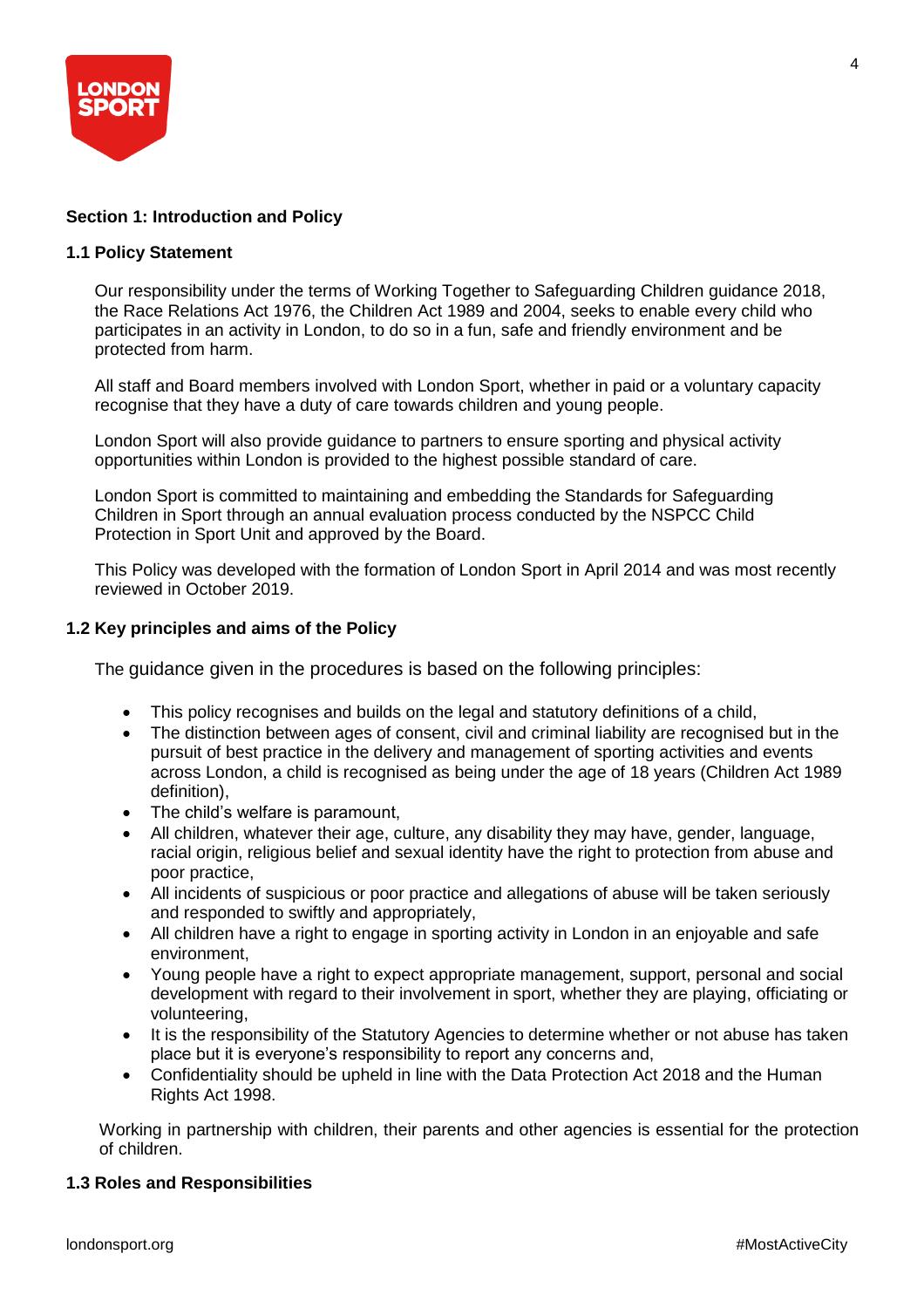

## **1.3.1 Responsibilities of London Sport**

London Sport is committed to accepting the moral and legal responsibility, under the Children's Acts 1989 & 2004, to provide a duty of care to protect all children and young people and safeguard their welfare, whilst they are engaged in any activity provided directly by London Sport.

We will endeavor to do this by:

- Working to the guidance within the London Child Protection Procedures (2017) and Working Together (2018),
- Leading on the production, monitoring and review of this Safeguarding Policy,
- Ensuring that all our staff and volunteers are carefully selected, trained and supervised and adopt and abide by the Safeguarding Policy,
- Influence other partner agencies at a strategic level to ensure safeguarding matters are at the forefront of delivery,
- Set and agree minimum operating standards for safeguarding practice with partner agencies, and organisations delivering work on behalf of London Sport,
- Ensuring that the inclusion of adequate safeguarding arrangements is a key requirement within all commissioning, funding or partnership agreements, including a clear statement about responsibilities of all parties/partners in responding to safeguarding concerns,
- Taking reasonable action to ensure that sub-contractor staff and volunteers are subject to a safe recruitment process (including DBS checks for eligible roles), and are trained to recognise and respond to concerns about children and young people,
- Ensure that the Safeguarding Policy and any Codes of Conduct are endorsed by and are developed in accordance with London Sport's regulations and to follow these procedures at all times,
- Effectively engage with the London Safeguarding Children Board to ensure an awareness of inter-agency procedures,
- Respond to any concerns or allegations appropriately and promptly, in line with these procedures

London Sport is committed to promoting the adoption of effective and consistent safeguarding policies and procedures that meet the requirements of the Standards for Safeguarding and Protecting Children in Sport (CPSU 2003) by all organisations within the wider Partnership.

## **1.3.2 Setting the context**

London Sport is a Charity and one of a network of 43 Active Partnerships the country. It is a Company Limited by Guarantee formed in late 2013. This policy works in conjunction with London Sport's associated Policies and Procedures such as those governing safe recruitment practices, dealing with complaints and codes of conduct for staff amongst others.

As previously referenced at the start of the Policy (Introduction section), London Sport will primarily work at a strategic level. As a result, the amount of direct delivery that will be undertaken by staff within the Partnership will be negligible.

#### **1.3.3 Working Together**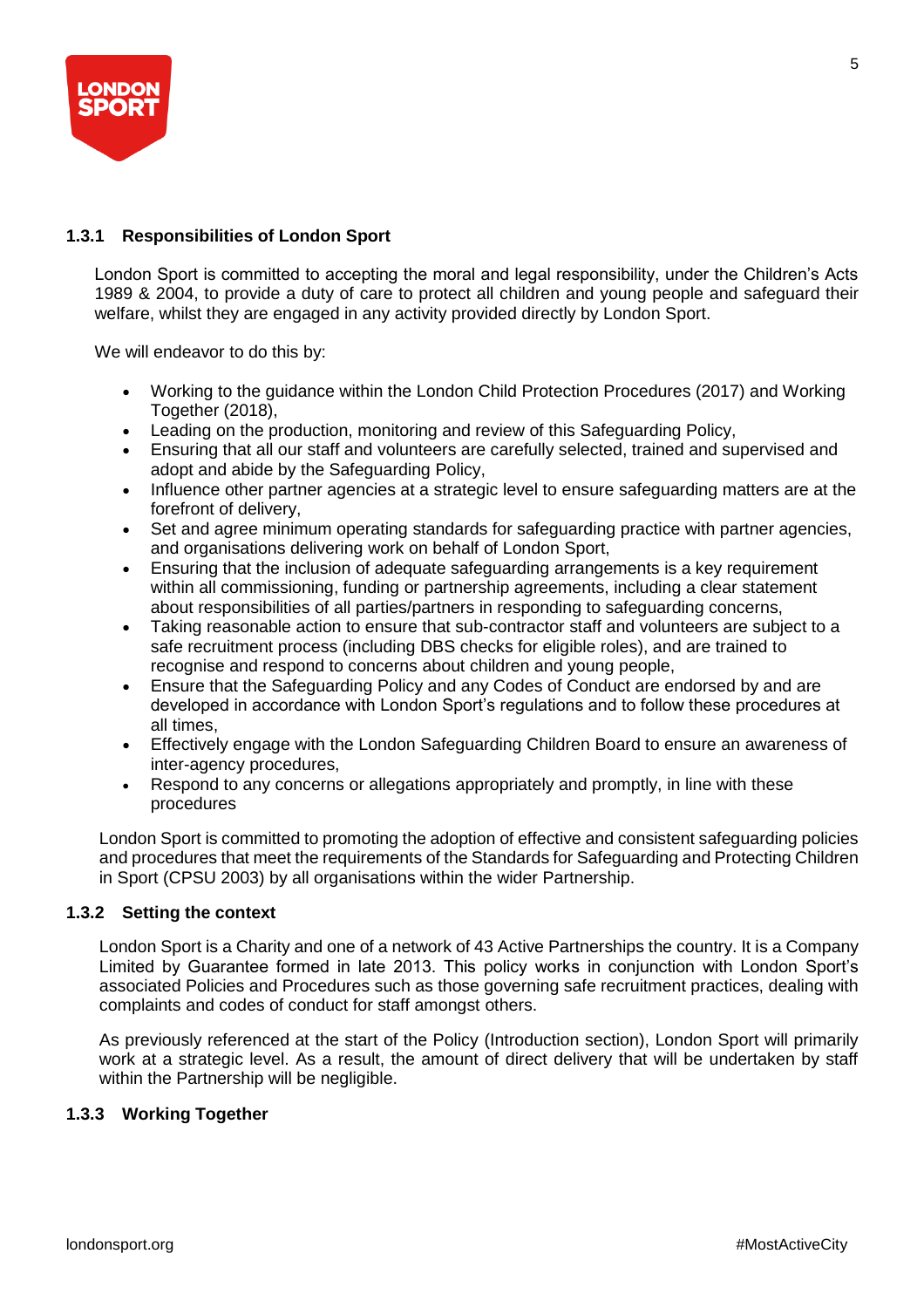

The commitment of all the partners within London Sport will be needed to successfully implement this policy. Through working together coherently by adhering to the guidelines it is the aim to ensure any child protection issues are eradicated within the sporting infrastructure of London.

It is expected that partners and delivery agencies (including London Boroughs, Governing Bodies, Health Agencies, England etc.) will:

- Work with London Sport to agree to and formally adopt (when appropriate) the standards and procedures set out in this Policy,
- Respond to all allegations appropriately and promptly (including referral to statutory agencies where appropriate), and implement the appropriate disciplinary and appeal procedures, involving appropriate authority when necessary,
- Ensure protocols for information sharing between partnership agencies are developed and implemented,
- Ensure that local policies and procedures are in place and that staff, coaches and volunteers are trained in accordance with the guidelines and national standards,
- Respect and promote the rights, wishes and feelings of children and young people.

## **1.3.3a Children's Services**

Children's Services have a statutory duty to ensure the welfare of children and work with the Local Safeguarding Children Boards/ Partnerships (LSCB) to comply with their procedures. Children's Services will work in conjunction with the Police to investigate concerns about the safety and welfare of children and young people. When a child protection referral is made, Children's Services staff have a legal duty to investigate under section 47 of the Children Act (1989). This will involve talking to the child and may include talking with family members or parents/carers and gathering information from other people who know the child. Enquiries may be carried out jointly with the Police.

## **1.3.3b Disclosure and Barring Service (DBS)**

The Disclosure and Barring Service (DBS) helps employers make safer recruitment decisions. It also prevents unsuitable people from working with vulnerable groups, including children, through its criminal record checking and barring functions.

DBS was established when the Criminal Records Bureau (CRB) and Independent Safeguarding Authority (ISA) merged in 2012.

This guide describes how the DBS criminal record checking service works. It also provides details of how and when to make referrals to DBS. It includes details of fees, links to factsheets for referral bodies. You can also see [the guide to requesting checks for employers.](https://www.gov.uk/dbs-check-requests-guidance-for-employers)

## **1.3.3c Eligibility to ask an 'exempted question'**

An exempted question is a valid request for a person to reveal their full criminal history, including spent convictions. Access to the DBS checking service is only available to [registered](https://www.gov.uk/dbs-check-requests-guidance-for-employers) [employers](https://www.gov.uk/dbs-check-requests-guidance-for-employers) who are entitled by law to ask an individual to reveal their full criminal history, including spent convictions - also known as asking 'an exempted question'.

An exempted question applies when the individual will be working in specific occupations, for certain licenses and specified positions. These are covered by the Rehabilitation of Offenders Act 1974 (Exceptions) Order 1975.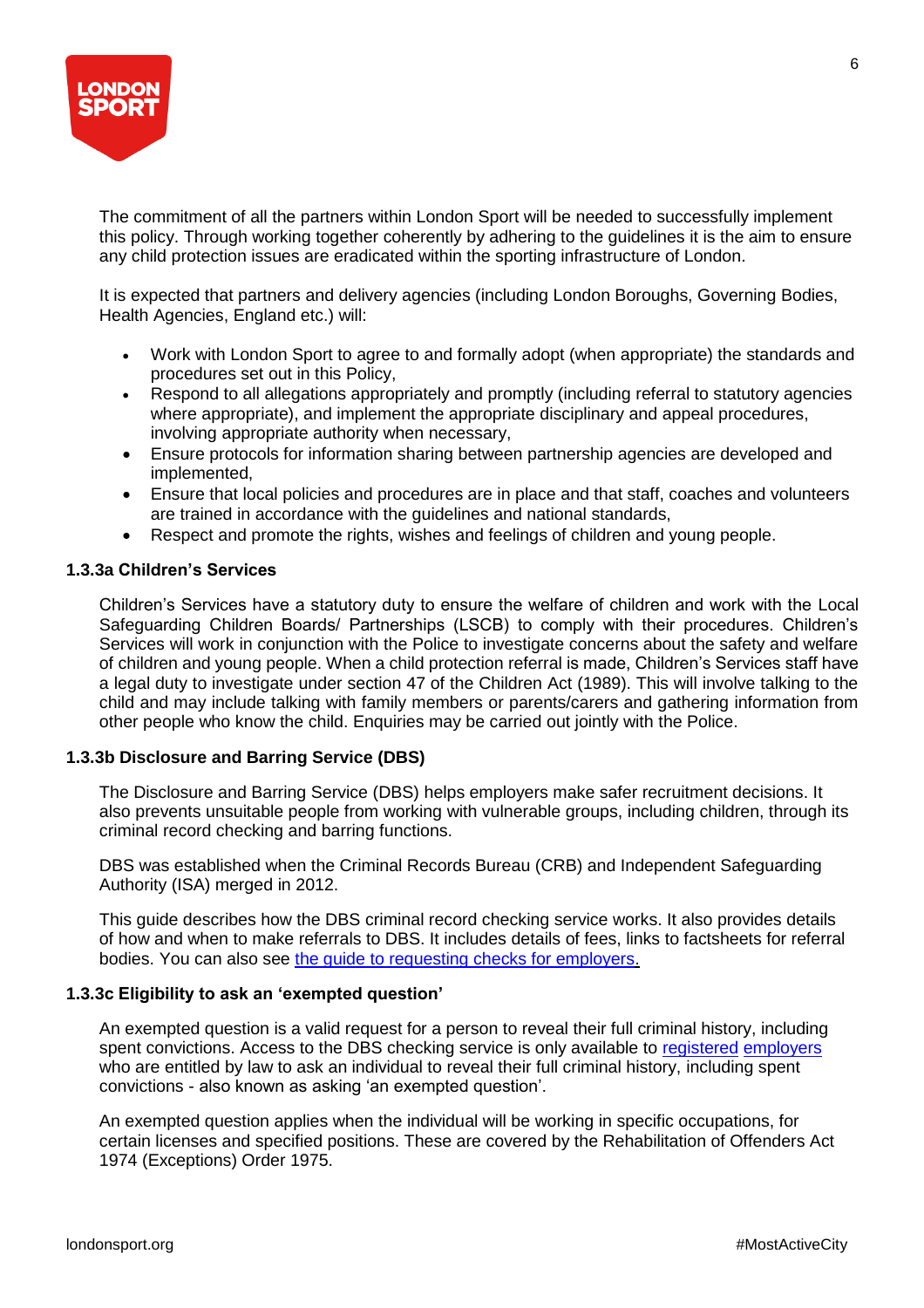

The minimum age at which someone can be asked to apply for a criminal record check is 16 years old. To find out more information about who is eligible for a criminal record check, download the DBS eligibility guide.<sup>\*</sup>

\* *Currently no existing members of staff are eligible for a DBS check to be undertaken as part of their role within London Sport, however as the organisation evolves, this may change in the future and therefore eligibility to undertake a check will be viewed on a case by case basis by recruiting managers.*

## **1.3.3d Criminal record checks for volunteers**

DBS criminal record checks are free of charge to volunteers. The DBS defines a volunteer as: 'A person engaged in an activity which involves spending time, unpaid (except for travel and other approved out-of-pocket expenses), doing something which aims to benefit some third party other than, or in addition to, a close relative.'

## **1.3.3e Further DBS information'**

For more information, including the stages of a [DBS](https://www.gov.uk/government/organisations/disclosure-and-barring-service) check and fees, please visit the DBS [Homepage](https://www.gov.uk/government/organisations/disclosure-and-barring-service)

## **1.4 Communication of the Policy**

To ensure the successful implementation of this policy it is essential that London Sport communicates to its partners in London its commitment to safeguarding children and young people, and that this is openly displayed and available to all. This Policy has been agreed and formally approved by the London Sport Board. Communication of the Safeguarding Policy and discussion regarding the Implementation Plan takes place with partners, including relevant bodies such as the NSPCC, Local Children's Safeguarding Managers, LSCBs and National Governing Bodies.

In addition, the Policy is available to all partners, customers, parents, participants and the general public at large via the London Sport website. This ensures people have access to this information, and are able to understand how the Policy will be implemented, and the process they should follow should an issue arise.

#### **1.5 Implementation, monitoring and review**

The implementation and monitoring of this Policy will be guided by the London Sport Designated Lead Safeguarding Officer and Deputy Lead Safeguarding Officer and is underpinned by an annual implementation plan which highlights key areas of work to be progressed within each year to ensure continuous improvement. The implementation by the team within London Sport will be through partnership working with key delivery agencies. London Sport is also committed identifying processes/mechanisms to consult children, young people and parents as part of the review of this Policy.

The Senior Management Team/Designated Board Champion of London Sport will oversee the implementation and be responsible for the review of actions undertaken and the overall implementation and review of this Policy. The review of the Policy will take place bi-annually as part of the overall review of London Sport's implementation plan, or whenever there is a major change in legislation related to Safeguarding or the Partnerships organisational structure.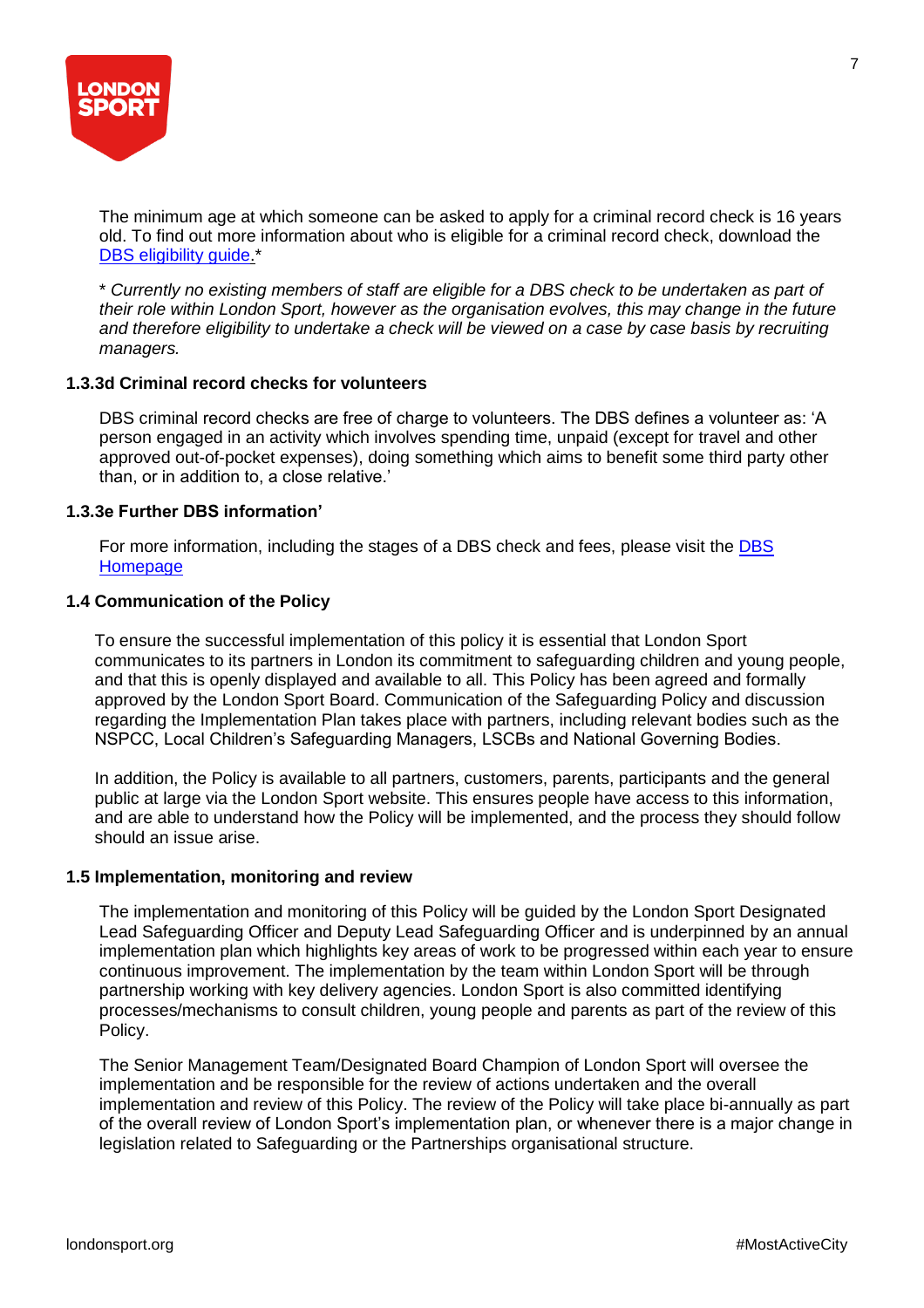

## **Section 2: Procedures and Systems**

## **2.1 Introduction**

## **2.1.1 What is child protection?**

Any adult working in the provision of sport/physical activity for young people, in either a paid or voluntary capacity, has a duty to the young people to provide a safe and caring environment. It is vital that any coach, umpire, official or any other person assisting with young people's activities has the ability to be patient, understanding and encouraging. Knowledge of young people's emotional and physical development and the ability to communicate with them is more important than knowledge of the sport.

Young people have a right to protection from the risk of child abuse. They must be protected from all forms of discrimination and abuse and treated equally, regardless of age, gender, race, culture, religion, language, sexual orientation or ability. Agencies which utilise the services of employees, volunteers, sessional workers and others, whether paid or unpaid, and the person undertaking the work themselves must be aware of dangers of child abuse, how to identify possible signs, symptoms or indicators of abuse, and be able to demonstrate good practice.

## **2.1.2 What is child abuse?**

The forms of Abuse are:

#### **NEGLECT**

Neglect involves the persistent failure to meet a child's basic physical and/or psychological needs, likely to result in the serious impairment of the child's health and development. This may involve failure to provide adequate food, shelter or clothing, failure to protect from physical harm or danger, or failure to ensure access to appropriate medical care or treatment. It may also include neglect of a child's basic emotional needs. For example, young people whose parents fail to ensure that they attend school, or are not given appropriate medical treatment may be being neglected. Young people who are under or overfed or who are not given basic boundaries may also be being neglected. Neglect in a sporting situation could include an employee not ensuring that young people were safe, exposing them to undue heat or cold, or to unnecessary risk of injury.

#### PHYSICAL

Physical abuse may take many forms e.g. hitting, shaking, throwing, poisoning, burning or scalding, drowning or suffocating. It may also be caused when a parent or carer feigns the symptoms of or deliberately causes ill health to a child.

Physical abuse may also include squeezing, punching, pinching or biting, or giving young people alcohol, inappropriate drugs or poisonous substances. In sports situations, physical abuse might occur when the nature and intensity of training exceeds the capacity of the immature and growing body of the child, or a coach pushing or physically forcing a child.

#### **SEXUAL**

Sexual abuse involves forcing or enticing a child or young person to take part in sexual activities, whether or not the child is aware of what is happening and includes penetrative (ie vaginal or anal rape or buggery) and non-penetrative acts. It may also include non-contact activities, such as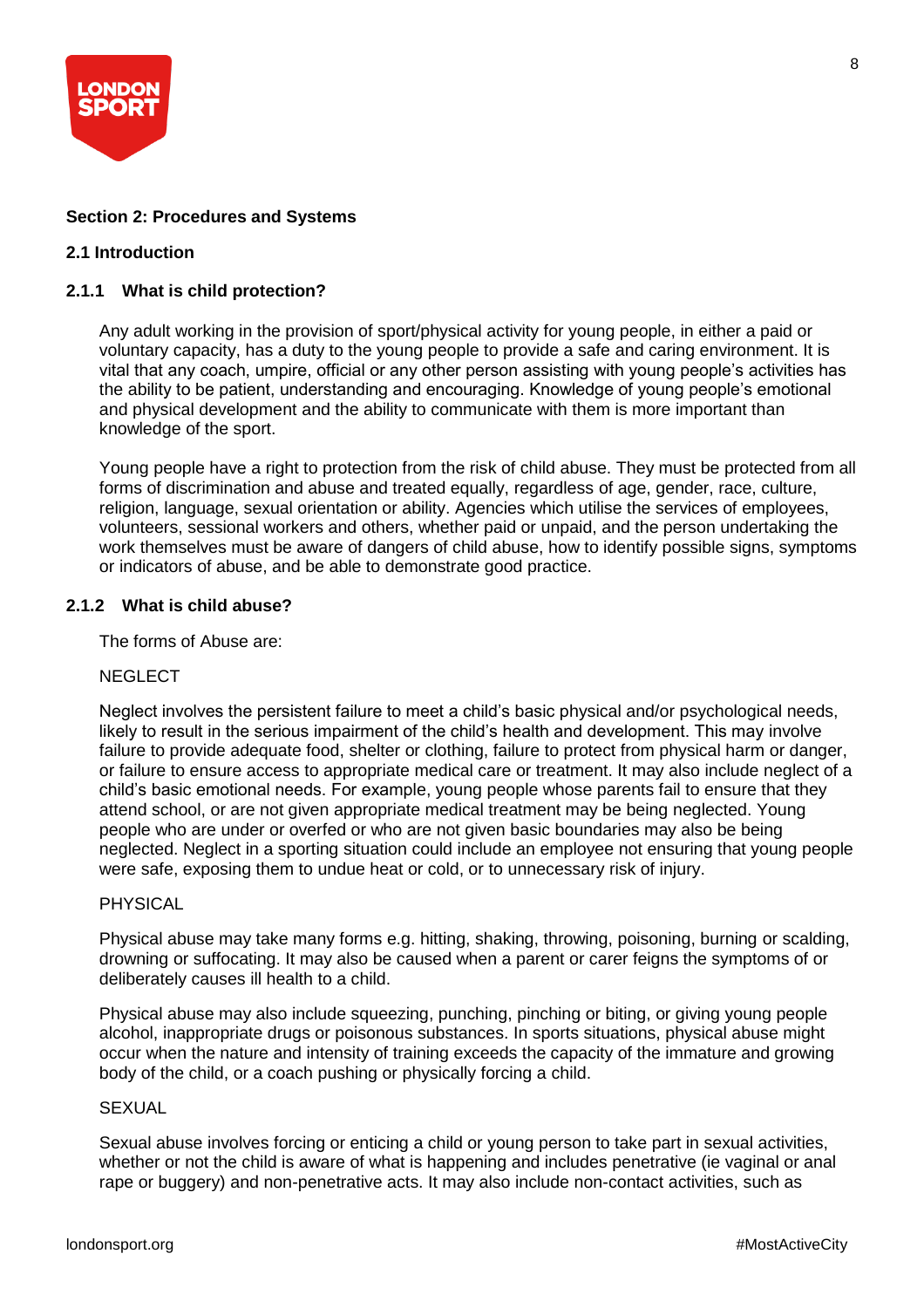

involving children in looking at, or in the production of pornographic materials, watching sexual activities or encouraging children to behave in sexually inappropriate ways.

Coaching or activities which involve physical contact with young people could create potential situations where sexual abuse could go unnoticed. The power of the adults over young people, if misused, could also lead to the development of situations in which abuse may occur.

## EMOTIONAL

Emotional abuse is the persistent emotional ill-treatment of a child such as to cause severe and persistent effects on the child's emotional development, and may involve being constantly shouted at, threatened, humiliated or taunted, or being caused to feel frightened or in danger. A young person may become very nervous and withdrawn as a result of being made to feel worthless or unloved. Emotional abuse could also occur when there is constant overprotection (which prevents a child from socialising), or there is neglect, physical or sexual abuse. Emotional abuse might occur in sport sessions if young people are subjected to constant criticism, bullying or unrealistic pressure to perform to high expectations.

## BULLYING

It is important to recognise that in some cases of abuse, it may not always be an adult abusing a young person. It could be that the abuser is a young person themselves, for example in the case of bullying. Bullying may be seen as deliberately hurtful behaviour, usually repeated over a period of time, where it is difficult for those bullied to defend themselves.

Although anyone can be the target of bullying, victims are often shy, sensitive and perhaps anxious or insecure. Sometimes they are singled out for physical reasons – being overweight, physically small, having a disability or belonging to a different race, faith or culture.

Bullying often takes place in schools or other environments where children meet, and research shows it can and does occur where there is inadequate supervision – on the way to and from school, at a sporting event, in the playground and changing rooms. Bullying can also take place online and via social media and organisations should monitor and develop appropriate safeguards to manage online activity.

#### **2.1.3 Indicators of harm and abuse**

- Unexplained or suspicious injuries such as bruising, cuts or burns, particularly if situated on a part of the body not normally prone to such injuries;
- Living in a home where there is domestic abuse (which may be physical, sexual, emotional or financial);
- An injury for which the explanation seems inconsistent or for which multiple explanations are given;
- The child describes what appears to be an abusive act involving him/her;
- Someone else (a child or adult) expressing concern about the welfare of another child;
- Unexplained changes in behaviour over time e.g. becoming very quiet, withdrawn or displaying sudden bursts of temper;
- Inappropriate sexual awareness and sexualised behaviour;
- Engaging in explicit sexual behaviour or being over-familiar with unknown adults and peers;
- Distrust of adults, particularly those with whom a close relationship would normally be expected;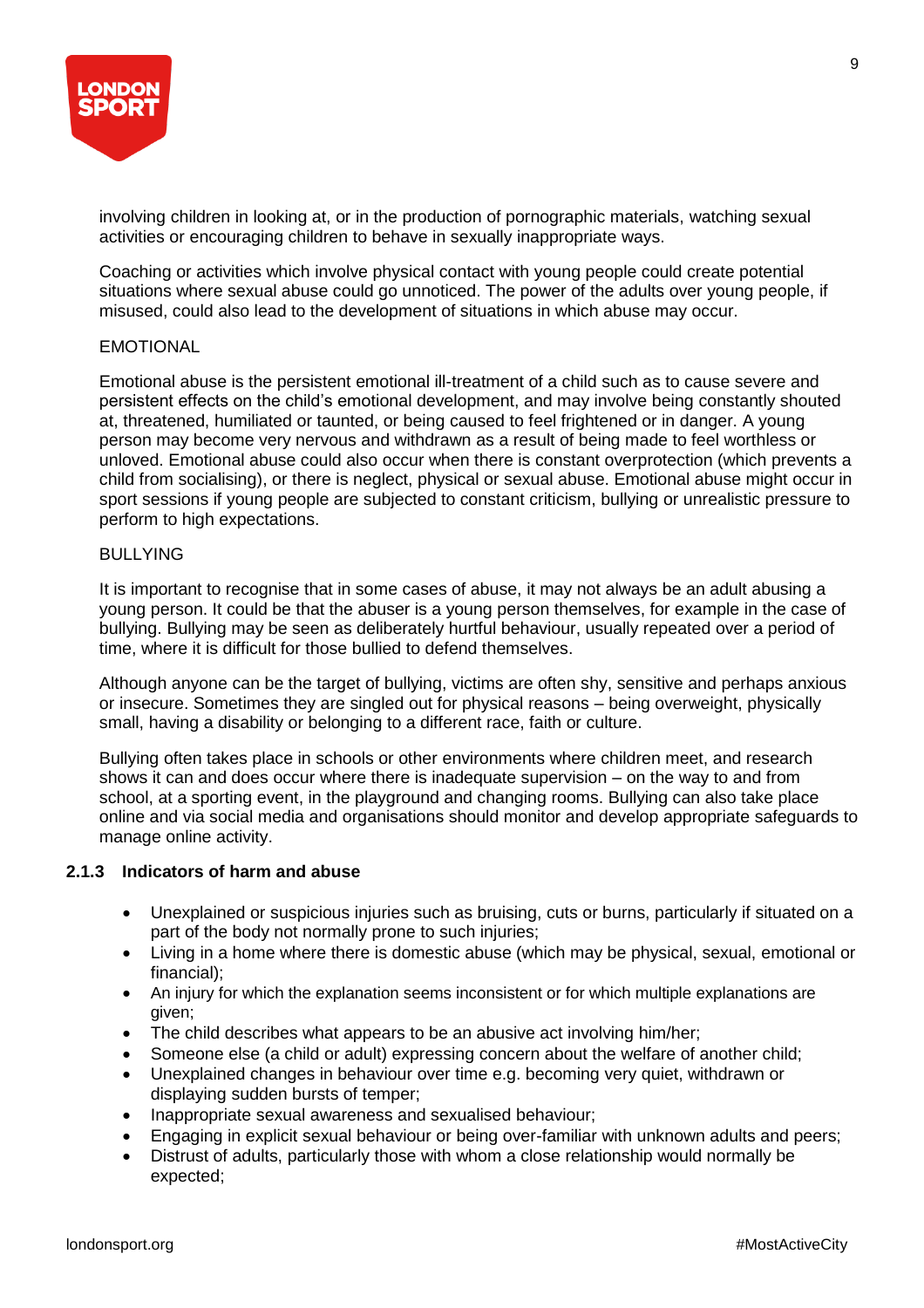

- An apparent difficulty in making friends;
- The prevention by an adult from socialising with other young people;
- Displaying variations in eating patterns including overeating or loss of appetite;
- Weight loss/gain for no apparent reason;
- An increasingly dirty or unkempt appearance;
- over-tiredness;
- Suicidal threats or behaviours;
- Displaying frequent unexplained minor injuries.

**This list is not exhaustive and the presence of one or more indicators is not proof that abuse has actually taken place.** It is not the responsibility of those working with young people to decide if child abuse has occurred but it is their responsibility to recognise and act on any concerns by reporting any incident to the London Sport Designated Lead Officer and completing an Incident Report Form for referral to the appropriate authority. (See Appendix 5 for an example copy of an Incident Report form).

## **2.1.4 How does it affect children?**

Abuse in all its forms can affect a child at any age. The effects can be so damaging that, if untreated, may follow an individual into adulthood. For example, an adult who has been abused as a child may find it difficult or impossible to maintain a stable, trusting relationship. They may become involved in drugs or prostitution, attempt suicide or even abuse a child themselves.

There have been a number of studies which suggest that young people with disabilities are at an increased risk of abuse due to various factors such as stereotyping, prejudice, discrimination, isolation and a powerlessness to protect themselves, or to adequately communicate that abuse has occurred. Young people from ethnic minorities, who may also be experiencing racial discrimination, may also be more vulnerable as are young talented athletes on specific high performance programmes.

## **2.2 Recruitment, employment and deployment of staff volunteers**

## **2.2.1 Introduction**

It is important that all reasonable steps are taken to prevent unsuitable people from working with children. This applies equally to paid and unpaid, full and part time staff, coaches, volunteers and officials. Under the Protection of the Children Act 1999, all individuals working on behalf of, or otherwise representing an organisation are treated as employees whether paid or voluntary.

To ensure unsuitable people are prevented from working with children, London Sport will take a number of steps through its recruitment process, which take into account the standards outlined within this Policy.

## **2.2.2 Pre-recruitment checks**

The following pre-recruitment checks should always be carried out:

ADVERTISING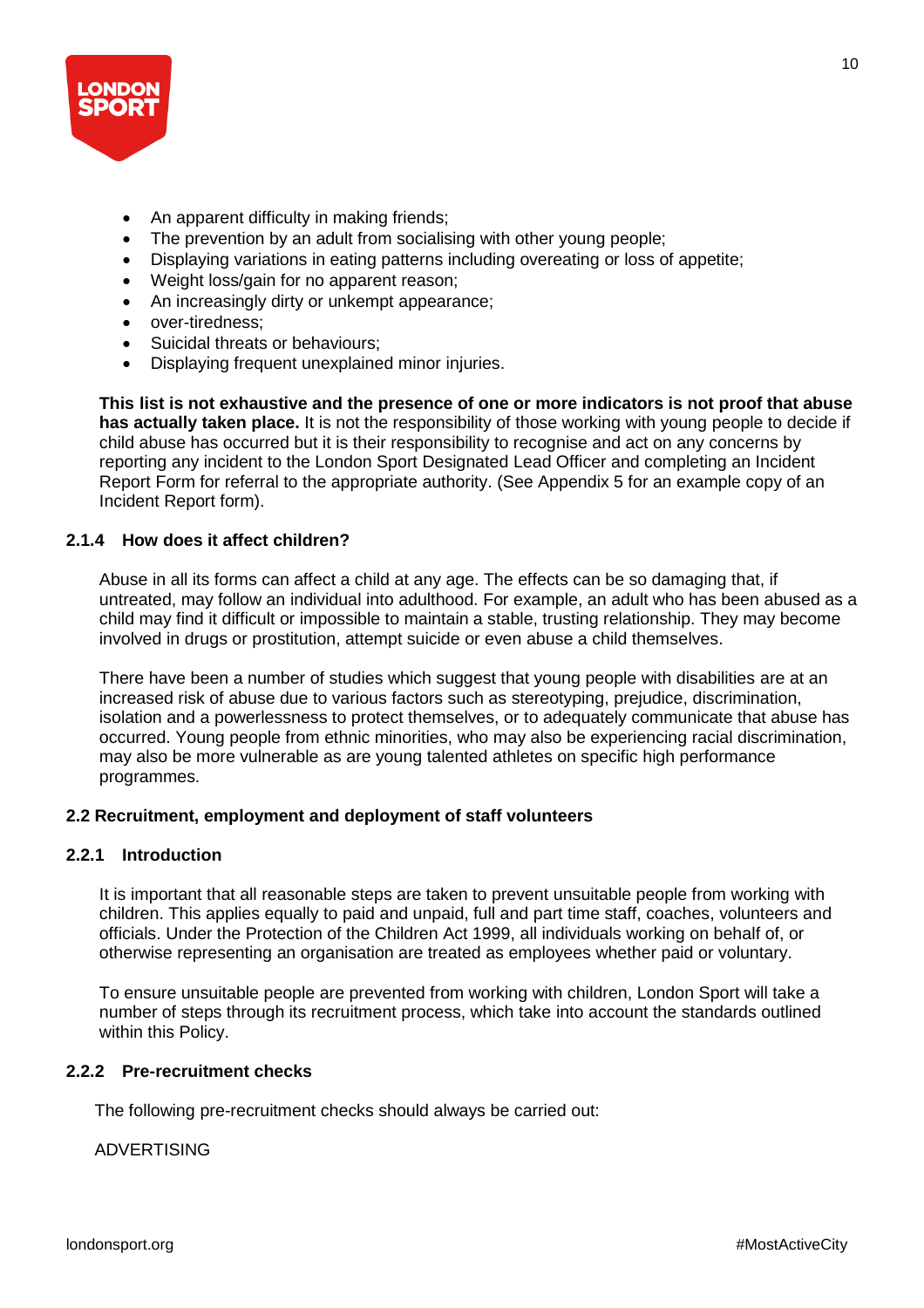

If any form of advertising is used to recruit staff, whether paid or voluntary, it will reflect the:

- Aims of the organisation
- Responsibilities of the role,
- Level of experience or qualifications required (e.g. experience of working with children is an advantage),
- London Sport's open and positive stance on safeguarding and protecting children.

## PRE-APPLICATION INFORMATION

Pre-application information sent to interested or potential applicants will contain:

- Aims of the organisation A job description, including roles and responsibilities,
- A person specification (e.g. stating qualifications or experience required),
- An application portal link.

## APPLICATIONS

All applicants, whether for paid or voluntary, full-time or part-time, will complete an application form. A minimum of two written references will be taken up and at least one will be associated with former work.

## **2.2.3 Interview, disclosure and induction**

All employees and volunteers will be required to undertake an interview carried out to the acceptable protocol and recommendations of London Sport's Recruitment Policy

If there is any role that has significant or sole access to or supervisory responsibility for young people, an Enhanced Level Disclosure and Barring Service (DBS) check (currently no roles within the organisation are eligible to be checked) will be required.

If there are any staff who will have regular contact with children within their role paid or voluntary, they must undergo an induction in which:

- Their qualifications are substantiated,
- They complete a profile to identify training needs/aspirations,
- They are reminded that they have agreed to abide by London Sport Code of Conduct for deliverers(Appendix 1) and they may face disciplinary action if there is an allegation that the code has been broken,
- The expectations, roles and responsibilities of the job are clarified through appraisal process.
- Children and Young People Policy is explained and training needs established,
- If practicable, the new recruit should be mentored by an experienced person.

The applicant will be required to sign and agree via a contract, to abide London Sport's Policies and Codes of Conduct. Each applicant will be provided with a copy of the relevant Policies and Codes upon commencing employment.

## **2.2.4 Training**

Checks are only part of the process to protect children from possible abuse. Appropriate training will enable individuals to recognise their responsibilities with regard to their own good practice and the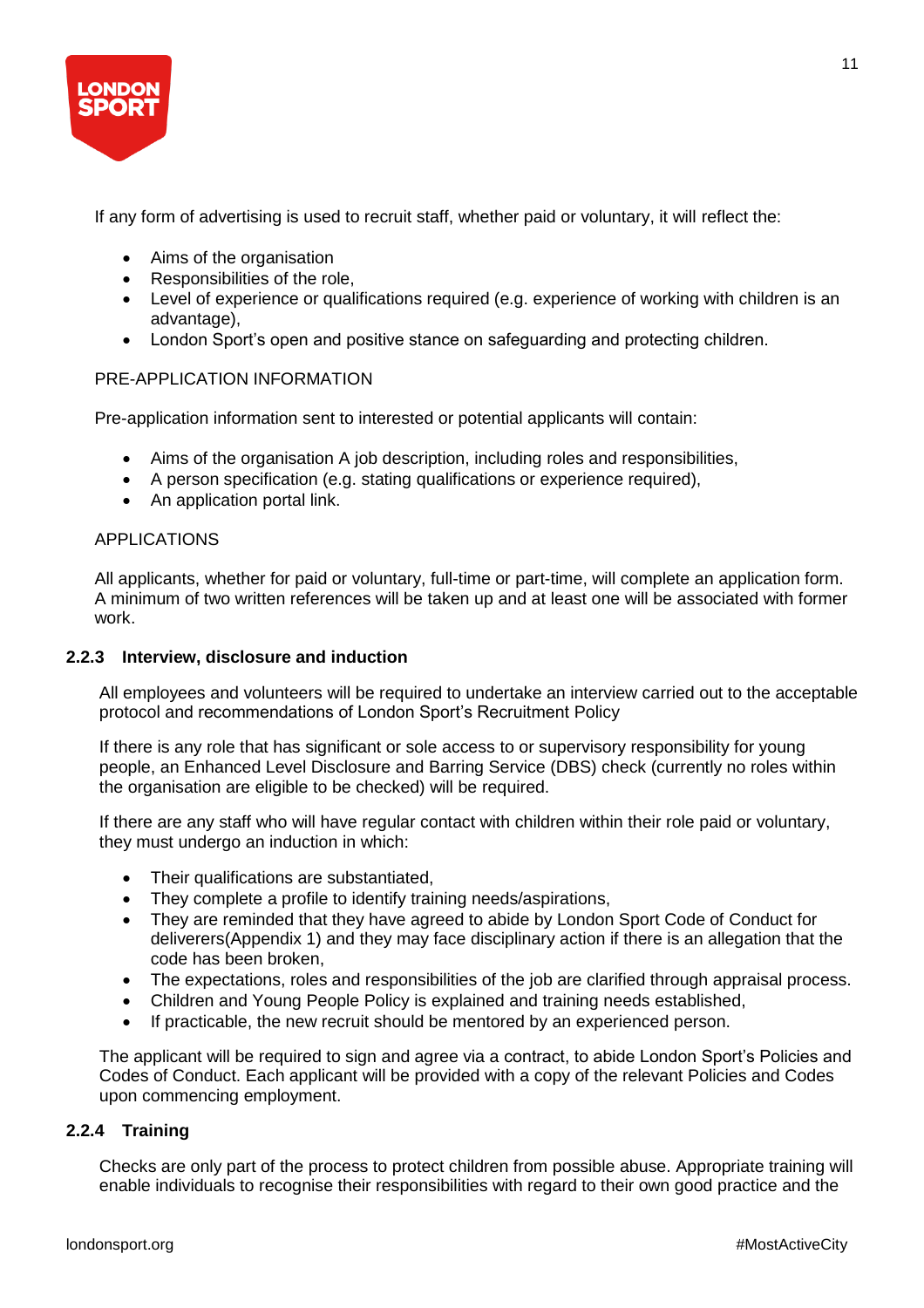

reporting of suspected poor practice/concerns of possible abuse. As mentioned above, all employees with significant contact with young people will undergo an induction process, which will familiarise them with the Safeguarding Policy and Procedures.

Staff and volunteers with designated responsibilities in relation to safeguarding children will have reference within their job description for that role, and will be provided with training to enable them to develop the necessary skills, and knowledge, and to have regular opportunities to update their knowledge and understanding.

Training will be provided to those responsible for dealing with complaints and disciplinary processes in relation to child abuse and inappropriate behaviour towards children and young people.

A range of free multi-agency training opportunities are available through Local Safeguarding Children Boards which is freely available to anyone delivering services to children and young people. London Sport will assist with the promotion of available training opportunities as they arise.

## **2.2.5 Monitoring & appraisal**

When a new member of staff is employed London Sport, they will be given a introduction to the appraisal system, which they will enter into, and further details will be issued in the induction process. Existing members of staff will receive a briefing regarding the Safeguarding Policy, and copies will be distributed to staff whose sign up to the Policy is mandatory. For all funded projects, London Sport require Policies and Procedures that meet its Minimum Operating Standards.

Managers should be sensitive to any concerns about poor practice or abuse and act on them at an early stage following the guidelines in this document. The organisation employing the staff should also offer appropriate support, through liaison with the Designated Lead Safeguarding Officer, or to those who report concerns/complaints.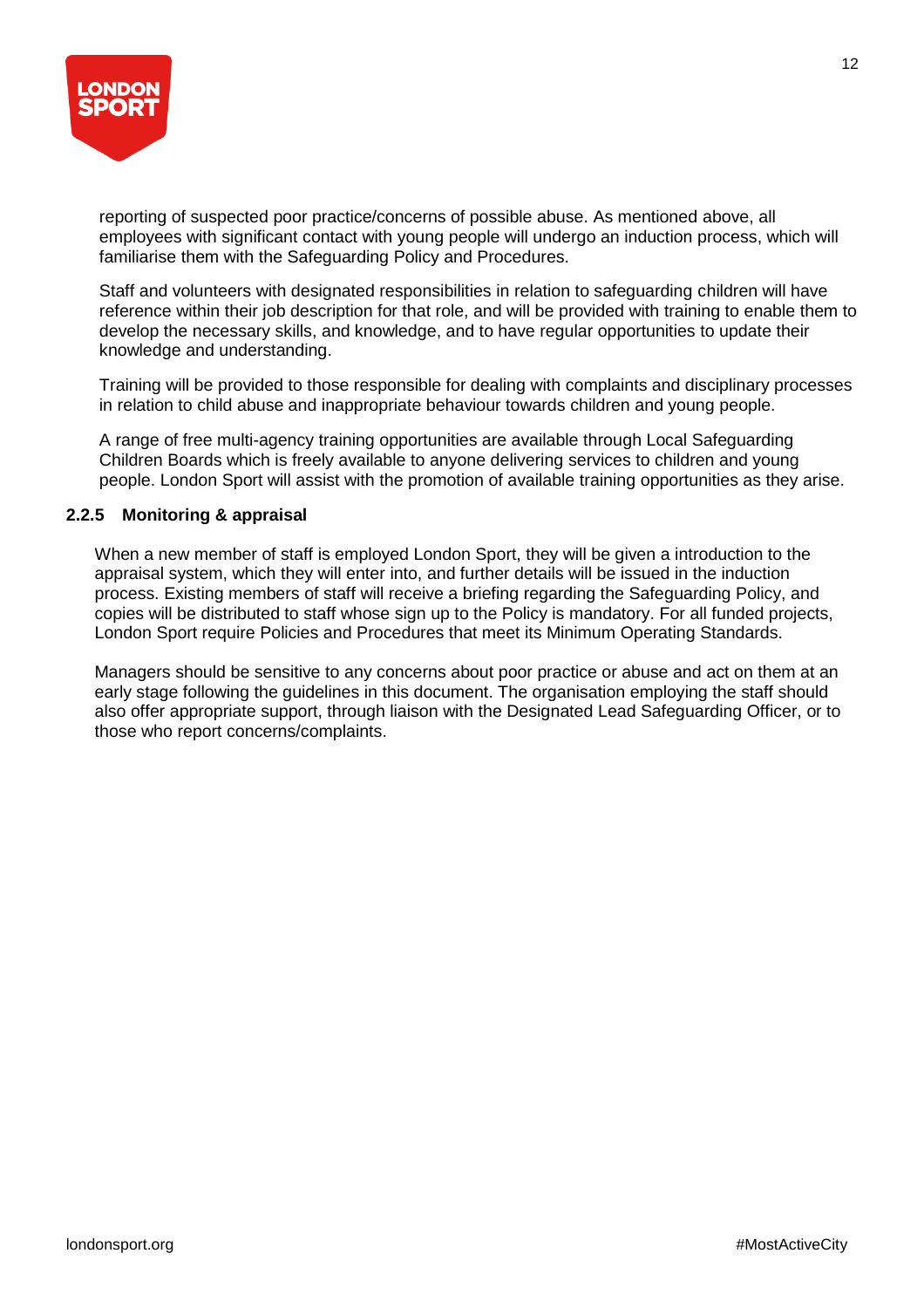

## **2.2.6 Recruitment flow chart**

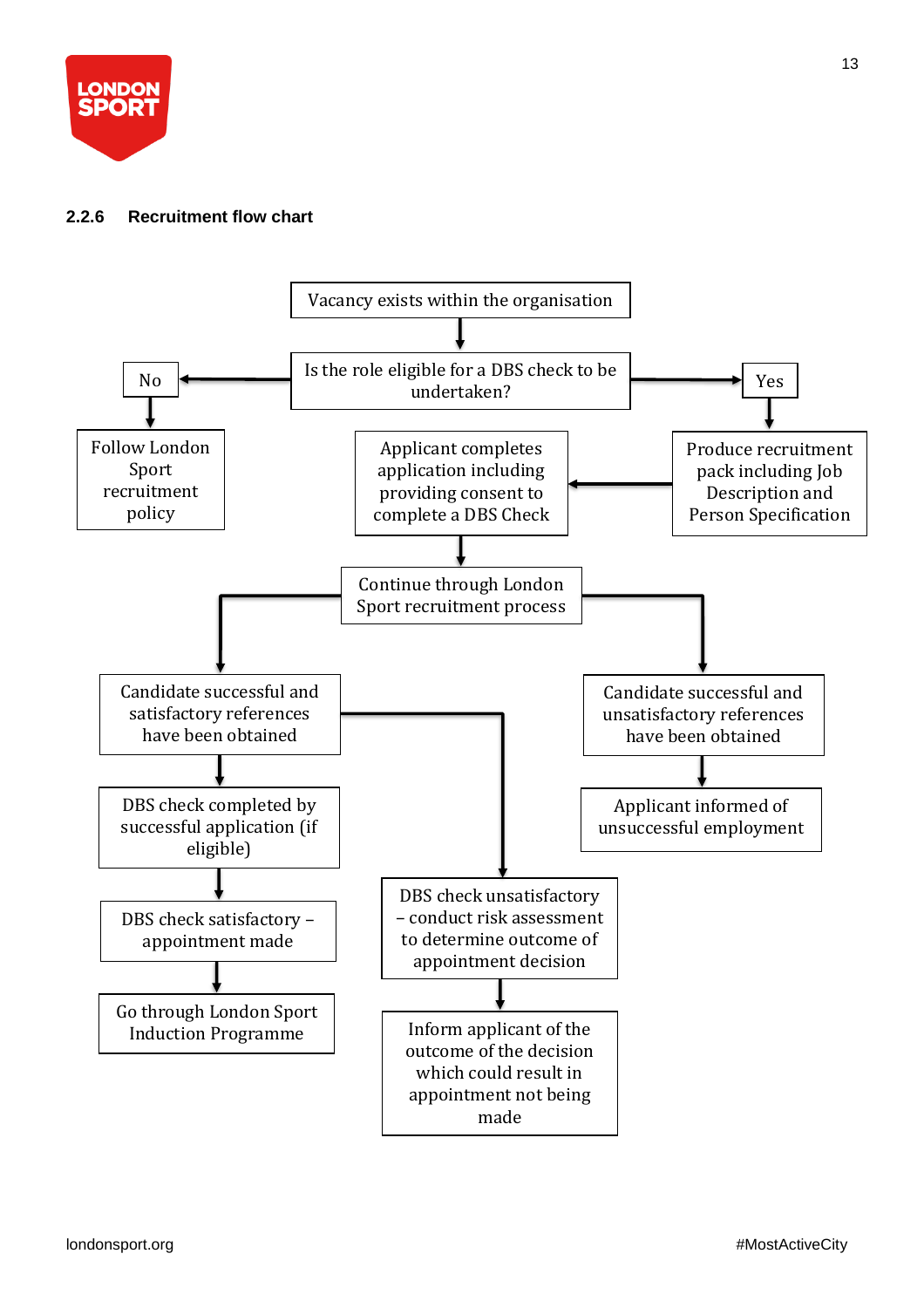

## **2.3 Promoting good practice guidelines when working with children and young people**

## **2.3.1 Introduction**

By promoting good practice the occurrence of abuse of children should be reduced, and this should also protect staff and volunteers, thus reducing the likelihood of allegations arising.

## **2.3.2 Good practice guidelines**

All personnel should be encouraged to demonstrate exemplary behaviour in order to promote young peoples' welfare and reduce the likelihood of allegations being made. The following are examples of how to create a positive culture and climate within sporting activities/events:

- Always working in an open environment (e.g. avoiding private or unobserved situations and encouraging an open environment (e.g. no secrets),
- Treating all young people equally, and with respect and dignity,
- Never engaging in personal contact via telephone, mobile phone, email, Facebook or Twitter or other means with a young person, without the specific permission of a manager or a supervisor. All contact with children and young people should be approved by their parents or carers, and should be conducted by a nominated person who will ideally make a brief written record,
- Always putting the welfare of each young person first, before winning or achieving goals,
- Maintaining a safe and appropriate distance with young people (e.g. it is not appropriate to have an intimate relationship with a young person or to share changing facilities, showers or accommodation with them),
- Building balanced relationships based on mutual trust which empowers young people to share in the decision-making process,
- Making sport fun, enjoyable and promoting fair play,
- Ensuring that if any form of manual/physical support is required, it should be provided openly and according to guidelines provided by the Governing Body. Care is needed, as it is difficult to maintain hand positions when the young person is constantly moving. Young people and carers should always be consulted and their agreement gained,
- Keeping up to date with the technical skills, qualifications and insurance in sport,
- Involving parents wherever possible (e.g. for the responsibility of their young people in the changing rooms). If groups have to be supervised in the changing rooms, always ensure parents/teachers/coaches/officials work in pairs,
- Ensuring that if mixed gender participants are taken away on trips/tours, they should always be accompanied by a male and female member of staff. (N.B. however, same gender abuse can also occur),
- Ensuring that at competitions or residential events, adults should not enter young people's rooms or invite young people into their rooms,
- Being an excellent role model this includes not smoking or drinking alcohol in the company of young people and promoting a healthy diet,
- Giving enthusiastic and constructive feedback rather than negative criticism,
- Recognising the developmental needs and capacity of young people avoiding excessive training or competition and not pushing them against their will,
- Securing parental consent in writing to act in loco parentis (Appendix 9), if the need arises to give permission for the administration of emergency first aid and/or other medical treatment,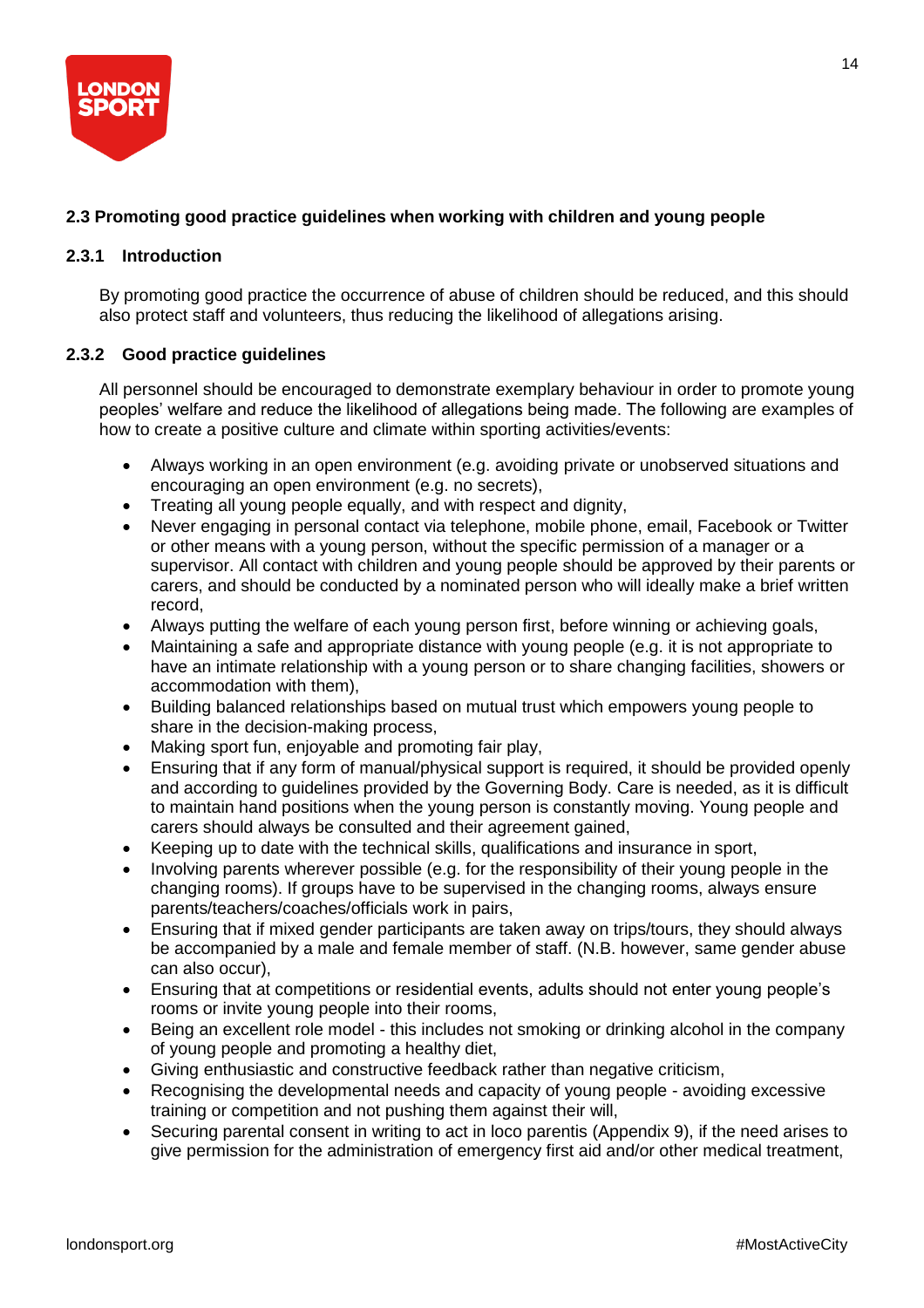

- Ensuring that the parent or carer giving their consent is legally entitled to do so because they have Parental Responsibility (see p3&4),
- Follow any specific guidelines issued including codes of conduct and any other requirements.
- Keeping a written record of any injury that occurs, along with the details of any treatment given,
- Where staff witness an injury this must be reported to the parents at the first opportunity (Appendix 6),
- Requesting written parental consent if young people are required to be transported in staff/coaches/officials/volunteers etc cars (see guidance on transporting children in Appendix 7).

## COACHING/STAFFING RATIO'S

All activities/events must comply with the Governing Body/Event recommendations. If no NGB guidelines ref CPSU briefing/guidance.

## CHANGING ROOMS

- Young people should be supervised at all times in the changing rooms by two members of staff,
- Adult staff should not change or shower at the same time using the same facility as young people,
- If you are involved in a mixed gender activity, separate facilities should be made available,
- If young people are uncomfortable changing or showering in public no pressure should be placed on them to do so. Encourage them to do this at home,
- If your activity/event has participants with disabilities involve them and their carers in deciding how they should be assisted and ensure they are able to consent to the assistance that is offered,
- No photographic equipment should be used in the changing room environment. This includes cameras, video cameras, mobile phones with photographic capabilities etc.

## MEDICAL TREATMENT OF YOUNG PEOPLE

- It is recommended that no young person should be treated in any way in a situation where the young person is on his/her own in a treatment room with the door closed. It is strongly recommended that all treatment procedures should be 'open' i.e. the door remains open, parents are invited to observe treatment procedures. Where strict medical confidentiality is to be observed then the parents of the young person should be invited to attend,
- Prior to medical or health treatment being carried out on a young person, parental consent in the written form must be sought where appropriate (Appendix 7),
- It is recommended that all treatment procedures are explained fully to the young person and verbal consent is given before they are carried out,
- It is recommended that if treating an area of the body which is potentially embarrassing to a young person (i.e. the groin) a suitable adult (ideally a parent) acting as a chaperone, must be present,
- It is important to maintain medical confidentiality and patient dignity at all times.

## **2.3.3 Practice to be avoided**

The following should be avoided except in emergencies: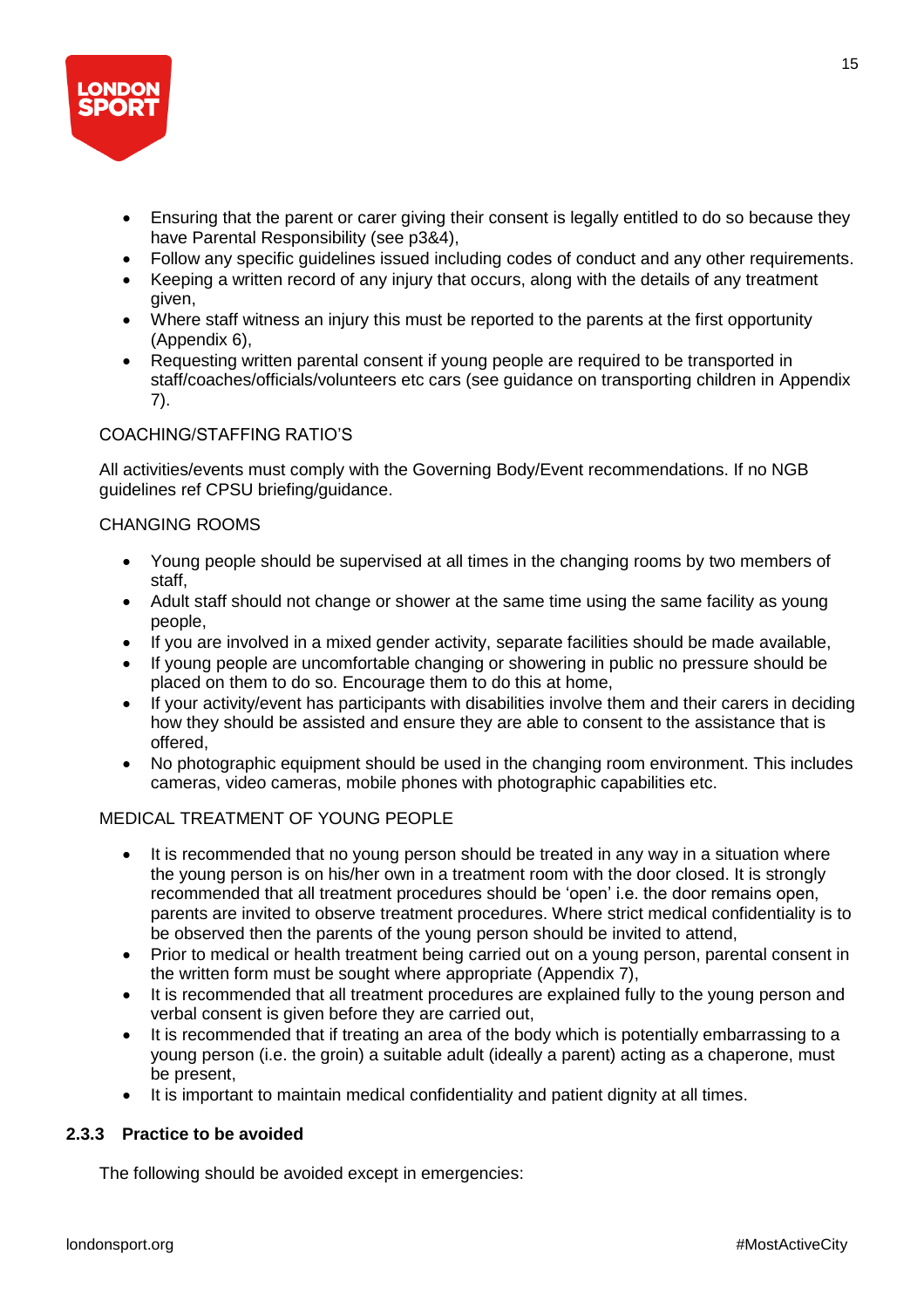

- Avoid transporting young people in your car unless in a medical emergency,
- Avoid spending time alone with young people away from others adults.

If cases arise where these situations are unavoidable they should only occur with the full knowledge and consent of someone in charge at the activity/event or the young person's parents. For example, a young person sustains an injury and needs to go to hospital, or a parent fails to arrive to pick a young person up at the end of a session.

## **2.3.4 Practice never to be sanctioned**

The following should never be sanctioned. You should never:

- Take young people to your home,
- Spend time with a young person in a place where they will be alone with you,
- Engage in rough, physical or sexually provocative games, including horseplay,
- Share a room with a young person,
- Allow or engage in any form of inappropriate touching,
- Allow young people to use or engage in inappropriate language unchallenged,
- Make sexually suggestive comments to a young person, even in fun,
- Reduce a young person to tears, humiliate or bully a young person,
- Allow allegations made by a young person to go unrecorded or not acted upon,
- Do things of a personal nature for young people or disabled adults that they can do for themselves,
- Invite or allow young people to stay with or visit you at your home,
- Never engage in personal contact via telephone, mobile phone, email, Facebook or other means with a young person, without the specific permission of a manager or a supervisor. All contact with children and young people should be via their parents or carers, and should be conducted by a nominated person who will ideally make a brief written record.

**N.B.** It may sometimes be necessary for staff or volunteers to do things of a personal nature for young people, particularly if they are young or are disabled. These tasks should only be carried out with the full understanding and written consent of parents/carers and the young people involved. There is a need to be responsive to a person's reactions. If a person is fully dependent on you, talk with him/her about what you are doing and give choices where possible. This is particularly so if you are involved in any dressing or undressing of outer clothing, or where there is physical contact, lifting or assisting a young person to carry out particular activities. Avoid taking on the responsibility for tasks for which you are not appropriately trained.

If any of the following incidents should occur, they should be reported immediately to another colleague and make a written record of the event. Parents should also be informed of the incident:

- If you accidentally hurt a young person,
- If he/she seems distressed in any manner,
- If a young person appears to be sexually aroused by your actions,
- If a young person misunderstands or misinterprets something you have done.

## **2.3.5 Relationships of trust**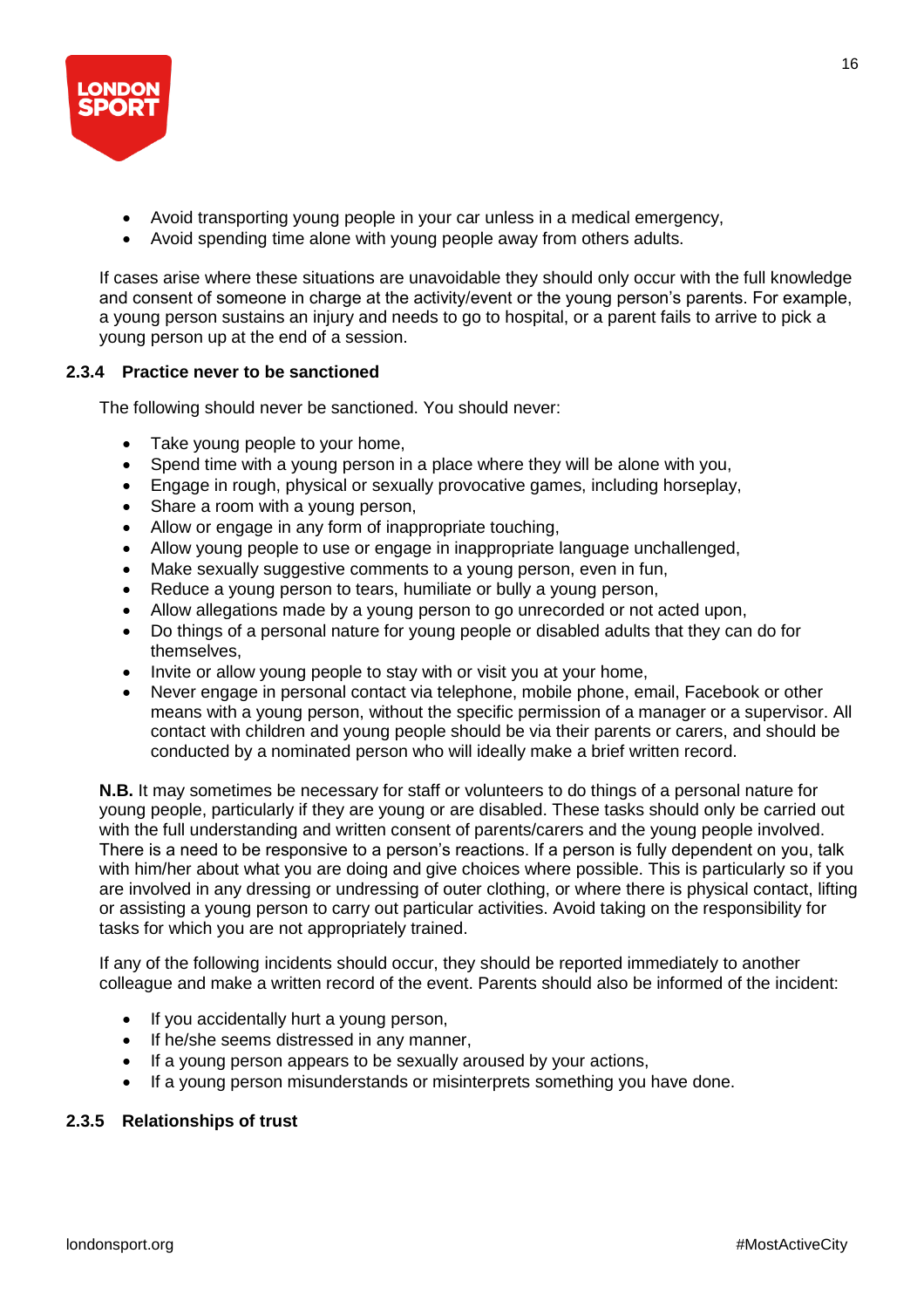

## **"The inequality at the heart of a relationship of trust should be ended before any sexual relationship begins." Caring for Young People and the Vulnerable. Guidance for preventing abuse of trust (Home Office 1999)**

This statement recognises that genuine relationships do occur between the different levels of volunteers and participants in a group but that no intimate relationship should begin whilst the member of staff or volunteer is in a 'position of trust' over them. The power and influence that an older member of staff has over someone attending a group, activity or event cannot be underestimated. If there is an additional competitive aspect to the activity and the older person is responsible for the young person's success or failure to some extent, then the dependency of the younger member upon the older will be increased. It is therefore vital for all personnel to recognise the responsibility they must exercise in ensuring that they do not abuse their positions of trust. Young people aged 16-18 can legally consent to some types of sexual activity; however, in some provisions of legislation they are classified as children. In certain circumstances the 'abuse of trust' is a Criminal Offence (Sexual Offences Act 2003).

## **2.3.6 Guidelines for use of photographic filming equipment at sporting activities and events**

London Sport's Good Practice Guidelines have been developed to provide advice and guidance on the making and use of images of young people.

London Sport is committed to providing a safe and enjoyable environment for young people under the age of 18. Implicit in this is the commitment to ensure that all publications, resources and media represent participants appropriately and with due respect. By adopting the points outlined in these guidelines you will be putting in place the best practice to protect young people wherever photographs or recorded images are taken and stored.

The key concerns contained within this Policy regarding the use of images of young people relate to:

- The taking of inappropriate photographs or recorded images of young people,
- Publishing details of young people that may lead to the identification of and illicit contact with that young person,
- The inappropriate use, adaptation or copying of images for use on child pornography websites.

#### RECORDING IMAGES OF YOUNG PEOPLE

There have been concerns about the risks posed directly and indirectly to young people through the use of photographs on sport web sites and other publications.

Therefore, the following guidelines should be followed:

- All young people featured in photographs/recordings must be appropriately dressed for the activity they are undertaking,
- The photograph/recording should ideally focus on the activity. Where possible images of children/young people should be recorded in small groups (the group may comprise any combination of adults and children),
- Clubs' or organisations' coaches and teachers should still be allowed to use video equipment as a legitimate coaching aid and means of recording special occasions with the written consent of parents/carers/young person,
- Care should be taken in the dissemination and storage of the material.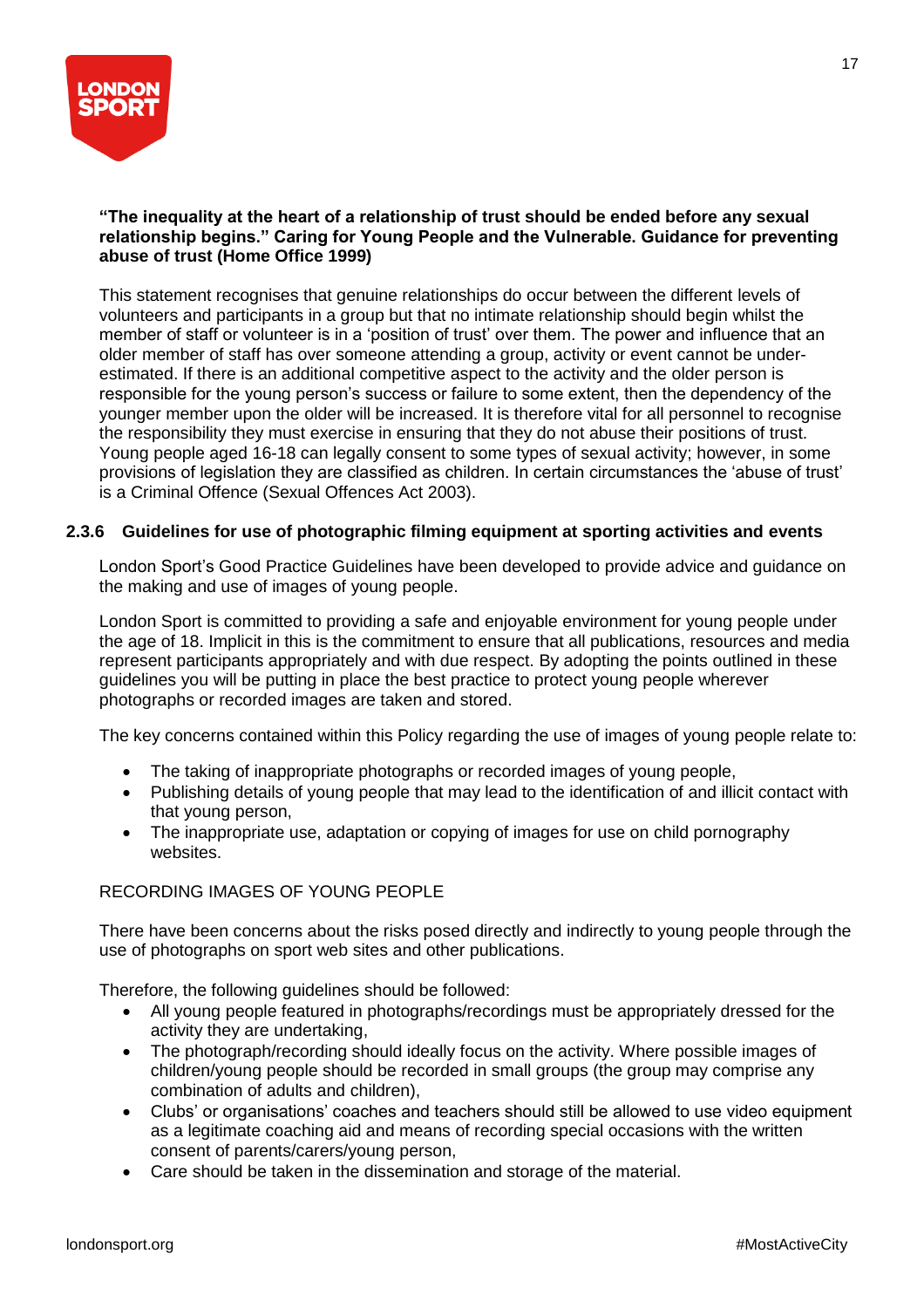

## PUBLISHING IMAGES OF YOUNG PEOPLE

- If a photograph/recording is used, personal details of young people such as e-mail address, home address and telephone numbers should never be revealed,
- Ask for parental/guardian permission to take and use an image of a young person. This ensures that parents/carers are aware of the way the image of their child is representing the sport. A Parent/Guardian and Child Permission Form is the best way of achieving this and can be done at the beginning of the season/programme (see Appendix 7),
- Ask for the young person's permission to use their image. This ensures that they are aware of the way the image is to be used to represent the sport. A Parent/Guardian and Young Person Permission Form is the best way of achieving this and can be done at the beginning of the season/programme,
- Where a story concerns an individual, (e.g. their selection for representative side, triumph over adversity) particular attention should be paid to ensuring permission is gained from parent/guardian and young person to use a photograph/recording and relevant details,
- In order to guard against the possibility of a young person under a court order appearing on a website, the simultaneous streaming of images onto a website is not recommended. Delayed streaming also provides an opportunity for the editing of inappropriate clips (e.g. disarranged clothing). If video/film clips are delivered from your own server, that material can be downloaded. It is therefore recommended that you use an independent server so that material cannot be accessed, copied or downloaded,
- Think about the level of consideration that you give to the use of images in all publications, for example the processes used in choosing photographs for a publicity brochure for the club. Apply an increased level of consideration to the images of youngsters used on websites. Simple technology features such as watermarking may dissuade third parties from using or attempting to access controlled imagery.

## USE OF PHOTOGRAPHIC/FILMING EQUIPMENT BY THE MEDIA AT EVENTS/ACTIVITIES

There is evidence that some people have used sporting events as an opportunity to take inappropriate photographs or film footage of young people.

Therefore, the following guidelines should be followed:

- If professional photographers are commissioned or the press is invited to a sporting activity or event, it is important to ensure they are clear about expectations of them in relation to the welfare of young people,
- The photographer/camera person must have bona fide identification and be able to produce it on request. They must also sign the event/activity Photographer Registration Form (Appendix 9)
- Participants and parents must be informed that a photographer/camera person will be in attendance at an event and ensure that they give written consent to both the taking and publication of films or photographs,
- Do not allow unsupervised access to participants or one to one photo sessions at events/activities,
- Do not approve/allow photo sessions outside the event/activity.

USE OF PHOTOGRAPHIC/FILMING EQUIPMENT BY PARENTS AND SPECTATORS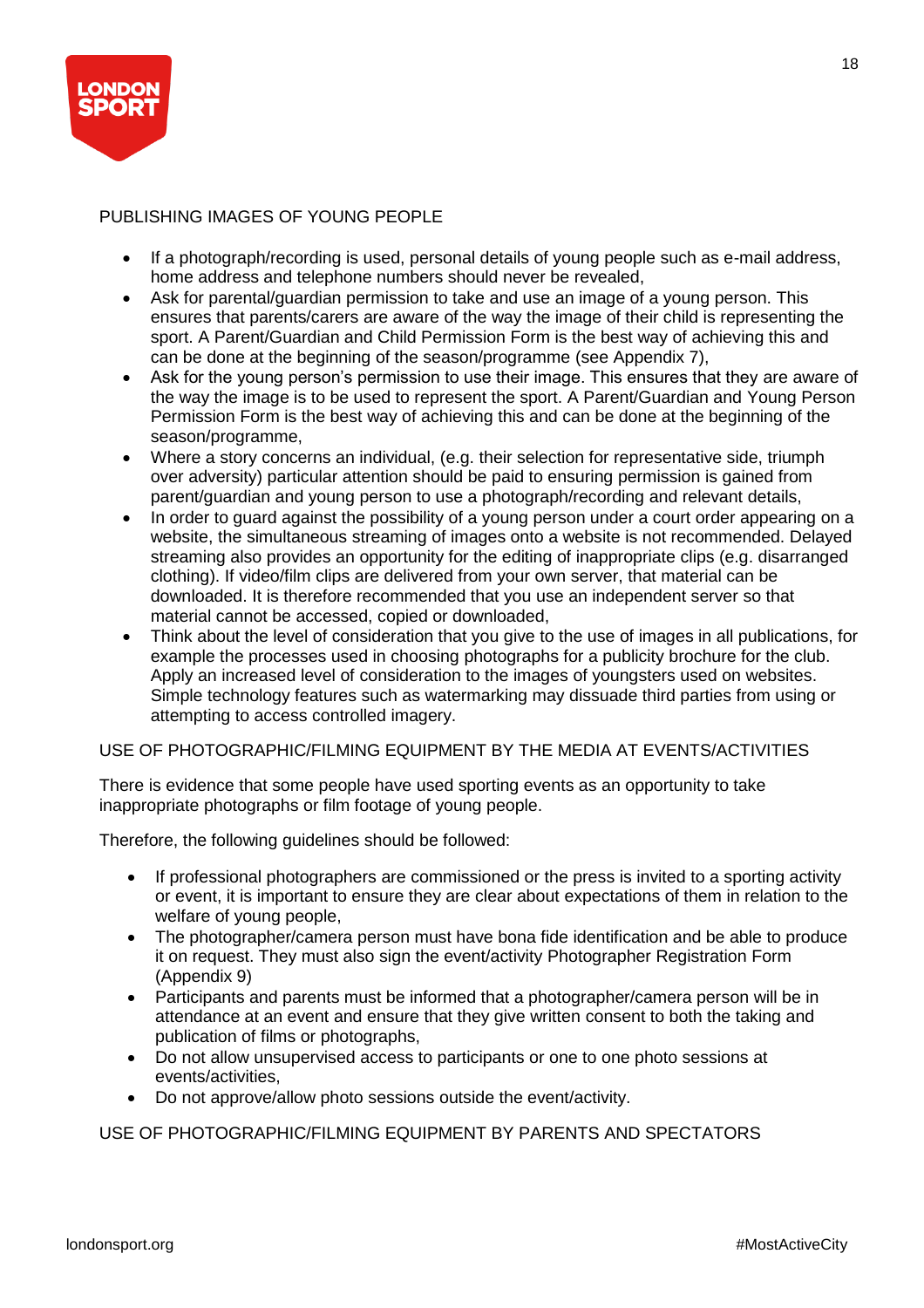

If parents or other spectators are intending to photograph or video at an event they should also be made aware of the expectations:

- Parents and spectators should be prepared to identify themselves if requested and state their purpose for photography/filming,
- Parents and spectators will be asked to sign a Photographer Registration Form.

In addition:

- Participants and parents should be informed that if they have concerns about inappropriate or intrusive photography/filming these should be reported to the event organiser or official and recorded in the same manner as any other child protection concern,
- Event organisers should approach and challenge any person taking photographs who has not made themselves known and/or registered with them. They might need to refer it to the local police force if this person continues to record images unauthorised.

## **2.3.7 Guidelines for use of photographic filming equipment at sporting activities and events**

Unless in exceptional circumstances staff, coaches and volunteers should not take children alone on a car journey however short. Where private vehicles are used all staff, coaches and volunteers should ensure that parental consent has been obtained to transport children and young people. Parental consent should also be obtained if children and young people are involved in any transport arrangements as part any London Sport activities.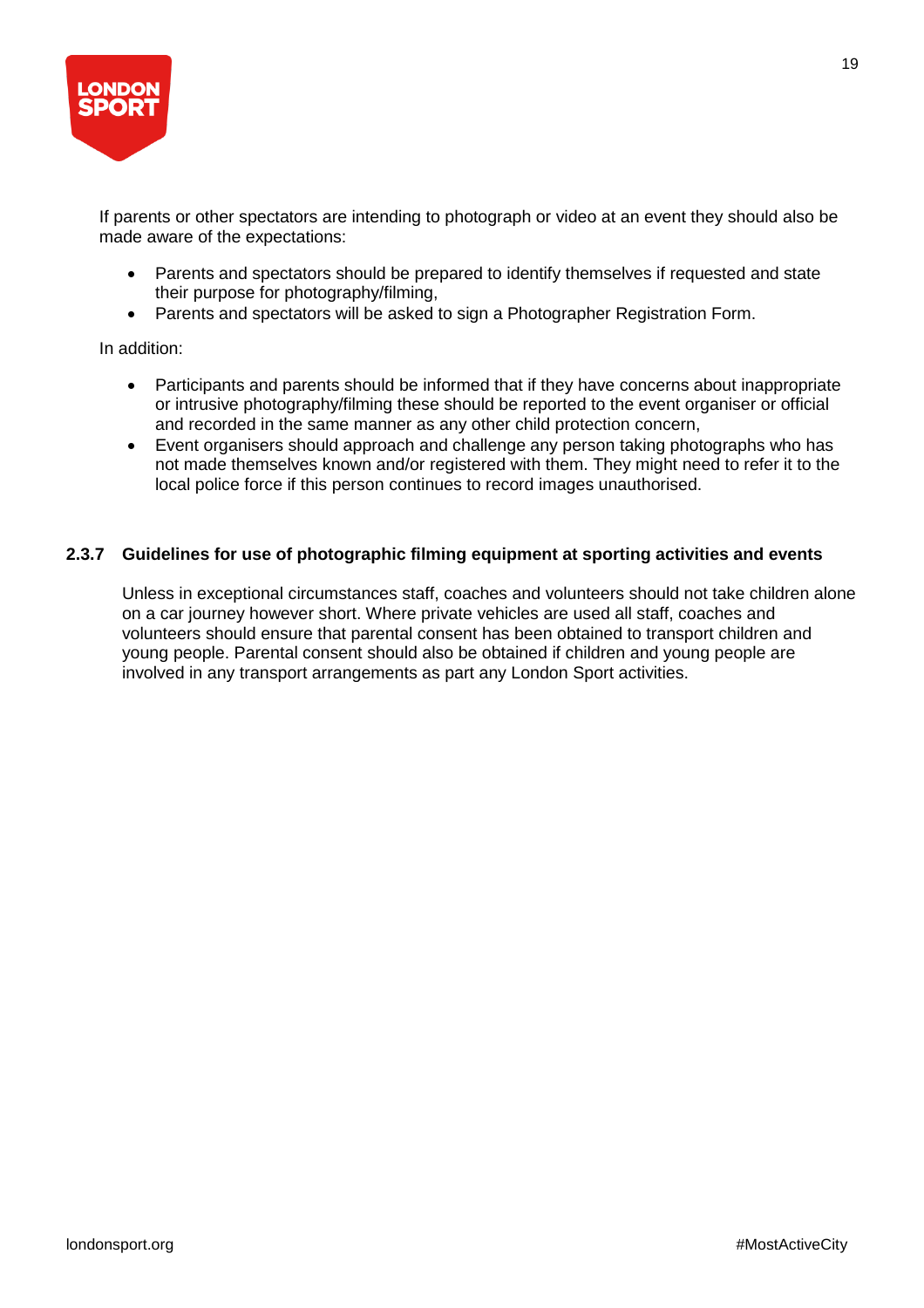

## **Section 3: Poor Practice and Abuse**

## **3.1 Recognition of poor practice, abuse and bullying**

#### **INTRODUCTION**

Child abuse can and does occur outside the family setting. Even for those experienced in working with child abuse, it is not always easy to recognise a situation where abuse may occur or has already taken place. The staff and volunteers involved in sporting activities/events, whether in a paid or voluntary capacity, are not experts at such recognition. However, they do have a responsibility to act if they have any concerns about the behaviour of someone (an adult or another young person) towards a young person, whether inside or outside of the sporting context and to follow the procedures in this document.

#### POOR PRACTICE

Allegations may relate to poor practice where an adult's or another young person's behaviour is inappropriate and may be a cause for concern. Poor practice includes any behavior which contravenes the Code of Conduct (Appendix 1), infringes an individual's rights and/or is a failure to fulfill the highest standards of care. Poor practice is unacceptable in the sporting environment and will be treated seriously and appropriate actions taken.

#### ABUSE AND NEGLECT

Abuse can happen wherever there are young people of any age. Children may be abused or neglected through the infliction of harm of by an adult's or other person's failure to protect a child from harm. The effects of abuse can be so damaging and if untreated, may create emotional or other difficulties for a young person into adulthood.

#### DISABLED PEOPLE

Young people (or adults) with disabilities, are at increased risk of abuse. Various factors contribute to this, such as stereotyping, prejudice, discrimination, isolation and a powerlessness to protect themselves, or adequately communicate that abuse has occurred.

#### RACE AND RACISM

Young people from ethnic minority groups (and their parents) may have experienced harassment, racial discrimination and institutional racism. Although racism causes significant harm it is not, in itself, a category of abuse. All organisations working with children and young people from ethnic and religious minorities, including those operating where ethnic/religious minority communities are numerically small, should address institutional racism, defined in the Macpherson Inquiry Report (2000) on the death of Stephen Lawrence as 'the collective failure by an organisation to provide appropriate and professional service to people on account of their race, culture and/or religion'.

#### **BULLYING**

Incidents arising from bullying are perhaps the cause of most concern from young people and can lead to serious incidents including suicide and self-harm.

Bullying can take various forms including verbal and physical assault, stealing, damage to personal items and social exclusion and ridicule, both in person and online and can be at different levels. It is

20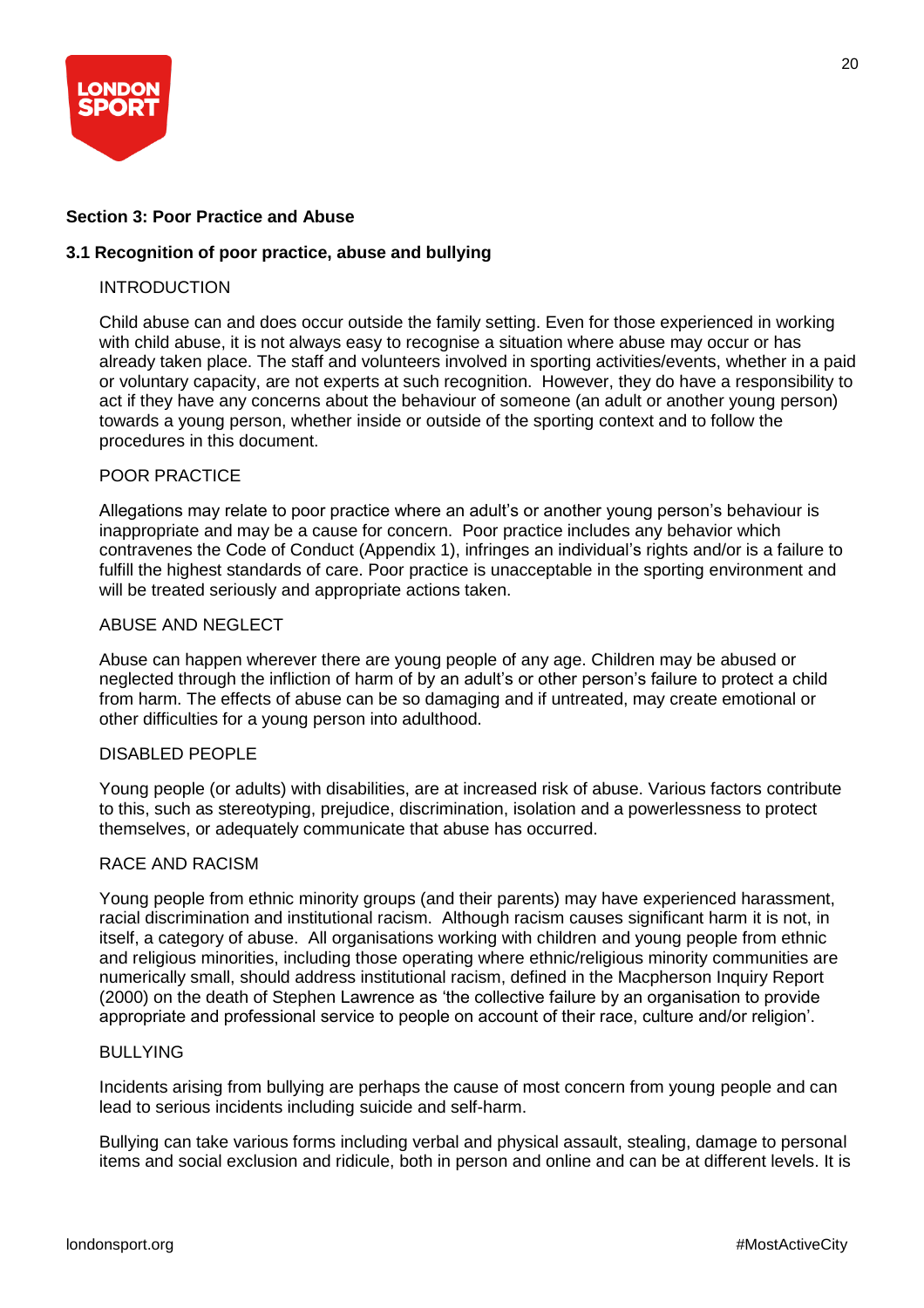

important that staff, coaches and volunteers are aware of the issues and that they take appropriate action.

If bullying persists, regardless of the steps taken to resolve the problem or is considered serious in nature e.g. an assault, this should reported to the Designated Lead Officer for action and referral.

#### WHISTLE BLOWING

It is the policy of London Sport to encourage a free and open culture in dealings between employees and partners. London Sport recognises that effective and honest communication is essential to it achieving this.

If you have concerns relating to the activities of any employee or volunteer within the Partnership, the matter should be referred initially to the Line Manager/Supervisor of that person.

All concerns will be dealt with in the strictest of confidence and managed on a "need to know" basis. Following such notification/correspondence the procedure will follow London Sport's Whistle Blowing Policy.

ROLES AND RESPONSIBILITIES OF ORGANISATIONS/AGENICIES IN THE PROVISION OF SPORTING ACTIVITY OF EVENTS

All partner organisations/agencies/clubs funded to deliver activities on behalf of London Sport have a duty and responsibility to ensure that the following is in place:

- An appointed person to be titled a Welfare Officer or Child Protection Officer to have designated responsibility for child protection issues. Prior to appointment, this person will be required to undertake a Disclosure and Barring Service (DBS) check if eligible.
- The designated Child Protection/Welfare Officer will require appropriate support and specific training from the organisation/agency/club they are representing. There may be a need to appoint more than one Child Protection/Welfare Officer if there are multiple activities/events under their jurisdiction.
- Develop a robust Safeguarding/Child Protection Policy and relevant Procedures that adhere to their NGB or London Sport guidelines

## LONDON SPORT DESIGNATED LEAD SAGEGUARDING OFFICER CONTACT DETAILS

Lead Officer:

David Gentles

Relationship Manager

Tel: 07494 525443

Email : david.gentles@londonsport.org

The role of the Designated Lead Safeguarding Officer is as follows:

- Act as the point of contact for any concerns or allegations and implement the reporting procedures,
- Implement the London Sport Safeguarding Children and Young Policy and Implementation Procedures,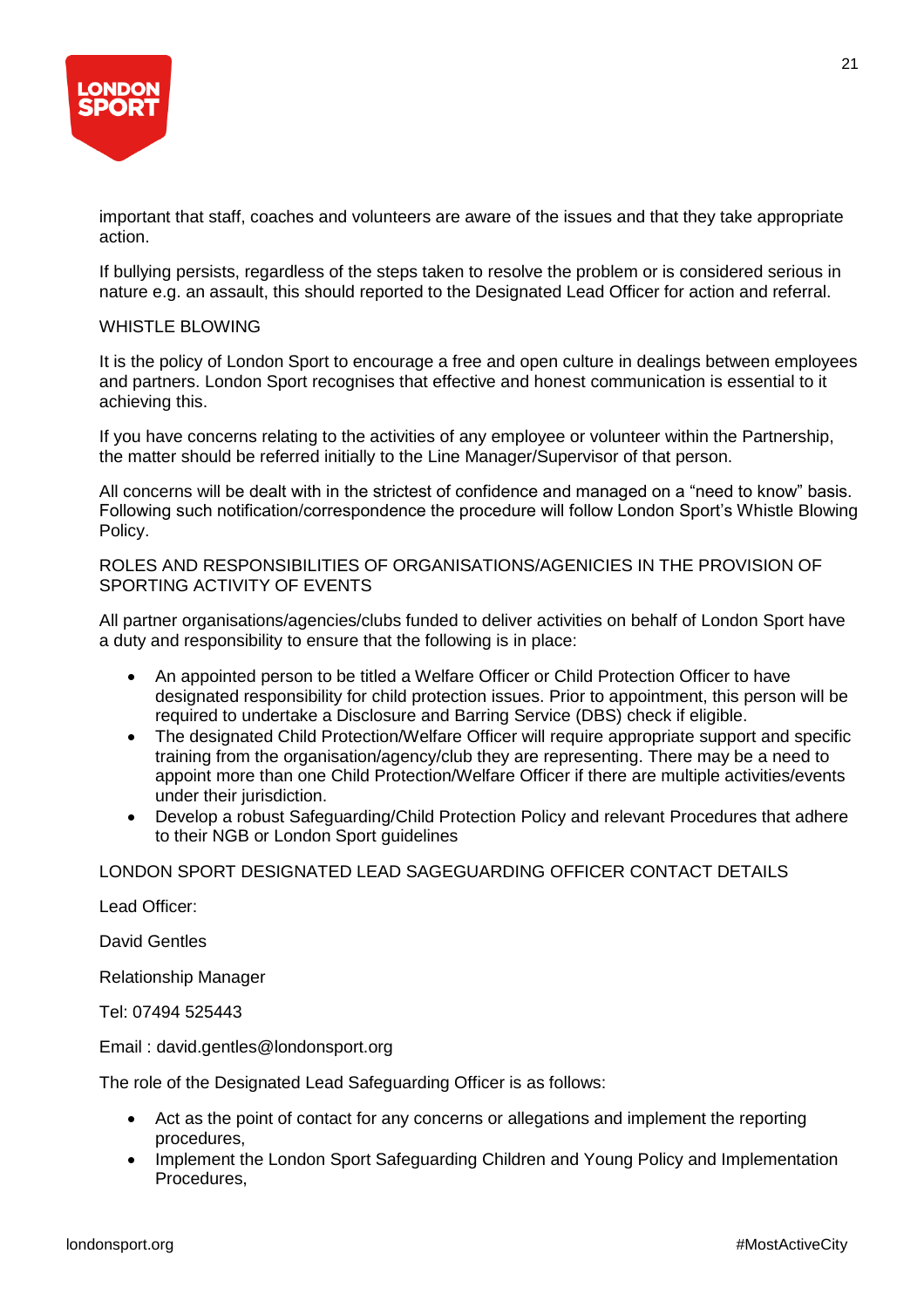

- Promote the Safeguarding best practice guidelines, including practical embedding of adequate safeguarding considerations/ arrangements in partnership agreements,
- Ensure the provision of or adherence to the training programme for employees and volunteers with designated Safeguarding responsibility,
- Take any action as advised by the Children's Services or Police. It is NOT the role of the Lead Officer to decide whether a young person has been abused or not,
- Responsibility to ensure key partners are aware of safeguarding concerns (via statutory agencies or directly) e.g. Coaches – employed maybe by a local authority or school, but partners may include CSP, NGB, other etc.
- Work in partnership with Children's Services and Police to ensure investigations are facilitated.

Deputy Designated Lead Safeguarding Officer:

Lawrence Roots

Senior Grants and Governance Officer

Tel: 07920 870842

Email: Lawrence.roots@londonsport.org

The role of the Deputy Designated Lead Safeguarding Officer is to deputise for the Designated Lead Safeguarding Officer in his/or her absence, covering all of the tasks and responsibilities outlined above.

The Deputy Designated Lead Safeguarding Officer is also responsible for updating the London Sport website with Child Protection and Safeguarding information.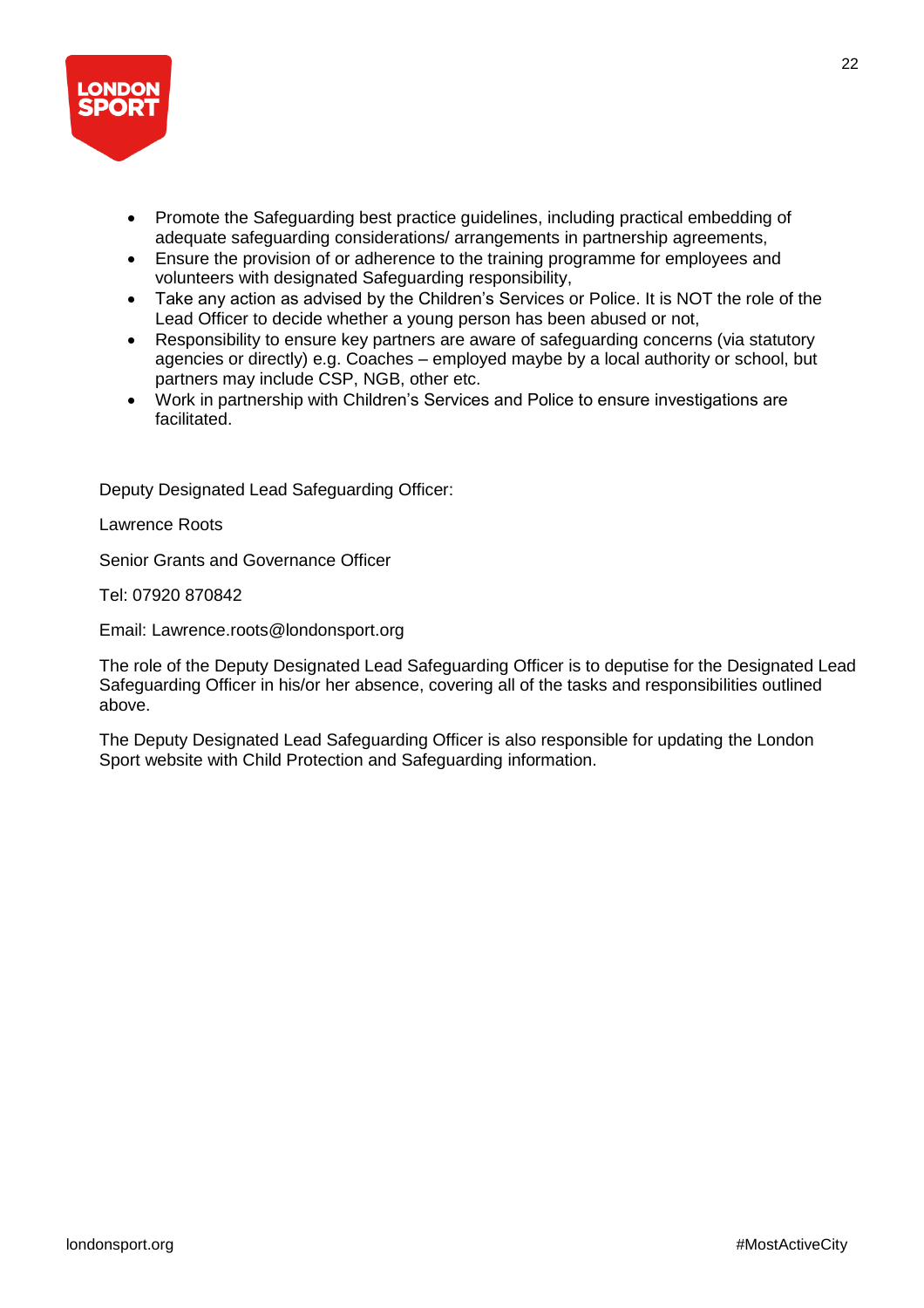

## **Section 4: Responding to Concerns: Allegations and Disclosures of Suspected Abuse and Poor Practice**

## **4.1 Recognition of poor practice, abuse and bullying**

The following action should be taken by anyone who has concerns about the welfare of a young person both in the sporting environment or the home or other settings. If a young person says or indicates that he/she is being abused, or information is obtained or observations are made which gives concern that a young person is or maybe being abused, you must **RESPOND IMMEDIATELY. Concerns could also be raised through direct observation, reports from other participants, spectators, parents/carers, other coaches, officials or volunteers or sports and other organisations.**

## **4.2 Responding to possible child abuse**

## **Immediate action to take if a young person informs you directly that he/she, or another young person, is concerned about someone's behaviour towards them (this is termed a disclosure).**

The person receiving information concerning disclosure should:

- React calmly so as not to frighten or deter the young person,
- Tell the young person he/she is not to blame and that he/she was right to tell,
- Take what the person says seriously, recognising the difficulties inherent in interpreting what is said by a young person who has a speech disability and/or differences in language,
- Explain to the young person what you will do next, appropriate to their age and understanding,
- Contact Children's Services or the local Police Child Abuse Investigation team to make a referral,
- Ensure the safety of the young person if the young person needs immediate medical treatment, take the young person to hospital, ring 999 or call an ambulance, inform medical staff of concerns and ensure they are aware it is/may be a child protection issue,
- Keep any questions to the absolute minimum, ensuring that you have a clear and accurate understanding of what has been said,
- Reassure the young person but do not make promises of confidentiality which might not be feasible in the light of subsequent developments,
- Do not contact the parents until advice is sought from Statutory Organisations.

## ACTIONS TO AVOID

The person receiving the disclosure should not:

- Panic,
- Allow their shock or distaste to show,
- Probe for more information than is offered i.e. explicit details or ask leading questions e.g. "Did Jim/Jenny hit you?"
- Speculate or make assumptions,
- Make negative comments about the alleged abuser,
- Approach the alleged abuser,
- Make promises or agree to keep secrets.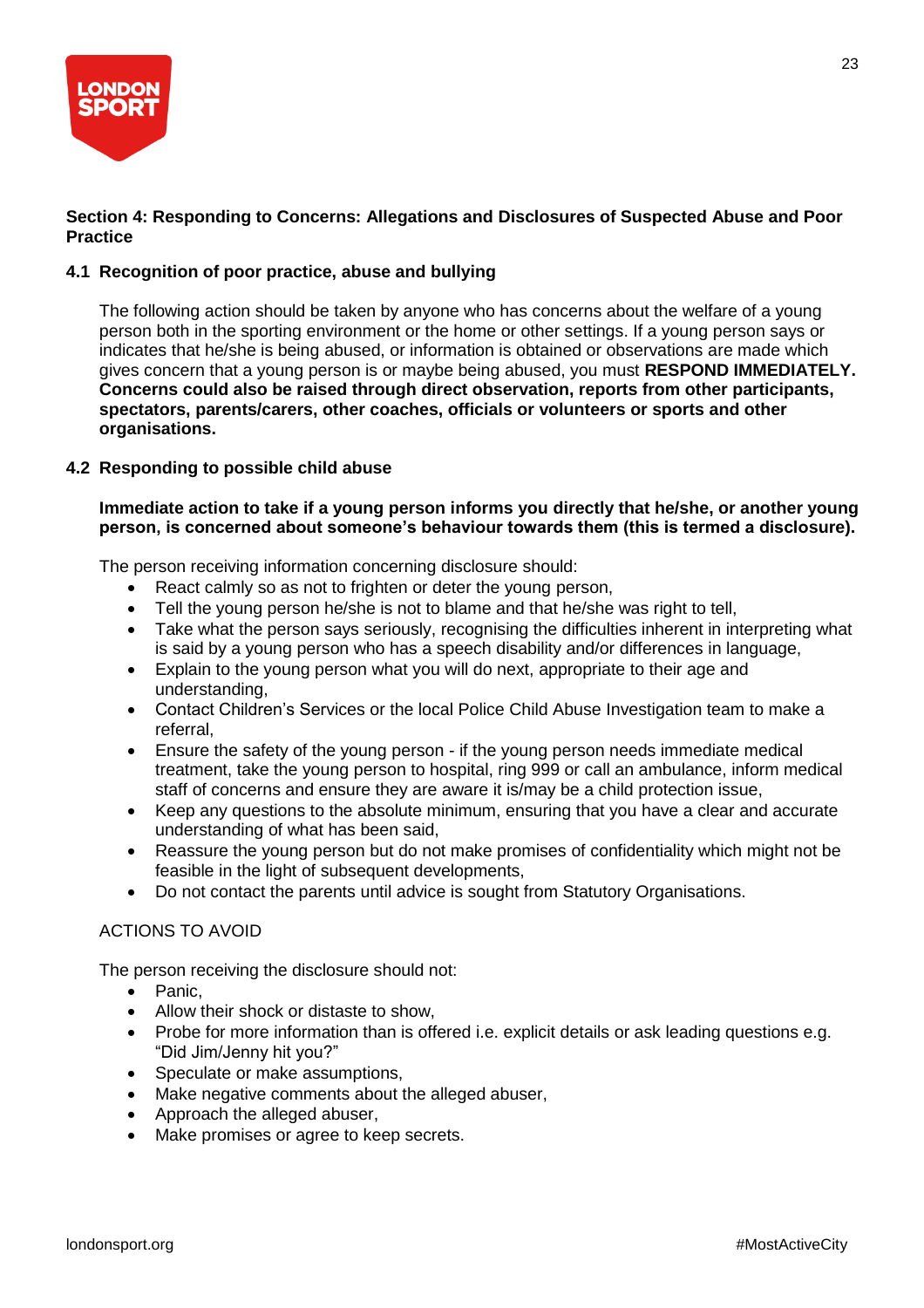

**N.B.** It may not be that all young people are able to express themselves verbally. Communication difficulties may mean that it is hard for them to complain or be understood. Sometimes it is difficult to distinguish the signs of abuse from the symptoms of some disabilities or conditions, in relation to the nature of an individual's impairment. However, where there are concerns about the safety of a young person, record what has been observed in detail and follow the procedures to report these concerns.

## **4.3 Responding to a disclosure – reporting guidelines**

1. Using the London Sport Incident Referral Form (Appendix 5) make a full and factual hand-written record of what had been said, heard and/or seen without delay. You should ensure that confidentiality should be maintained on a strictly 'need to know' basis and relevant documents stored in a secure location,

2. Report any concerns to the Designated Lead Safeguarding Officer immediately who will report the concerns directly to the Statutory Agency, who will advise on the action to be taken, including advice on contacting parents. The person reporting the concerns must ensure the Incident Referral Form is completed and forwarded to the London Sport Designated Lead Safeguarding Officer. If Statutory Agencies are involved then a copy of the form should be sent to the case officer at the Agency within 24 hours of the telephone report,

3. If you cannot contact the Designated Lead Safeguarding Officer or their Deputy report your concerns immediately to Statutory Agencies who will advise you appropriately (See Appendicies). Should wish to seek expert advice to help you decide on the best course of action you can contact the NSPCC Helpline on 0808 800 500 or Child line on 0800 1111.

- If the concerns are about the Designated Lead Safeguarding Officer, you must report your concerns to London Sport CEO. If they are unavailable report your concerns directly to the Statutory Agency, who will advise on the action to be taken including advice on contacting parents,
- Inform the Designated Lead Safeguarding Officer as soon as possible (if he/she is not the subject of the concern) who must also receive a copy of the information you have recorded,
- Confidentiality should be maintained on a strictly 'need to know' basis and relevant documents stored in a secure location,

It is never easy to respond to a young person who tells you that they are being abused and you may feel upset and worried yourself. Make sure that you are offered adequate support by discussing the matter with the Designated Lead Safeguarding Officer.

## RECORDS AND INFORMATION

Child

• Age / gender / name / disabilities / address / contact numbers / parental responsibility / language /ethnicity / agencies already working with the family / relationship between young person and accused (if known).

#### Alleged perpetrator

- Name / address / whether the person is in a position within sport employee / volunteer / paid
- Family member (if known);
- Any other allegations;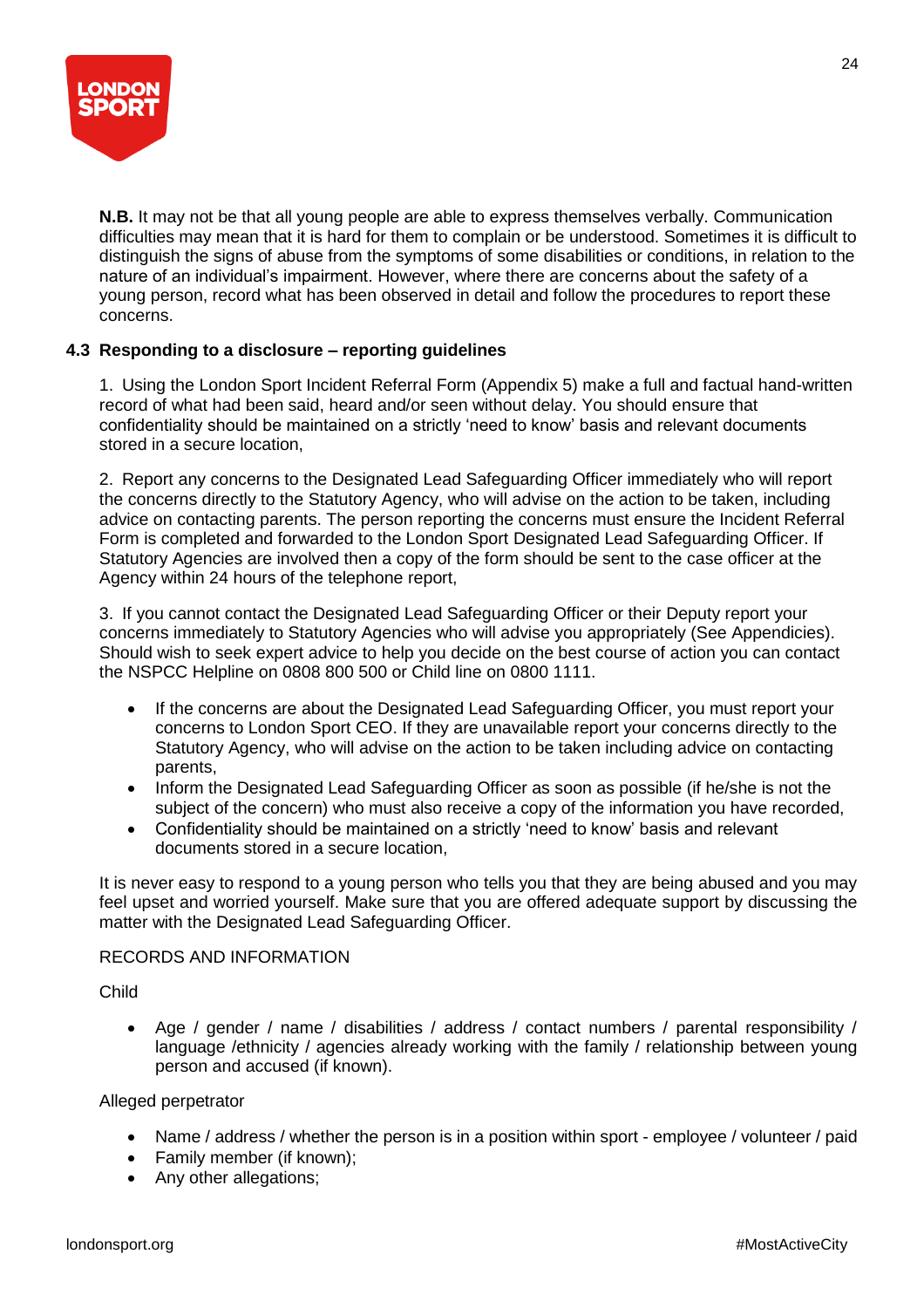

- Marital status:
- Age;
- Previous incidents or history (if known).

## Primary information

Core information about the alleged incident:

- Facts from the person making the allegation including dates/times/venue/witness details,
- Records with dates.
- Has anyone else been informed or is anyone else already involved in the investigation.

Reporting the matter to the Statutory Agencies should not be delayed by attempts to obtain more information. Wherever possible, referrals telephoned to the Statutory Agency should be confirmed in writing within 24 hours by the Designated Lead Safeguarding Officer. A record should also be made of the name and designation of the Statutory Agencies employee to whom the concerns were passed, together with the time and date of the call, in case any follow up is needed.

#### **4.4 Allegations against staff**

This includes anyone working with young people in a paid or voluntary capacity (e.g. volunteers or helpers in clubs, coaches, team managers, training camp personnel etc.). Child abuse can and does occur outside the family setting. Although it is a sensitive and difficult issue, child abuse has occurred within institutions and may occur within other settings (e.g. sport or other social activities). Previous cases indicate that abuse that takes place within a public setting is rarely a one off event. It is crucial that those involved in providing sporting activities/events are aware of this possibility and that all allegations are taken seriously and appropriate action taken. It is important that any concerns for the welfare of the young person, arising from abuse, poor practice or harassment by a member of staff or volunteer, should be reported immediately as detailed above.

Allegations may relate to poor practice where an adult's or peer's behaviour is inappropriate and may be causing concern to a young person. Poor practice includes any behaviour which contravenes the London Sport Code of Conduct, infringes individuals' rights and/or is a failure to fulfil the highest standards of care. Poor practice is unacceptable in sport and will be treated seriously and appropriate actions taken.

## SUPPORT FOR THE REPORTER OF SUSPECTED ABUSE

It is acknowledged that feelings generated by the discovery that a member of staff or volunteer is, or may be, abusing a young person, will raise concerns among other staff or volunteers. This includes the difficulties inherent in reporting such matters. London Sport assures all staff/volunteers that it will fully support and protect anyone who, in good faith (without malicious intent), reports his or her concern about a colleague's practice or the possibility that a young person may be being abused.

#### TYPES OF INVESTIGATION

Where there is a complaint of abuse against a member of staff or volunteer, there may be three types of investigation:

- Criminal; Police
- Child protection; Children's Services/Police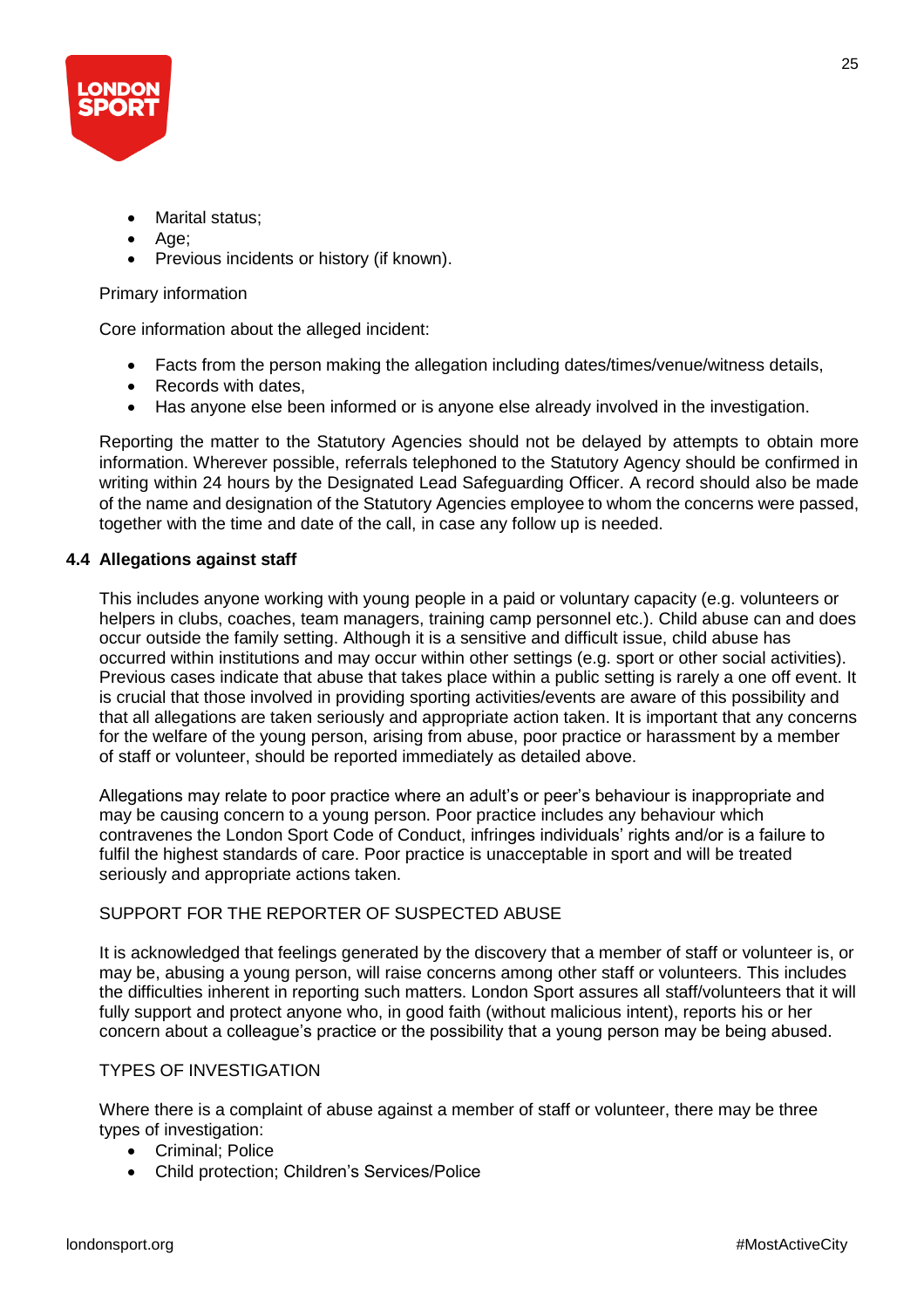

• London Sport Child Protection Disciplinary Panel

Civil proceedings may also be initiated by the alleged victim (or family) or the person allegedly responsible for it. The results of the Police and Children's Services investigation may well inform and influence London Sport's Child Protection Disciplinary investigation, but the outcome will not necessarily depend on a successful prosecution in court.

## DECISION

The Designated Safeguarding Officer in conjunction with members of the London Sport Disciplinary Panel will make the decision as to whether the case should be dealt with internally as poor practice or externally as a matter for the Statutory Agency.

A decision will also be taken as to whether or not to suspend the individual concerned, pending the outcome of the Statutory Agency and the London Sport child protection disciplinary investigation.

## LONDON SPORT DISCIPLINARY PANEL HEARING

The disciplinary panel should consist of a Chair and a designated Secretary, and two additional members. It should not include anyone who has had any involvement with this case, either with the child or the person against whom there is an allegation.

POSSIBLE OUTCOMES OF THE HEARING:

- No case to answer
- Warrants advice/warning as to future conduct/sanctions
- Further training and support needed
- The right to appeal

The appeals procedure is available to anyone under investigation as part of natural justice. The London Sport disciplinary appeal panel will exclude anyone who has advised on the case and anyone sitting on the initial panel, excluding the Secretary. The appeal panel should comprise of a Chair and two other members with the Secretary in attendance.

#### **CONFIDENTIAILITY**

Every effort should be made to ensure that confidentiality is maintained for all concerned. Information should be handled and disseminated on a *'need to know basis'* only. This may include the following people:

- The London Sport Designated Lead Safeguarding Officer,
- The London Sport Deputy Designated Lead Safeguarding Officer,
- The parents of the person who is alleged to have been abused (only following advice from Statutory Agencies),
- The person making the allegation,
- Statutory Agencies
- The London Sport child protection disciplinary panel members,
- The alleged abuser (and parents if the alleged abuser is a young person) only following advice from Statutory Agencies),

Information should be stored in a secure place with limited access to designated people, in line with data protection laws (e.g. that information is accurate, regularly updated, relevant and secure).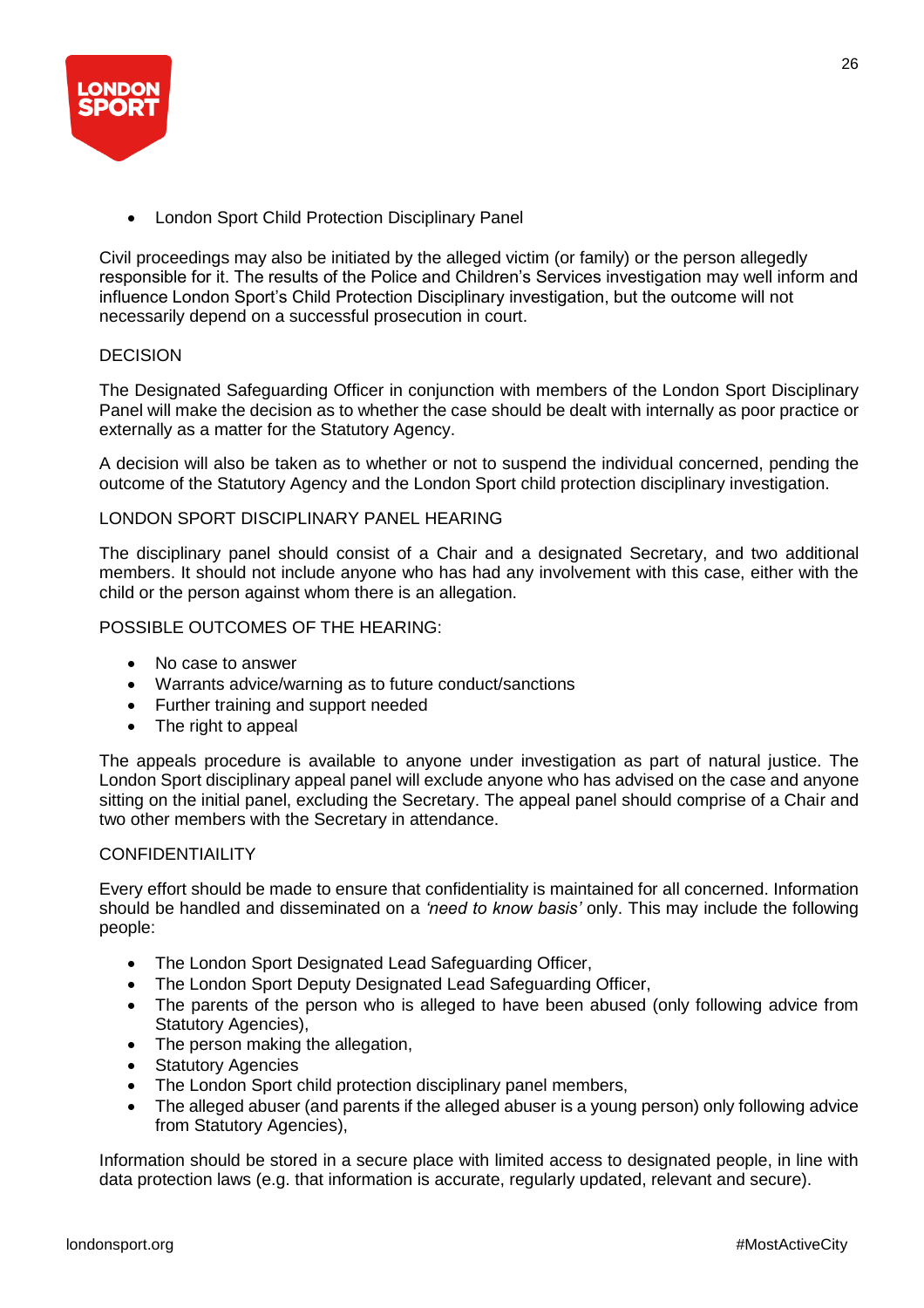

## REINSTATMENT

Irrespective of the findings of the Statutory Agencies inquiries the London Sport child protection disciplinary panel will assess all individual cases to decide whether an employee or volunteer should be reinstated and how this can be sensitively handled. This may be a difficult decision; particularly where there is insufficient evidence to uphold any action by the Police. In such cases, the disciplinary panel must reach a decision based upon the available information which could suggest that on a balance of probability it is more likely than not that the allegation is true. The welfare of children and young people must always remain paramount.

SUPPORT TO DEAL WITH THE AFTERMATH

- Consideration should be given about what support may be appropriate to young people, parents and members of staff. Use of Help Lines, support groups and open meetings will maintain an open culture and help the healing process. The British Association of Counselling and Psychotherapy Directory (1) may be a useful resource.
- Consideration should be given about what support may be appropriate to the alleged perpetrator of the abuse.
- *(1) The British Association of Counselling and Psychotherapy Directory is available from The British*  Association of Counselling and Psychotherapy, 15 St John's Business Park, Lutterworth, LE17 4HB, 0870 443 5353 (phone), 0870 443 5161 (fax), bacp@bacp.co.uk or [www.bacp.co.uk](http://www.bacp.co.uk/)

## **4.5 Allegations of previous abuse**

Allegations of abuse may be made some time after the event (e.g. by an adult who was abused as a young person or by a member of staff who is still currently working with young people). Where such an allegation is made, the agency/organisation should follow the procedures as detailed in Section 4.1.1. This is because other young people, either within or outside sport, may be at risk from this person. Anyone who has a previous criminal conviction for offences related to abuse is automatically excluded from working with children. This is reinforced by the details of the Protection of Children Act 1999.

ACTION TO HELP THE VICTIM AND PREVENT BULLYING IN SPORT:

- Be aware of local anti-bullying policies,
- Take all signs of bullying very seriously,
- Encourage all young people to speak and share their concerns. Help the victim to speak out and tell the person in charge or someone in authority. Create an open environment,
- Investigate all allegations and take action to ensure the victim is safe. Speak with the victim and the bully(ies) separately,
- Reassure the victim that you can be trusted and will help them, although you cannot promise to tell no one else;
- Keep records of what is said (what happened, by whom, when),
- Report any concerns to the relevant Club Child Protection Officer or the school (wherever the bullying is occurring).

## ACTION TOWARDS THE BULLY:

- Talk with the bully(ies), explain the situation, and try to get the bully (ies) to understand the consequences of their behaviour. Seek an apology to the victim(s),
- Inform the bully(ies) parents,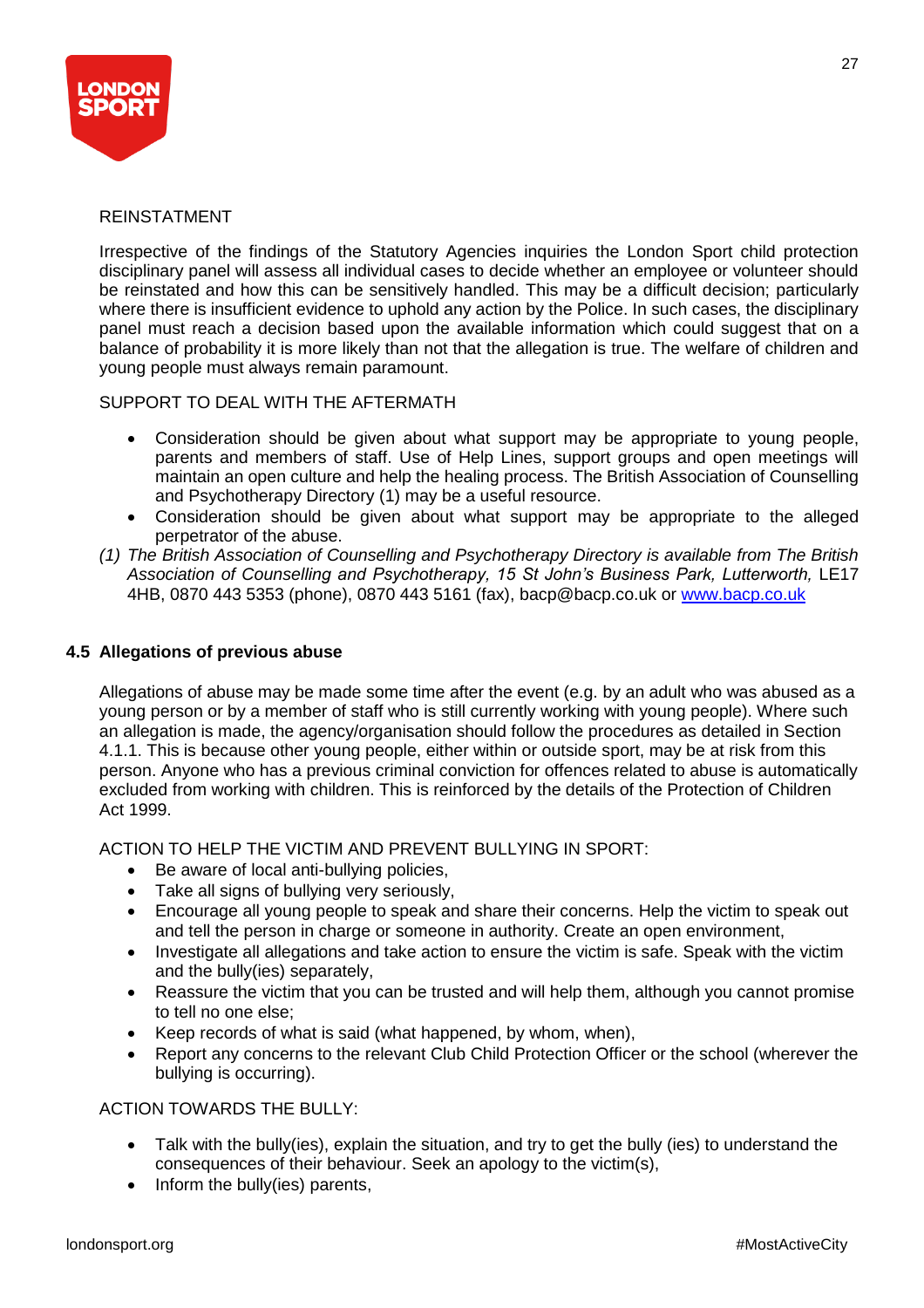

- Insist on the return of borrowed items and that the bully(ies) compensate the victim,
- Provide support for the coach of the victim,
- Impose sanctions as necessary,
- •
- Encourage and support the bully(ies) to change behaviour,
- Hold meetings with the families to report on progress,
- Inform all organisation members of action taken,
- Keep a written record of action taken,
- Where bullying persists despite attempts to deal with it, or is severe in nature (regardless of whether it is repeated), concerns should be reported to the CPO in line with the procedures above.

If anyone talks about or threatens suicide, seek professional help immediately.

Any concerns should be reported on the same day or as soon as possible thereafter, if you cannot contact the Designated Lead Safeguarding Officer or their Deputy, report your concerns immediately to the Statutory Agency who will advise you appropriately

## **4.6 Procedure to manage cases of poor practice**

Poor practice is defined as any behaviour which contravenes the London Sport Code of Conduct for Deliverers or Guidance for Good Practice as detailed within this Policy (Appendix 1).

- 1. Once an incident is reported, the person receiving the report should consult with the London Sport Designated Lead Safeguarding Officer.
- 2. Once the incident has been identified as poor practice and in consultation with the London Sport Designated Lead Safeguarding Officer and external advisors (Local Authority Designated Officer, CPSU etc) a decision will be made whether or not to suspend, temporarily, the person accused pending an investigation within the formal disciplinary process. Each case will be considered on its merits.
- 3. If it is poor practice a disciplinary hearing may be called. The London Sport disciplinary panel should be made up of members with regard to the following criteria:
- 4. No person who has been involved in bringing the case to the disciplinary hearing should sit on the Panel.
- 5. Senior management of the organisation must be represented,
- 6. If the case relates to poor coaching practice experience in this field must be represented.
- 7. The alleged person will be advised of receipt of the investigation report and provided with copies.
- 8. The alleged person will be invited to attend the hearing which must be held at a convenient time for him/her.
- 9. The alleged person must be given sufficient advance notice of the hearing
- 10. The alleged person must be given the opportunity to offer his/her side of the story and call witnesses,
- 11. Once the disciplinary panel reaches a decision it should be communicated to the accused and confirmed in writing.
- 12. A copy of the decision should be sent to the relevant employing or activity delivery organisation

Potential outcomes of the Disciplinary Panel:

- Temporary suspension
- Person may only work whilst supervised
- Person must undertake relevant and appropriate Best Practice and Child Protection Courses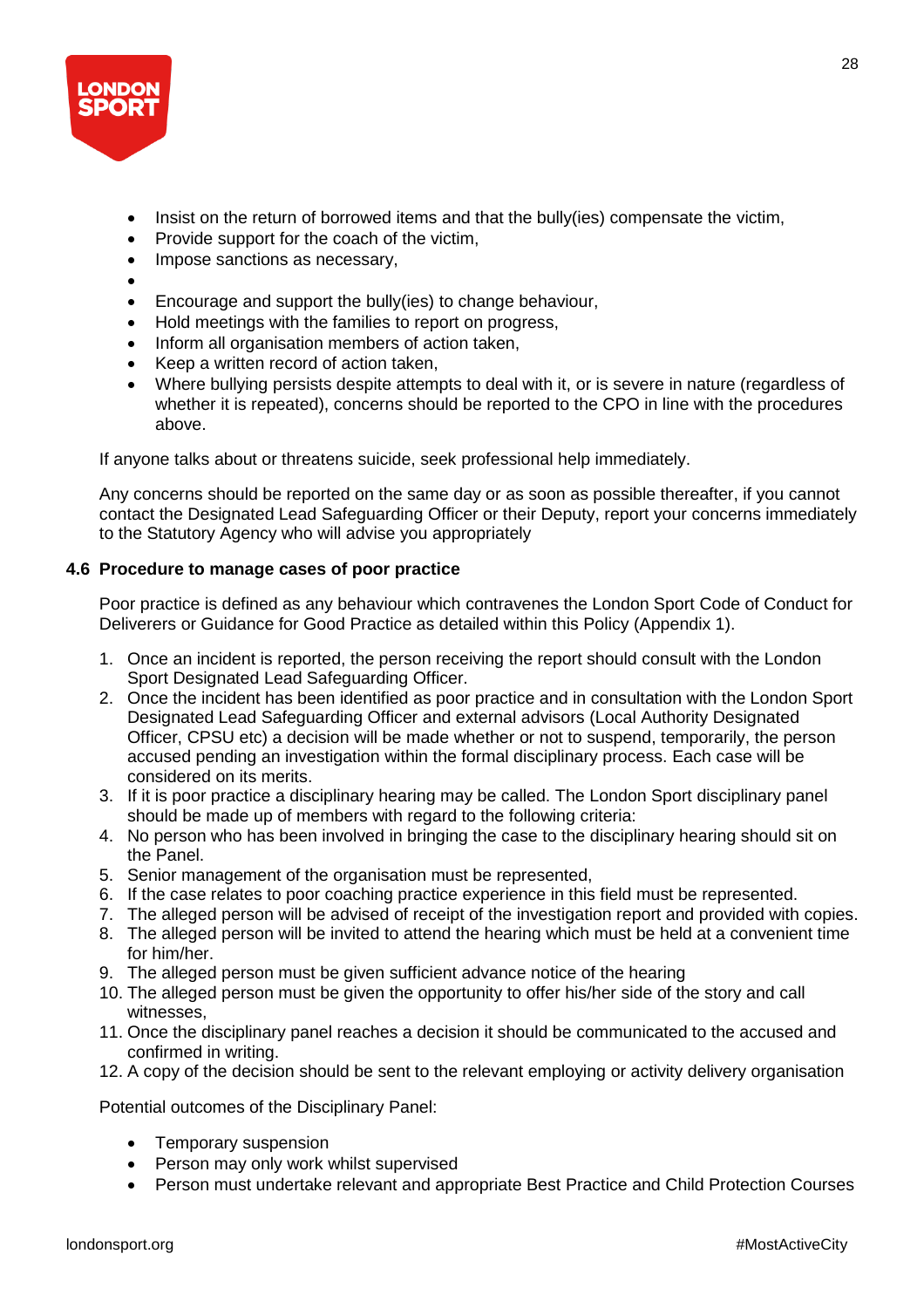

- Further enquiries or investigations by Police or Children's Services.
- Further disciplinary action
- Dismissal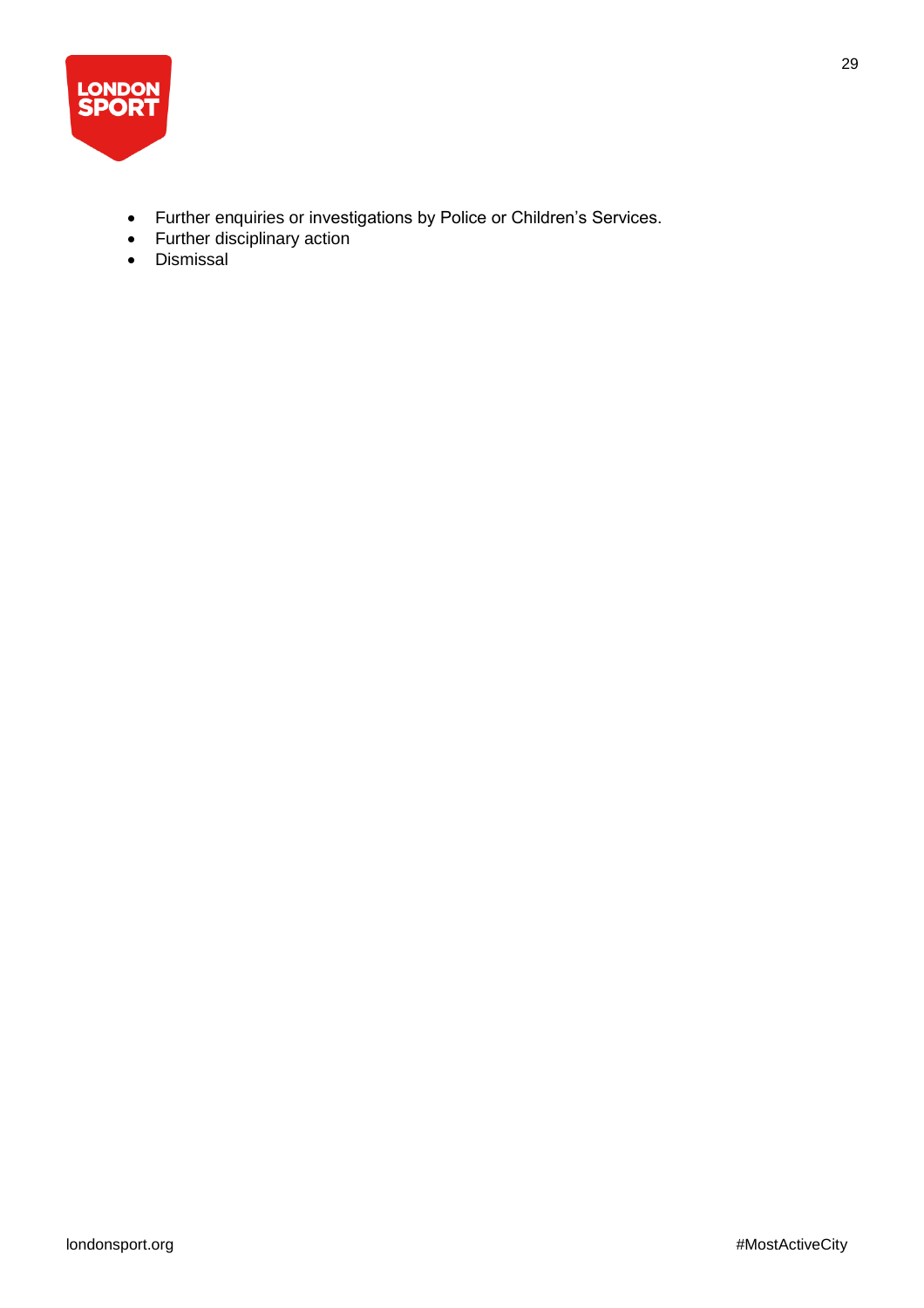

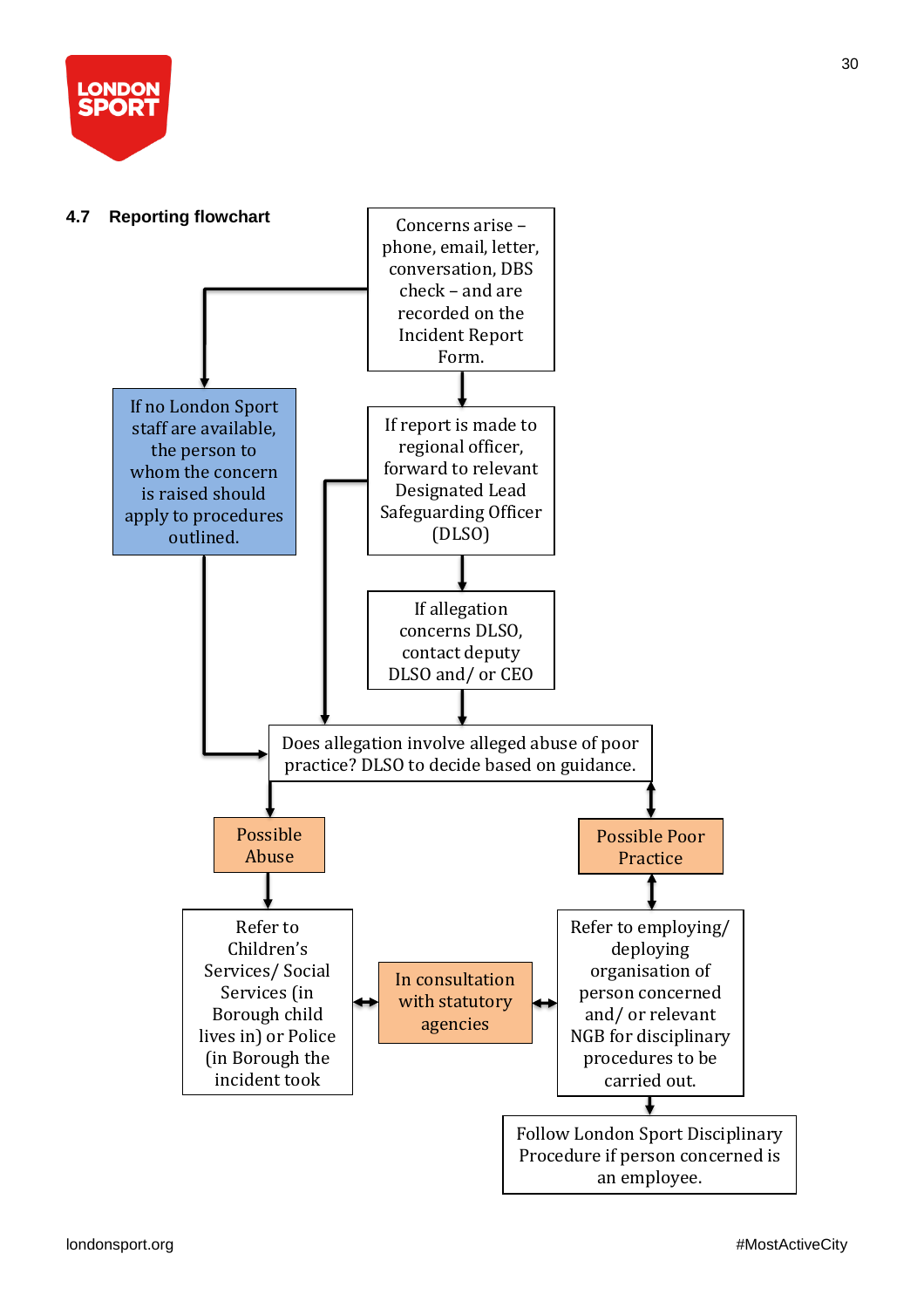

## **APPENDICIES**

## **Appendix No. 1**

## **Sample code of conduct for deliverers**

The Code applies to all those involved with the London Sport at every level, whether as a player, official, coach, club, volunteer or spectator, all have a responsibility to act according to the highest standards of integrity. Allegations relating to the breaking of the Code should be referred to the Partnership Child Protection Officer.

All partners must respect the rights, dignity and worth of every person, player and non-player alike, treating everyone equally within the context of activities and events. In particular, to be aware of the special needs of young people, their wellbeing, including difficulties or possible abuse experienced from within the game or from other sources. Sport has a duty to ensure that every child and young person involved in London Sport activities or related events is able to participate in an enjoyable and safe environment and be protected from abuse.

*London Sport is committed to maintaining the highest possible standards of behavior and conduct at all activities and events.*

## EQUALITY

London Sport is opposed to discrimination of any form and will promote measures to prevent discrimination, in whatever form, from being expressed. All those involved in the Partnership must respect the rights and choices of all human beings, treating everyone fairly and sensitively regardless of their gender, ethnic origin, cultural background, sexual orientation, religion or political affiliation.

#### **COACHES**

This is a Sports Coach UK Code of Practice specifically for coaches adopted by London Sport (see the ScUK Booklet). Through this code, coaches who are involved in London Sport activity and related events accept their responsibility to sports performers and their parents and families, to coaching and to National Governing Bodies of Sport, employers and all other colleagues.

## PLAYERS

- Treat everyone fairly and sensitively regardless of their gender, ethnic origin, cultural background, sexual orientation, religion or political affiliation,
- Know and abide by the laws, rules and spirit of the activity/event,
- Avoid all forms of gamesmanship and time wasting,
- Safeguard the physical fitness of opponents, avoid violence and rough play and help injured opponents,
- Accept the decisions of the officials without question or complaint and avoid words or actions which may mislead an official,
- Exercise self-control at all times and do not use illegal or dangerous tactics,
- Give maximum effort and strive for the best possible performance during activities/events,
- Learn to accept success and failure, victory and defeat with humility and dignity respectively and without excessive emotional displays,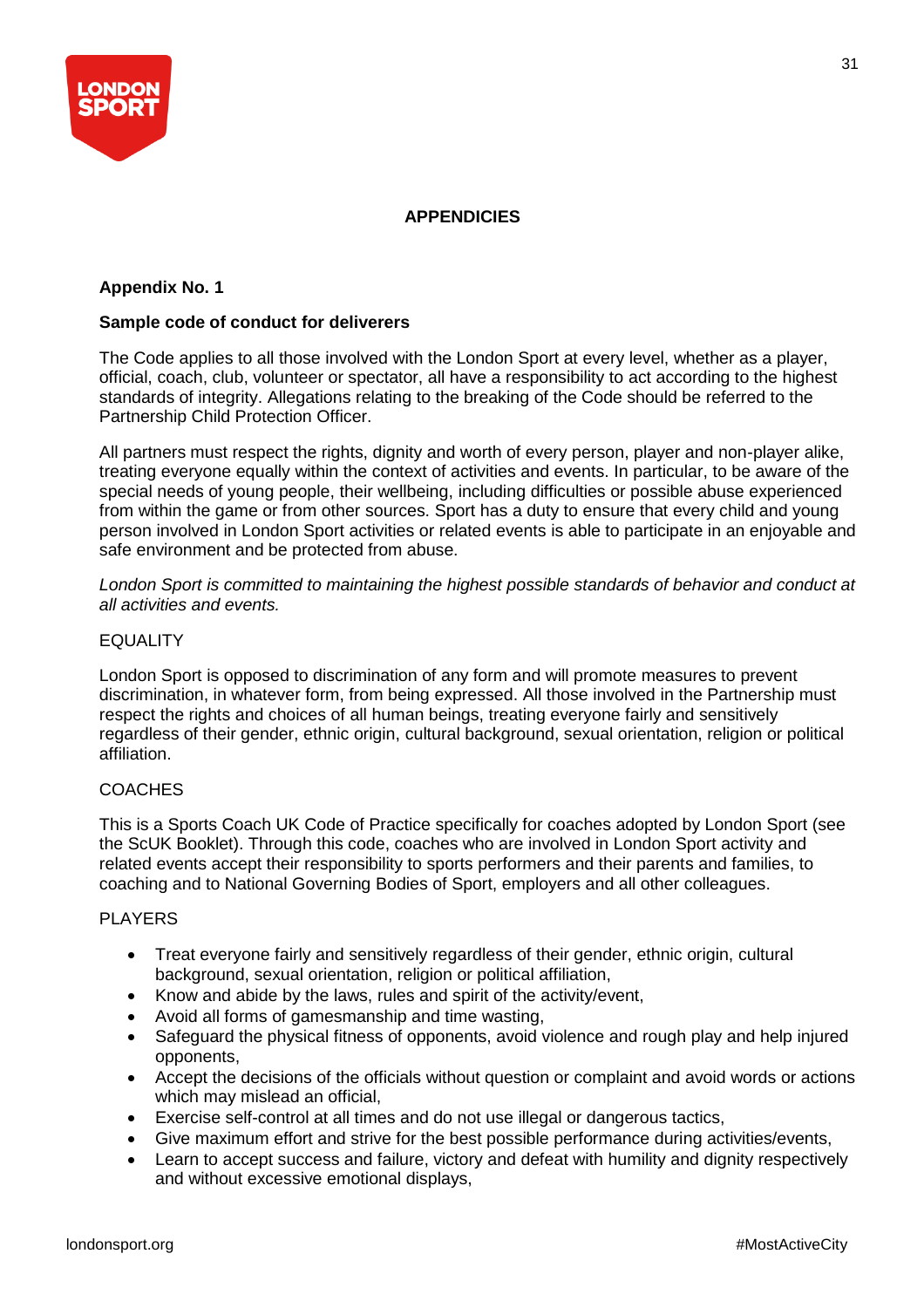

- Abide by the instructions of the coaches/staff and officials provided they do not contradict the spirit of this code,
- Treat your team-mates and opponents, coaches, club officials and match officials with respect and consideration at all times - treat them, as you yourself would like to be treated,
- Do not attempt to improve individual performance by the use of banned substances or banned techniques,
- Do not use foul, sexist or racist language at any time,
- Work equally hard for yourself and your team your team's performance will benefit and so will
- your own,
- Be a good sport, applaud all good performance, whether by your team or by the opponent,
- Remember that the aim of sport is to have fun, improve your skills and feel good.

## **SPECTATORS**

- Remember the participants are taking part for their enjoyment not yours. They are not professional or international athletes,
- All spectators, on no account, must enter the field of play/activity unless authorized otherwise,
- Do not use foul, sexist or racist language or harass players, coaches, officials or volunteers,
- Verbal abuse of players, coaches, officials or volunteers is not acceptable in any shape or form,
- Condemn the use of violence in all forms.
- Do not ridicule participants, who make mistakes,
- Do not over emphasis the importance of winning.

## PARENTS

- Teach your child to treat everyone fairly and sensitively regardless of their gender, ethnic origin or cultural background,
- Do not force an unwilling child to take part in activity/events,
- Encourage your child always to play by rules and to respect the coaches, officials and volunteers,
- Young people are involved in organised sport for their enjoyment not yours,
- Never ridicule or shout at your child for making a mistake or losing a game,
- Teach your child that effort and taking part is as important as victory,
- Support all efforts to remove verbal, physical and racist abuse from activity/events,
- Turn defeat into victory by helping young people towards skill improvement and good sportsmanship,
- Remember that young people learn best by example,
- Do not question publicly the judgment of officials,
- Recognise the value and importance of volunteers, coaches and administrators they give their time, energy and resources to provide recreational activities for your child,
- Insist on fair and disciplined play do not tolerate foul play, cheating, foul, sexist or racist language,
- As a spectator you must never enter the field of play/activity.

**OFFICIALS**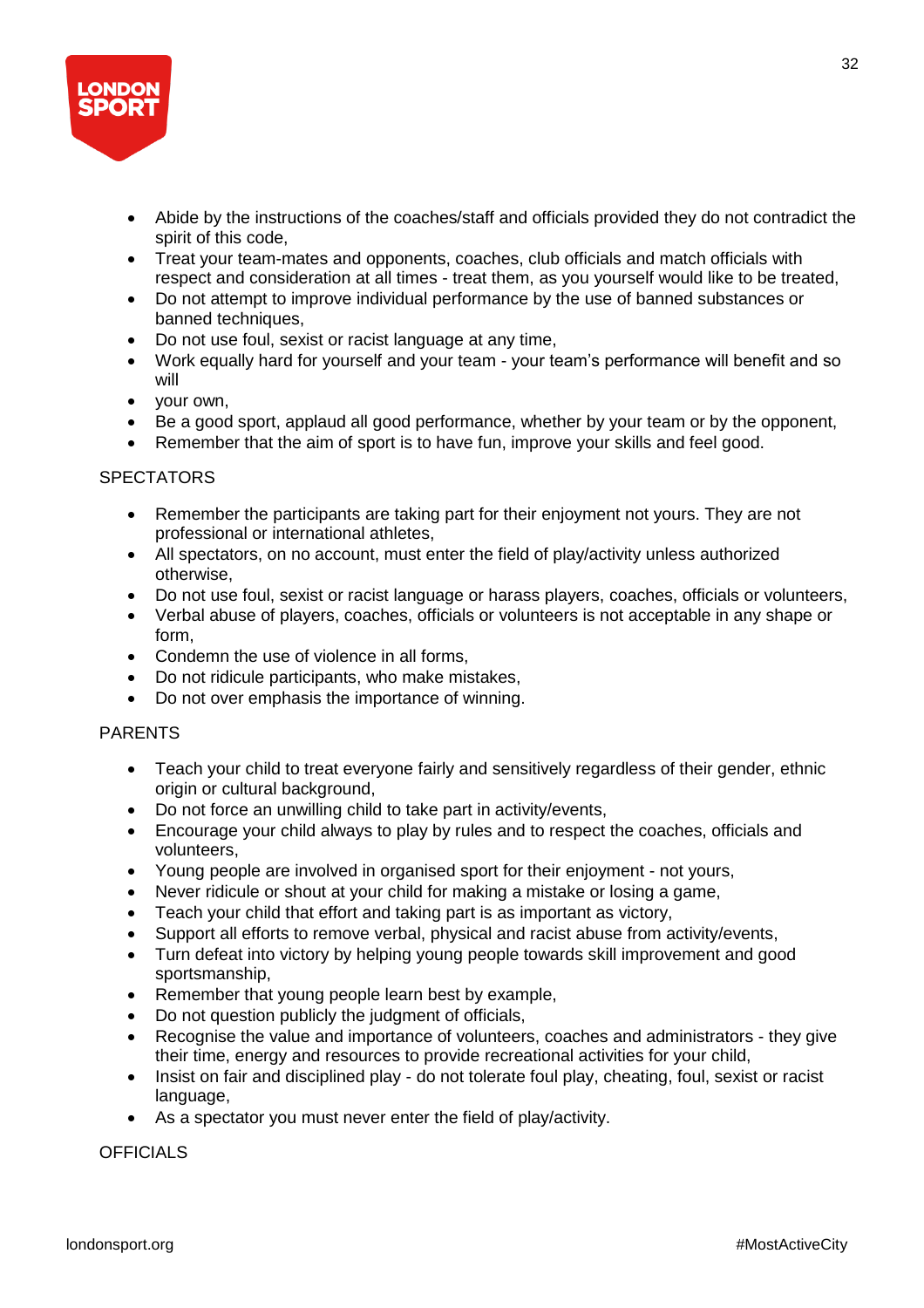

- Must treat everyone fairly and sensitively, regardless of their gender, ethnic origin, cultural background, sexual orientation, religion or political affiliation,
- Be consistent, objective, impartial and courteous when applying the rules of the game,
- Compliment both teams on good play when the opportunity arises,
- Use common sense to ensure that the spirit of the game is not lost,
- Encourage both teams and participants to play within the rules and the spirit of the game/competition,
- Try to ensure that the game/competition is allowed to flow with only as many stoppages as is necessary,
- Show patience and understanding towards players who may be learning the game/competition,
- Not be afraid to take decisions. An official should be fair and firm and must resist any possible influence from protests on the part of players, team officials or spectators,
- Show respect towards players and team officials,
- Be honest and completely impartial at all times, irrespective of the teams, players or team officials involved in the game/competition,
- Inform the person or body directly responsible if unable to officiate for any reason,
- Refrain from requesting hospitality of any kind, or accept any hospitality offered and considered to be excessive,
- Always have regard to the best interests of the game/competition, including where publicly expressing an opinion on the game/competition or any particular aspect of it, including others involved,
- Not tolerate foul, sexist or racist language from players, officials, spectators,
- The powers of an official must be used with wise judgment and care. Authority and a firm approach must be combined with respect,
- An official should have regard to protecting the participants,
- An official should show due respect when speaking with the participants, even in the event of Infringements,
- In reports, an official should set out the true facts and not attempt to justify any decisions,
- It is necessary for the officials' authority to be protected, not only for the sake of the game/competition, but also in the interest of fellow officials. This protection should, however, not influence the over-riding regard for protection of the participants.
- An official should refrain from publicly expressing any criticism of fellow officials.
- An official should assist with the development of less experienced officials and assistant officials.

## **CLUBS**

- Must treat everyone fairly and sensitively regardless of their gender, ethnic origin, cultural background, sexual orientation, religion or political affiliation,
- Accept the special role that you have to play in the establishment of standards by setting a good example of behavior and conduct at all times
- Do not manipulate the rules in order to benefit yourself personally or your club,
- Encourage all players and coaches to abide by the rules and spirit of the activity,
- Do not use foul, sexist or racist language,
- Use your official position to take action against others who harass, abuse or use foul, sexist or racist language towards participants, coaches, officials and volunteers,
- Ensure that proper supervision is provided by suitably qualified coaches and officials, who are capable of promoting good sporting behavior and good technical skills,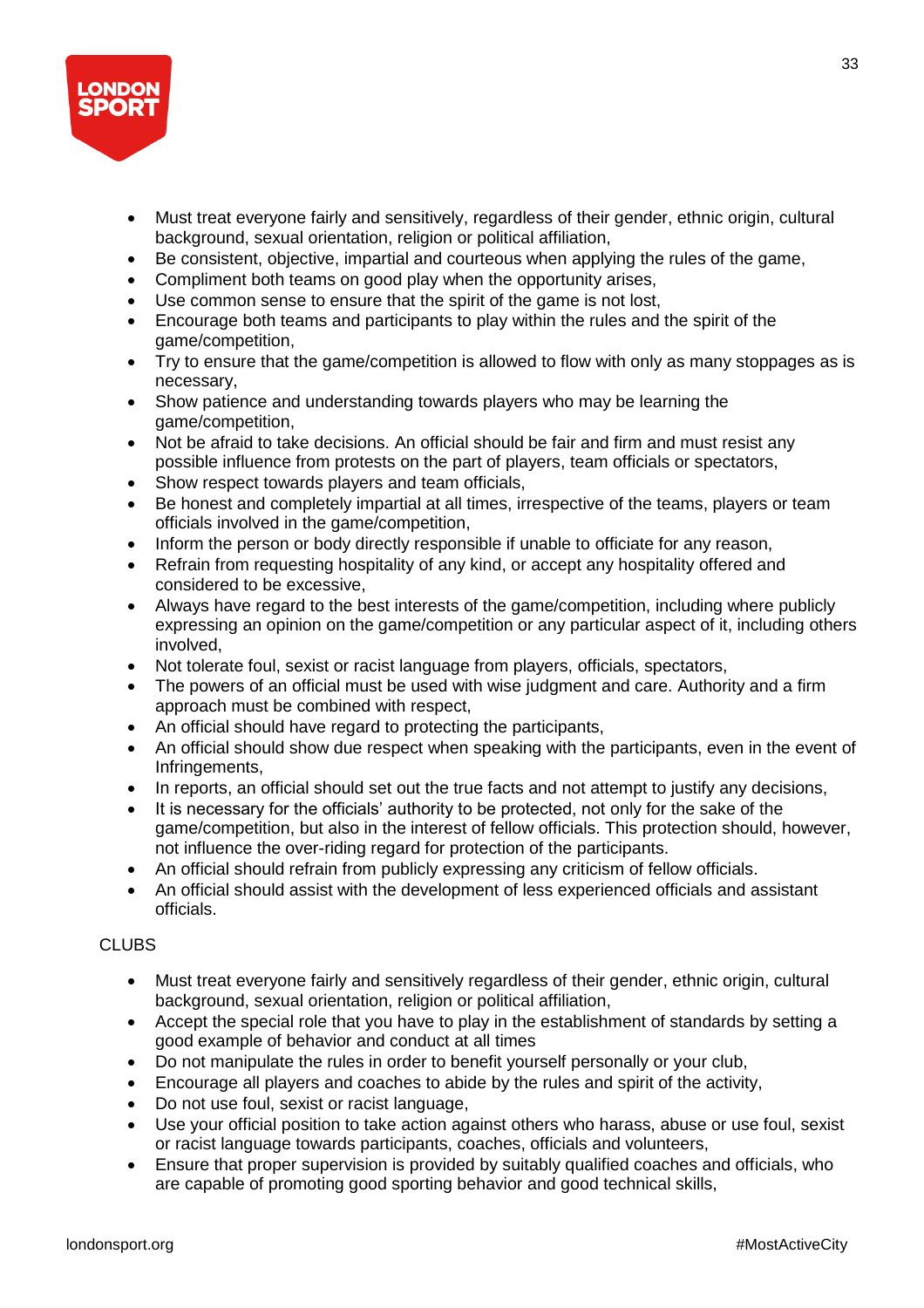

- Ensure all equipment and facilities meet safety standards,
- Respect the rights of other clubs,
- Show respect to players, coaches, officials and other volunteers involved in the activity/competitions,
- Not endeavor to influence the result of an activity/competition by any actions that are not strictly within the rules,
- Remember activity is enjoyed for its own sake play down the importance of awards,
- Always have regard to the best interests of the sport, including where publicly expressing
- an opinion of the sport and any particular aspect of it, including others involved in it,
- Resist all illegal or unsporting influences, including banned substances and techniques,
- Promote ethical principles.

| Event:         |                         |
|----------------|-------------------------|
| Date:          |                         |
| Location:      |                         |
| Name:          |                         |
| Date of Birth: | <b>Telephone Number</b> |
| Address        |                         |
|                |                         |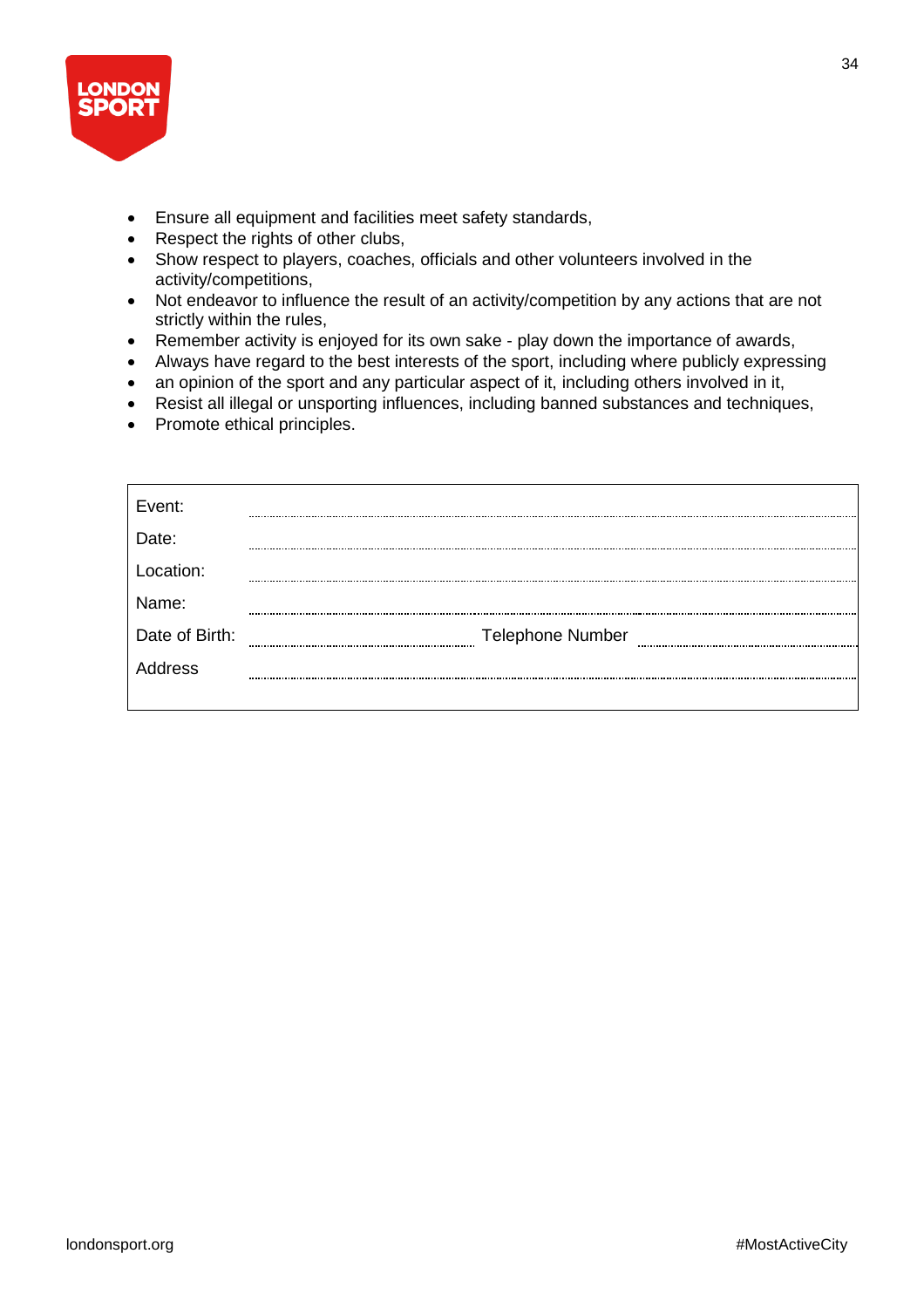

## **Appendix No. 2**

## **The Protection of Children Act 1999**

*'This Act enhances significantly the level of protection for children. However, it remains of paramount importance that all organisations entrusted with the care of children practise the full range of pre-employment checks. This includes interviews, the full investigation of applicant's employment history and taking up references.' John Hutton, Minister of State, July 2000.*

## **The Main Provisions of the Act**

The Act makes four principal changes to the Law:

- It places the existing Department of Health Consultancy Index (a list of persons considered to be unsuitable to work with children) on to a statutory basis. It then provides names to be referred to this newly created **Protection of Children Act List** and also provides a right of appeal to a new Tribunal against the inclusion on the **Protection of Children Act List** (and also inclusion on **List 99**). It also extends the scheme to health care services provided to children.
- It amends 218 of the **Education Reform Act 1988** to enable the Department for Education and Employment to identify people who are put on **List 99** because they are not fit and proper persons to work with children.
- It amends Part V of the **Police Act 1997** to enable the Criminal Records Bureau, when established, to disclose information about people who are included on the **Protection of Children Act List** or **List 99** along with their criminal records. In this way, the Act provides for a 'one-stop-shop' system of checking persons seeking to work with children
- It requires child care organisations (as defined in the Act) proposing to employ someone in a child care position (as defined) to ensure that individuals are checked through the 'one-stopshop' against the **Protection of Children Act List** and the relevant part of **List 99**, and not to employ anyone who is included on either list.

The Act also contains other provisions, the most important of which are:

- To enable organisations (other than childcare organisations as defined within the Act) to refer names to the **Protection of Children Act List**.
- To permit the Secretary of State to consider the transfer of names currently held on the DH Consultancy Index to be transferred to the **Protection of Children Act List**.
- To allow organisations to access the new **Protection of Children Act List** and **List 99** without first going through the Criminal Records Bureau until such time as the 'one-stopshop' comes into operation within the Bureau.

Although sporting organisations are not covered by the mandatory aspects of the Act (*unless they meet the definition of a child care organisation*), they are encouraged to refer names to the Secretary of State for consideration of inclusion on the POCA List. Sporting organisations are also reminded that while it is not mandatory for them to carry out these checks, they are still considered an essential part of the pre-employment process.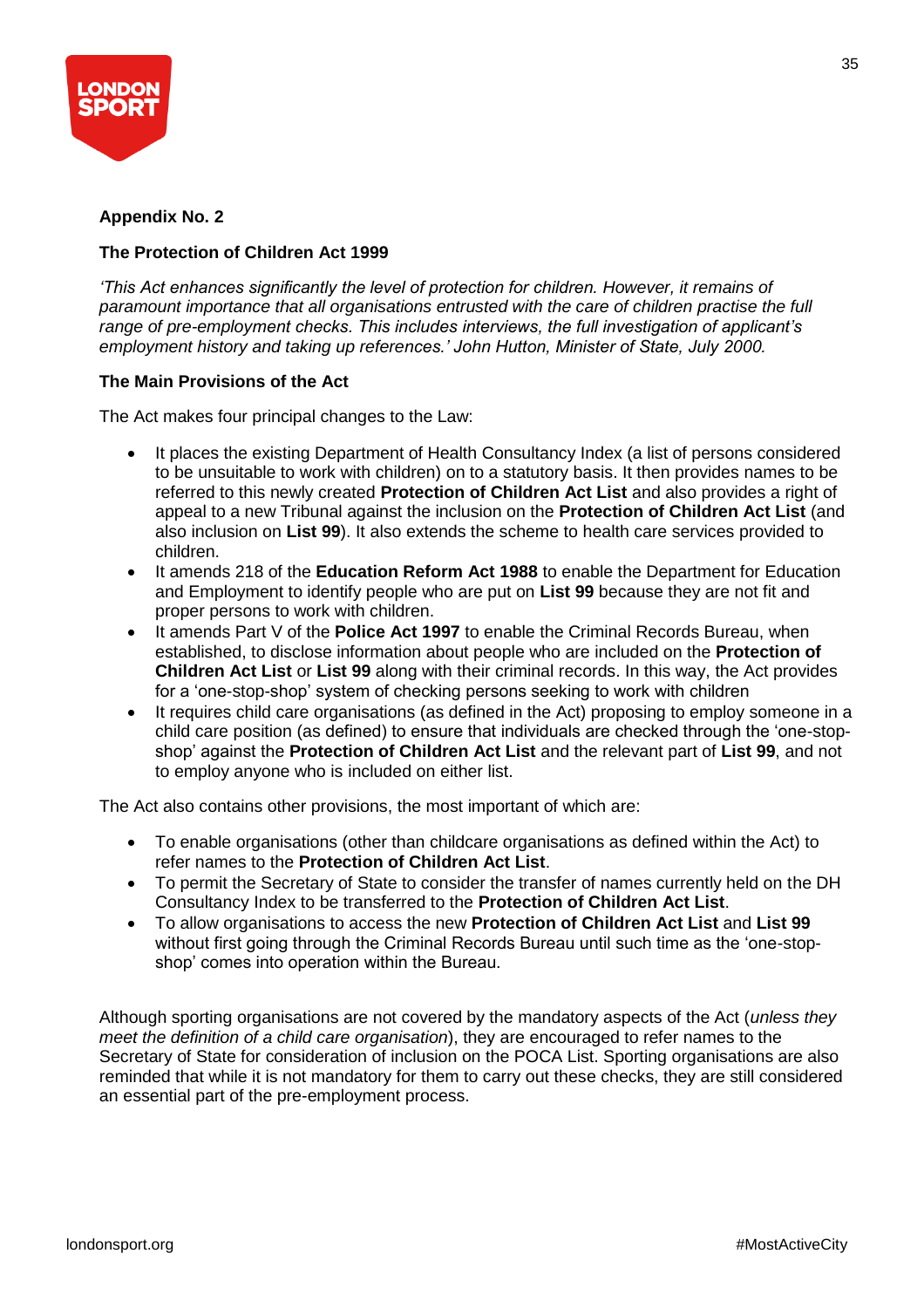

# **Appendix No. 3 London Child Protection Procedures 2017**

London Child Protection Procedures are available at:<http://www.londonscb.gov.uk/procedures/>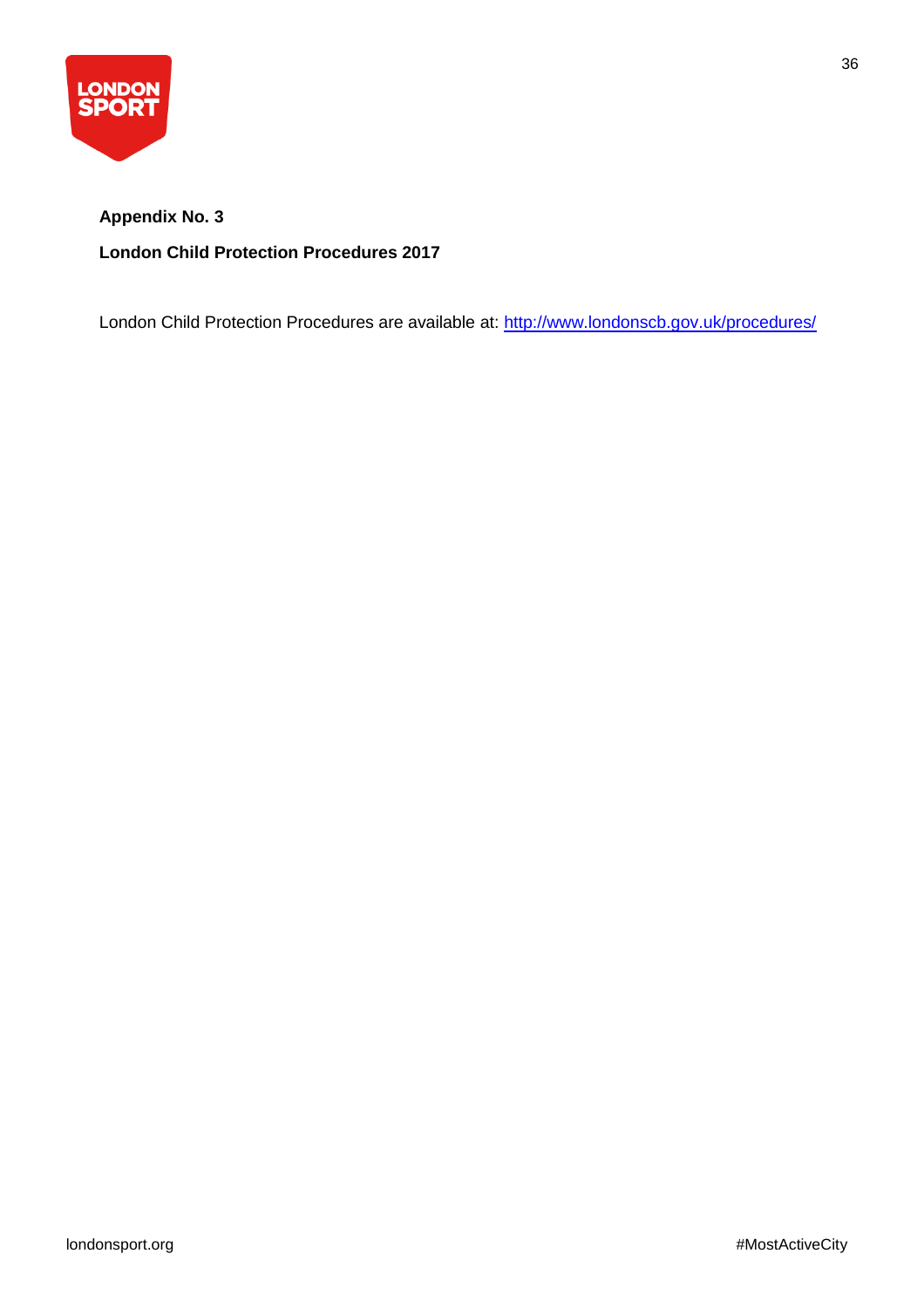

## **Appendix No. 4**

## **Example policy for secure storage, handling, use and disposal & disclosure application information**

## 1. General principles

As an organisation using the Disclosure and Baring Service (DBS) to help assess the suitability of applicants for positions of trust, London Sport complies fully with the DBS Code of Practice regarding the correct handling, use, storage, retention and disposal of Disclosures and Disclosure information. It also complies fully with its obligations under the Data Protection Act and other relevant legislation pertaining to the safe handling, use, storage, retention and disposal of Disclosure information and has a written policy on these matters, which is available to those who wish to see it on request.

#### 2. Storage & Access

Disclosure information is never kept on an applicant's personnel file and is always kept separately and securely, in lockable, non-portable, storage containers with access strictly controlled and limited to those who are entitled to see it as part of their duties.

#### 3. Handling

In accordance with section 124 of the Police Act 1997, Disclosure information is only passed to those who are authorised to receive it in the course of their duties. We maintain a record of all those to whom Disclosures or Disclosure information has been revealed and we recognise that it is a criminal offence to pass this information to anyone who is not entitled to receive it.

#### 4. Usage

Disclosure information is only used for the specific purpose for which it was requested and for which the applicant's full consent has been given.

#### 5. Retention

Once a recruitment (or other relevant) decision has been made, we do not keep Disclosure information for any longer than is absolutely necessary. This is generally for a period of up to six months, to allow for the consideration and resolution of any disputes or complaints. If, in very exceptional circumstances, it is considered necessary to keep Disclosure information for longer than six-months, we will consult the DBS about this and will give full consideration to the Data Protection and Human Rights individual subject before doing so. Throughout this time, the usual conditions regarding safe storage and strictly controlled access will prevail.

#### 6. Disposal

Once the retention period has elapsed, we will ensure that any Disclosure information is immediately suitably destroyed by secure means, i.e. by shredding, pulping or burning. While awaiting destruction, Disclosure information will not be kept in any insecure receptacle (e.g. waste bin or confidential waste sack). We will not keep any photocopy or other image of the Disclosure or any copy or representation of the contents of a Disclosure. However, notwithstanding the above, we may keep a record of the date of issue of a Disclosure, the name of the subject, the type of Disclosure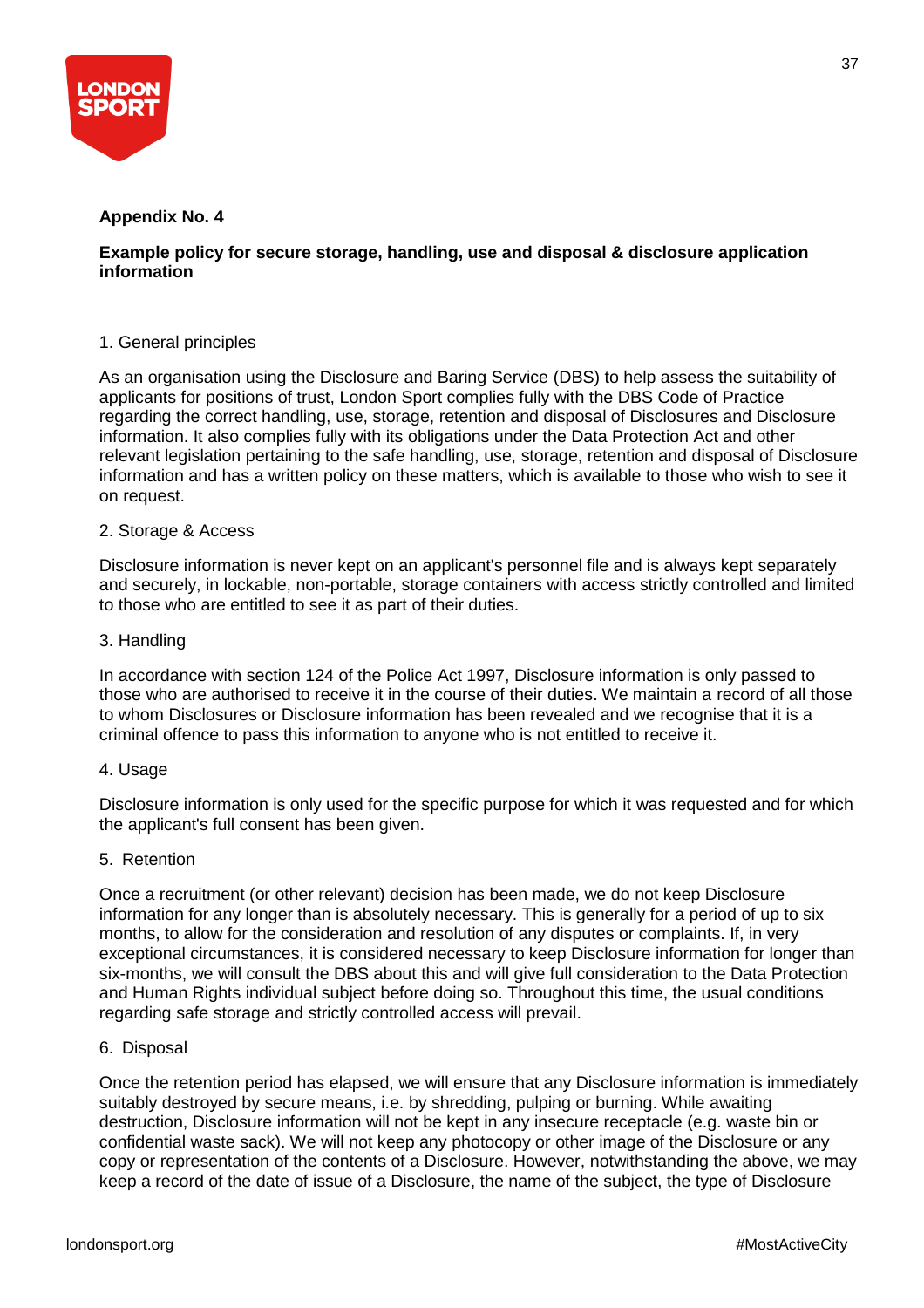

requested, the position for which the Disclosure was requested, the unique reference number of the Disclosure and the details of the recruitment decision taken.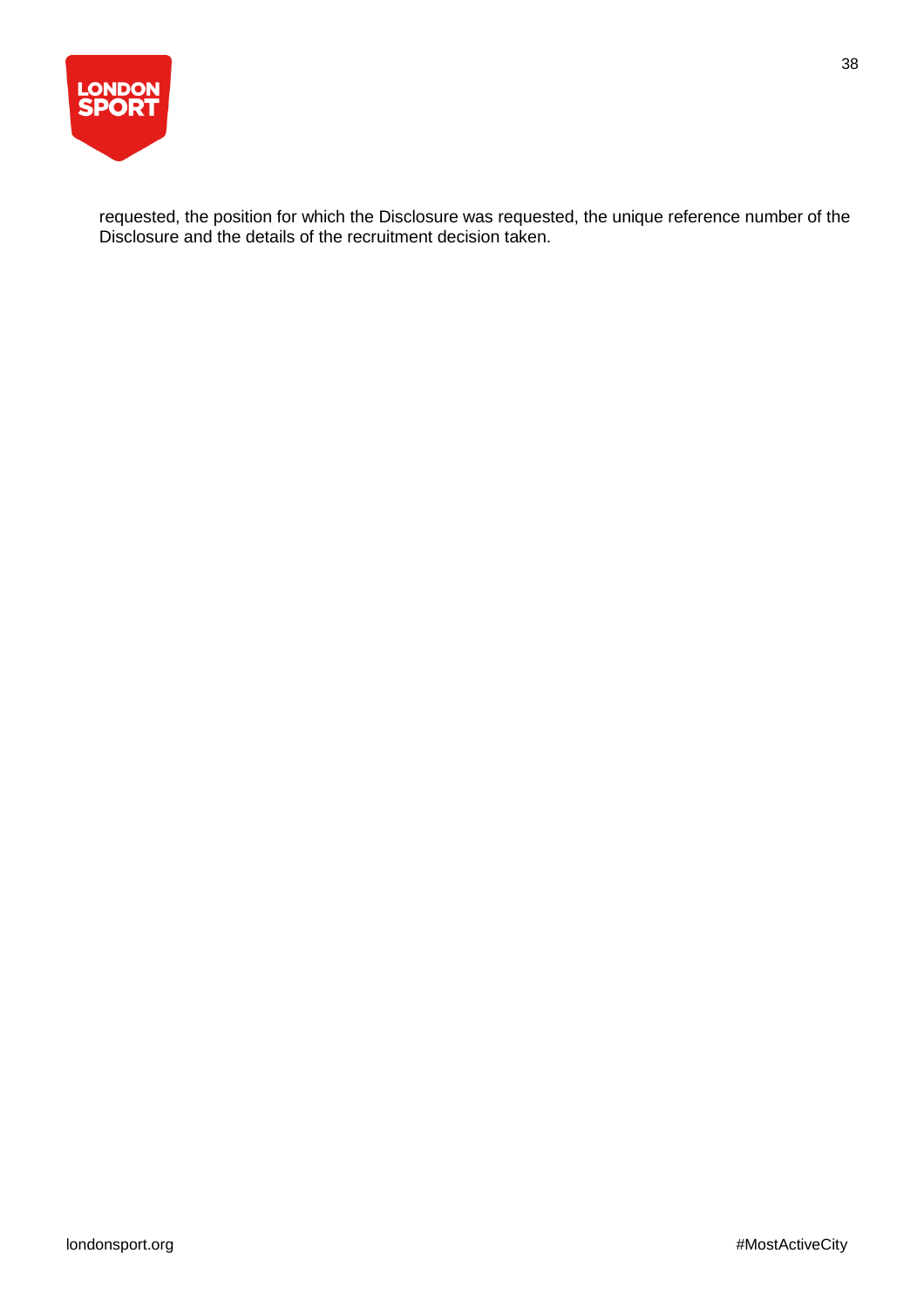

## **Appendix No. 5**

## **Sample Accident/ Incident Report Form**

This form is to record all Accidents/Incidents or near misses occurring during activities of London Sport. Please ensure all sections are completed in full and returned (Within timescales stated in the Accident/Incident Procedure).

| Your Name:                                                                                |
|-------------------------------------------------------------------------------------------|
| Your Position:                                                                            |
| Name of child:                                                                            |
| Address of child:                                                                         |
|                                                                                           |
| Parents/ carers names, address and telephone number:                                      |
|                                                                                           |
| Date of birth (child):                                                                    |
| Date and time of any incident:                                                            |
| Venue of incident:                                                                        |
|                                                                                           |
| Your observations:                                                                        |
|                                                                                           |
|                                                                                           |
|                                                                                           |
| Exactly what the child or vulnerable adult said and what you said:                        |
| (Remember; do not lead the child or vulnerable adult - record actual details. Continue on |
| separate sheet if necessary)                                                              |
|                                                                                           |
|                                                                                           |
|                                                                                           |
|                                                                                           |
|                                                                                           |
|                                                                                           |
|                                                                                           |
| Action taken so far:                                                                      |
|                                                                                           |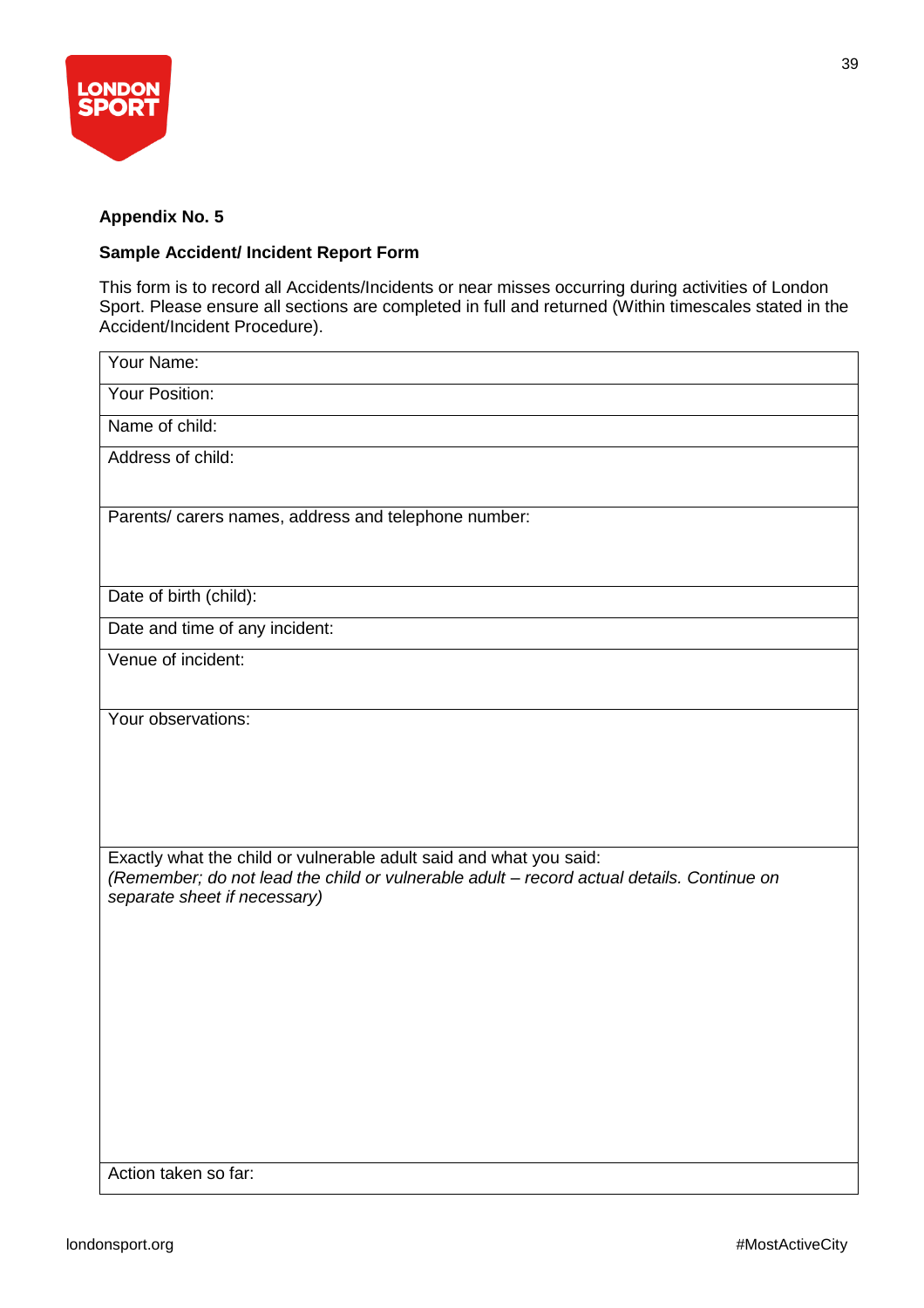

First Aid treatment given:

# External agencies contacted (date and time)

| Police                     | If yes, which:              |
|----------------------------|-----------------------------|
| Yes / No                   | Name & contact number:      |
|                            | Details of advice received: |
|                            |                             |
|                            |                             |
|                            |                             |
| <b>Children's Services</b> | If yes, which:              |
| Yes / No                   | Name & contact number:      |
|                            | Details of advice received: |
|                            |                             |
|                            |                             |
|                            |                             |
| <b>NGB</b>                 | If yes, which:              |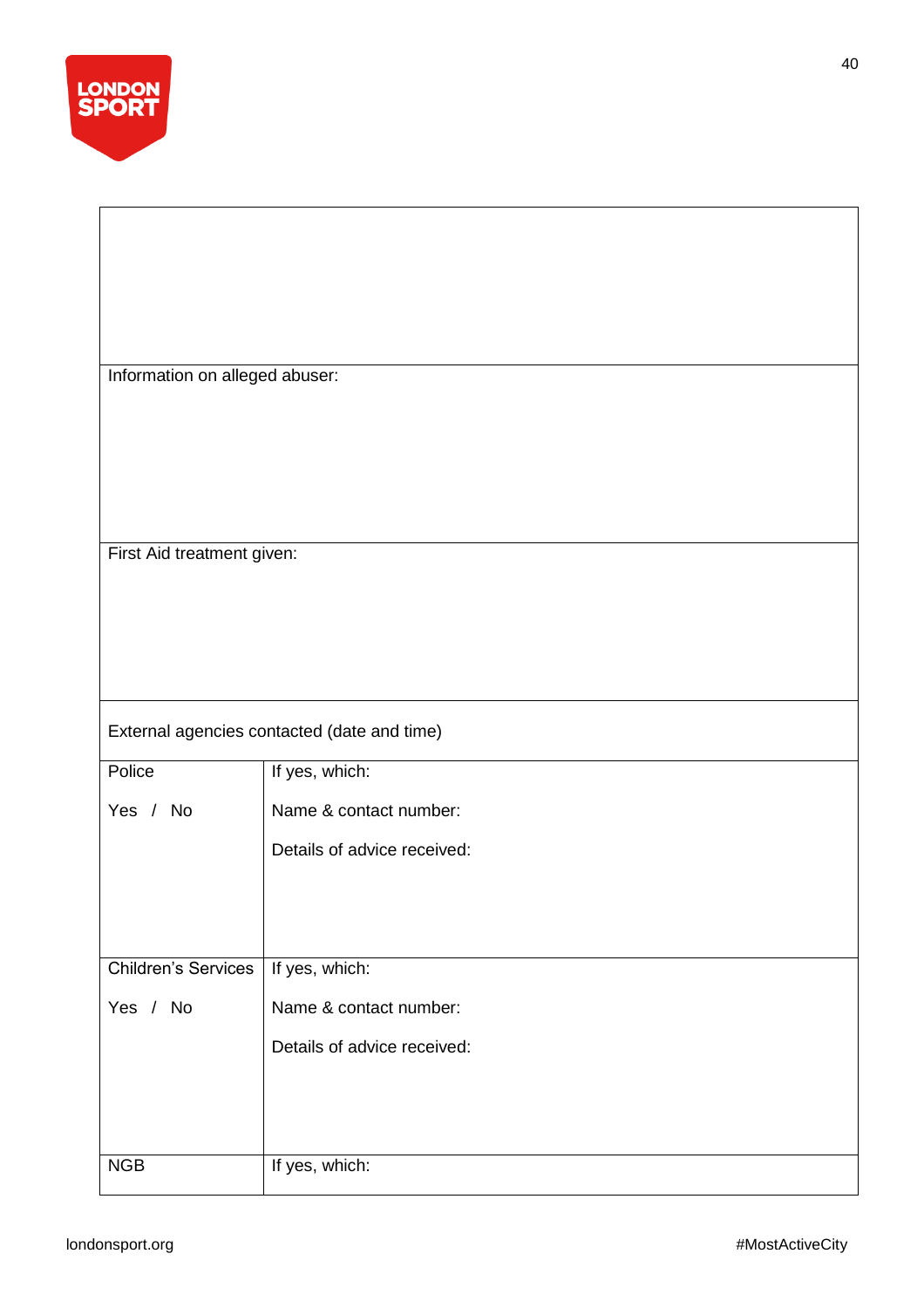

| Yes / No                  | Name & contact number:      |
|---------------------------|-----------------------------|
|                           | Details of advice received: |
|                           |                             |
|                           |                             |
|                           |                             |
| Local Authority/<br>Forum | If yes, which:              |
|                           | Name & contact number:      |
| Yes / No                  | Details of advice received: |
|                           |                             |
|                           |                             |
|                           |                             |
| Other (NSPCC)             | If yes, which:              |
| Yes / No                  | Name & contact number:      |
|                           | Details of advice received: |
|                           |                             |
|                           |                             |
|                           |                             |
|                           |                             |
|                           | Print Name                  |
| Date                      |                             |
|                           |                             |

*Remember to maintain confidentiality on a need to know basis – only if it will protect the child or vulnerable adult. Do not discuss this incident with anyone other than those who need to know.*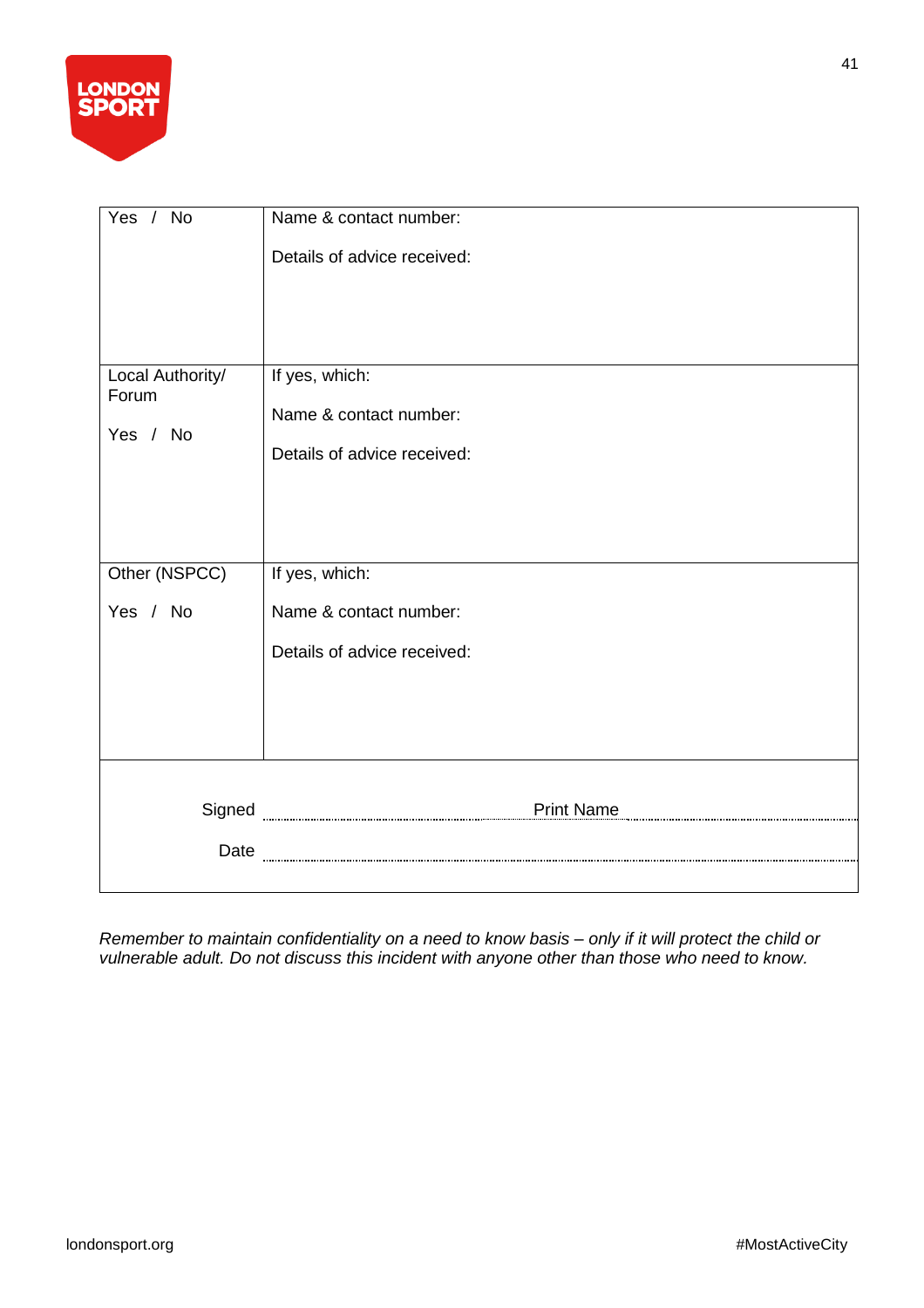

## **Appendix No. 6**

# **Example Self Disclosure Form**

| Yes / No<br>1. Have you ever been convicted of any criminal offences?                                                                                                                                                                                                                                                                                                                                                                                             |
|-------------------------------------------------------------------------------------------------------------------------------------------------------------------------------------------------------------------------------------------------------------------------------------------------------------------------------------------------------------------------------------------------------------------------------------------------------------------|
| If Yes, please supply details including received or formal warnings or cautions:                                                                                                                                                                                                                                                                                                                                                                                  |
|                                                                                                                                                                                                                                                                                                                                                                                                                                                                   |
|                                                                                                                                                                                                                                                                                                                                                                                                                                                                   |
| Note: You are advised under the provisions of the Rehabilitation of Offenders Act 1974 (exceptions) order 1975 as<br>amended by the Rehabilitation of Offenders Act 1974 (Exceptions Amendment) Order 1986 you should declare all<br>convictions including 'spent' convictions                                                                                                                                                                                    |
| 2. Are you a person known to any social services department as being an actual or potential<br>Yes / No<br>risk to children?                                                                                                                                                                                                                                                                                                                                      |
| If Yes, please supply details:                                                                                                                                                                                                                                                                                                                                                                                                                                    |
|                                                                                                                                                                                                                                                                                                                                                                                                                                                                   |
|                                                                                                                                                                                                                                                                                                                                                                                                                                                                   |
| 3. Have you had a disciplinary sanction (from a sport or other organisations governing body)<br>relating to child abuse?<br>Yes / No                                                                                                                                                                                                                                                                                                                              |
| If Yes, please supply details:                                                                                                                                                                                                                                                                                                                                                                                                                                    |
|                                                                                                                                                                                                                                                                                                                                                                                                                                                                   |
| <b>IMPORTANT</b>                                                                                                                                                                                                                                                                                                                                                                                                                                                  |
| I have read and understood the London Sport Child Protection Policy and agree to follow the Code<br>of Conducts and procedures outlined within the Policy. I hereby consent to London Sport seeking<br>information from other agencies (police and /or social services) to clarify details provided on the<br>DBS disclosure.                                                                                                                                     |
| I understand that the information contained on this form, the results of police and social services<br>checks and information supplied by third parties, may be included on Partnership's database. I<br>agree to inform London Sport, within 24 hours, if subsequently arrested or investigated for a<br>child protection matter. I understand that not abiding by, fully disclosing or answering any of<br>these questions will lead to Disciplinary procedures |
| I HEAR BY AGREE TO ABIDE BY LONDON Sport Safeguarding and Protecting Children Policy<br>(copy provided)                                                                                                                                                                                                                                                                                                                                                           |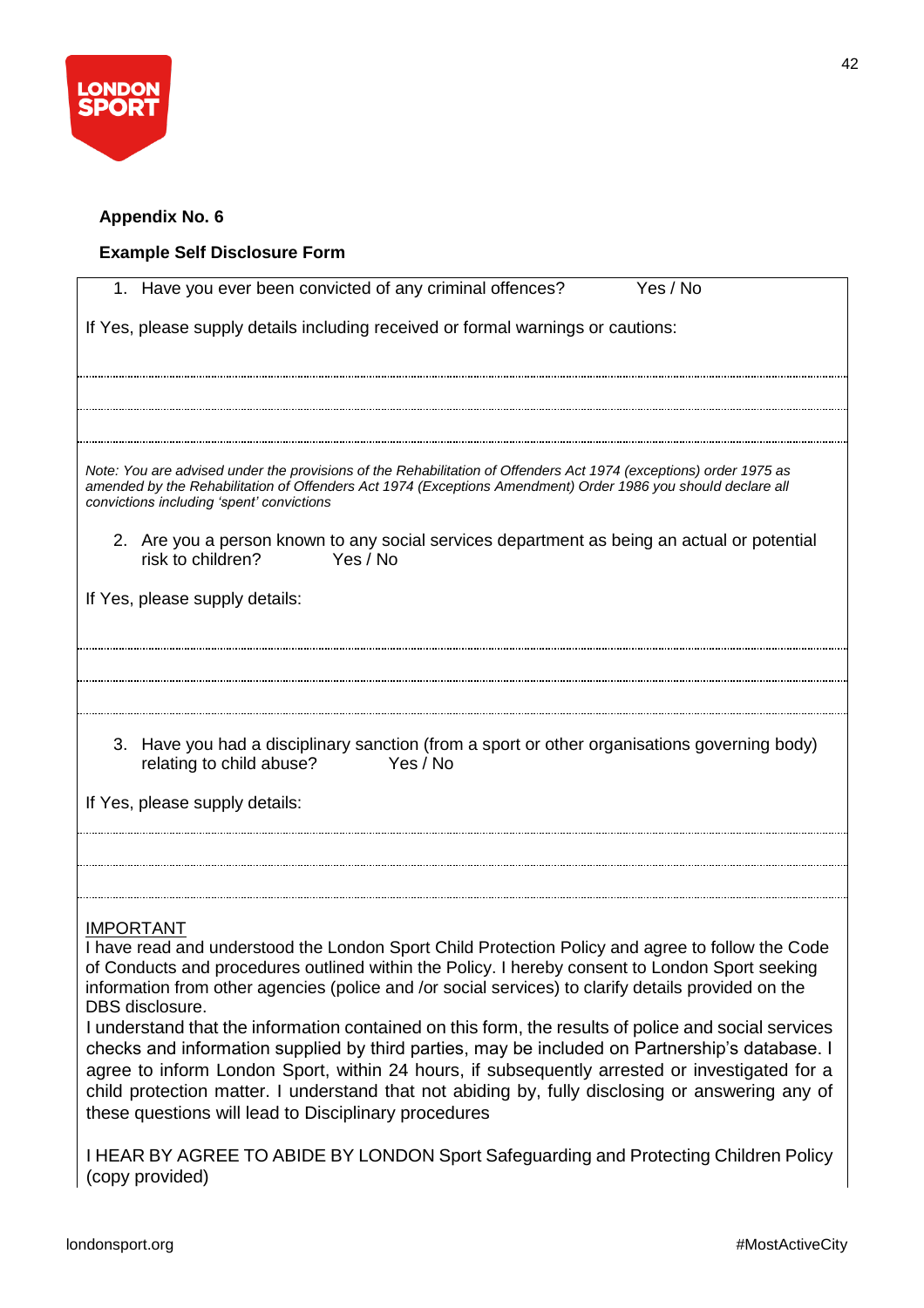| <b>LONDON</b> |
|---------------|
| <b>SPORT</b>  |
|               |

| Name      |  |
|-----------|--|
| Address   |  |
|           |  |
|           |  |
|           |  |
| Signature |  |
|           |  |
| Date      |  |
|           |  |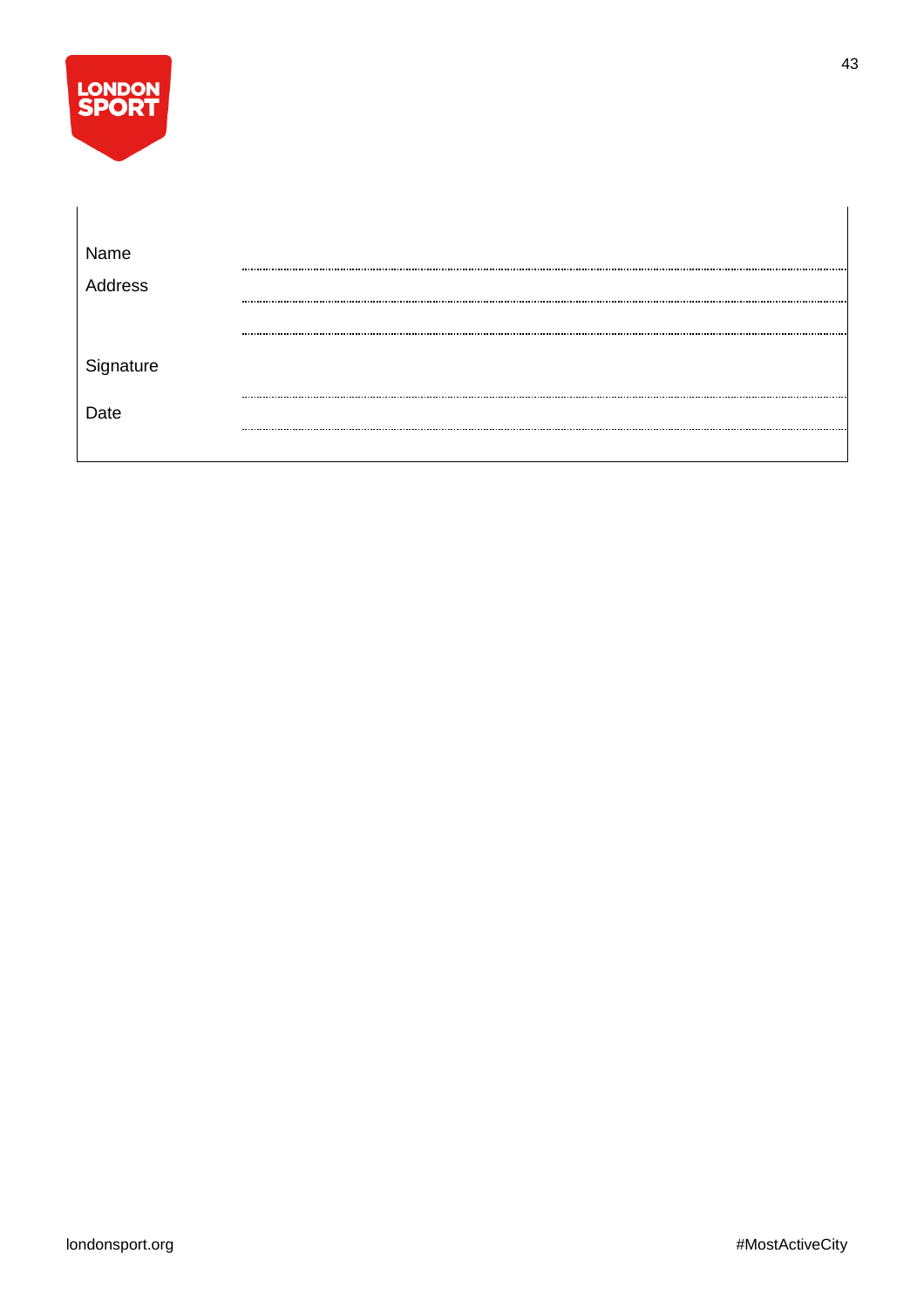

## **Appendix No. 7**

## **Sample Player Registration Form (parental consent for sporting activities/ events)**

Personal Details of Participants

| Name:                                                                   | Gender:                                                                                            | Male / Female / Non-binary /<br>Prefer not to say |
|-------------------------------------------------------------------------|----------------------------------------------------------------------------------------------------|---------------------------------------------------|
| Address:                                                                |                                                                                                    |                                                   |
|                                                                         | Postcode:                                                                                          |                                                   |
| Telephone<br>number (Home)                                              | Telephone<br>number (Mobile)                                                                       |                                                   |
| Date of Birth:<br>(DD/MM/YYY)                                           |                                                                                                    |                                                   |
| Local Authority:<br>(to which you<br>pay your council<br>$\mathsf{tax}$ | Club Name:<br>Please add<br>sport if not in<br>the Club title (If<br>a member of a<br>sports club) |                                                   |

## Booking Information

| <b>Sport Activity:</b> |                   |
|------------------------|-------------------|
| Date of Activity:      | Time of Activity: |
| Venue for<br>Activity: |                   |

## Impairment

| The Disability Discrimination Act 1995 defines a disabled person as anyone with "a physical or mental<br>impairment that has substantial and long term adverse effect on his or her ability to carry out normal<br>day-to-day activities". |                        |    |                               |                   |                        |
|--------------------------------------------------------------------------------------------------------------------------------------------------------------------------------------------------------------------------------------------|------------------------|----|-------------------------------|-------------------|------------------------|
| Do you consider yourself to have an impairment?                                                                                                                                                                                            |                        |    | Yes / No / Prefer not to say  |                   |                        |
| If yes, what is the nature of your impairment?                                                                                                                                                                                             |                        |    |                               |                   |                        |
| VI                                                                                                                                                                                                                                         | Visual<br>Impairment   | HI | Hearing<br>Impairment         | PI                | Physical<br>Impairment |
|                                                                                                                                                                                                                                            | Learning<br>Impairment | MI | <b>Multiple</b><br>Impariment |                   | Other                  |
|                                                                                                                                                                                                                                            |                        |    |                               | (please specify): |                        |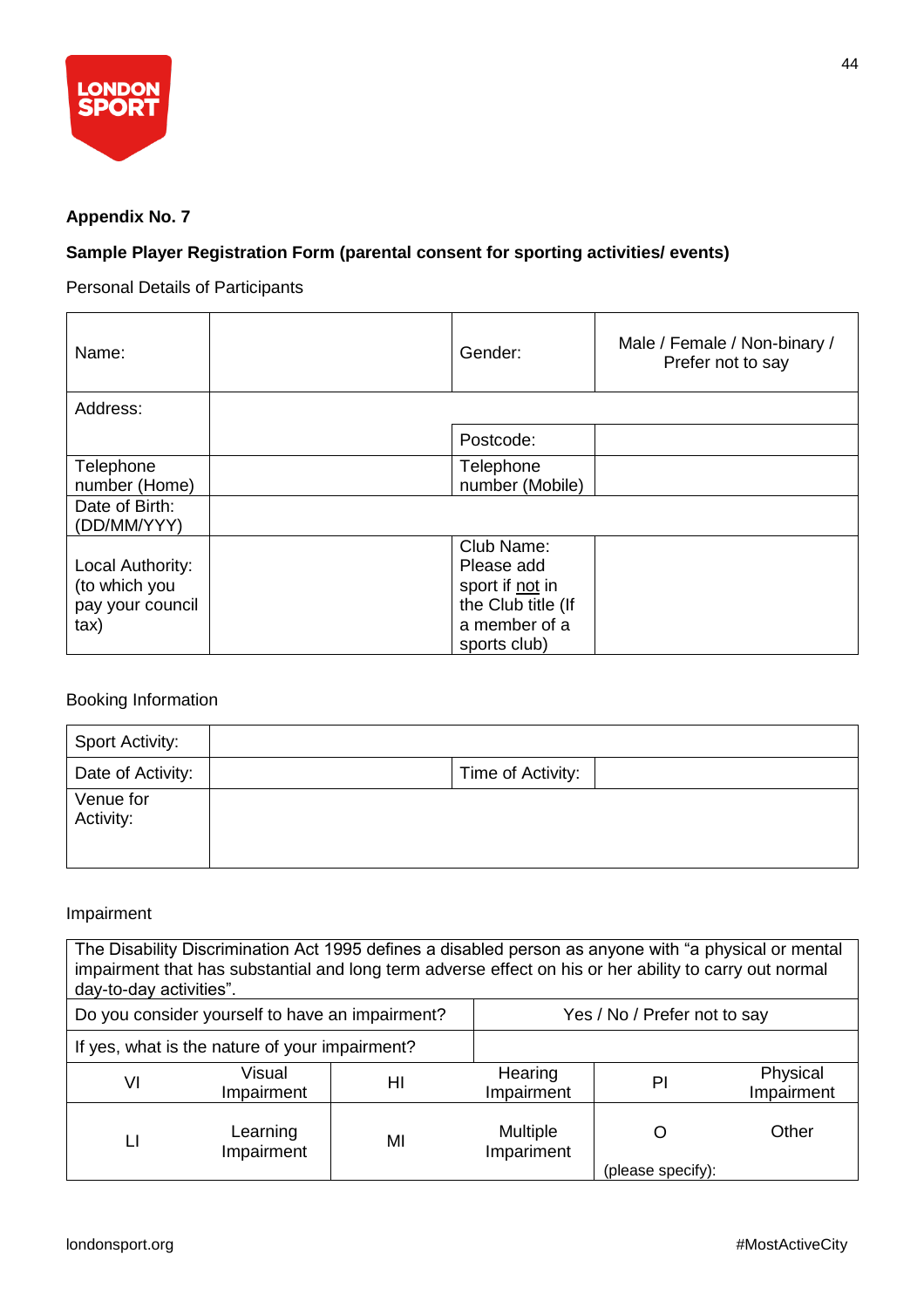

# Emergency Contact Details

| Full Name:                      |                              |
|---------------------------------|------------------------------|
| Telephone<br>number (Home)      | Telephone<br>number (Mobile) |
| Relationship to<br>participant: |                              |

# Sports Equality Monitoring

| London Sport is committed to promoting and developing sports equity in line with our Equity Policy and<br>our Fair Play charter. By monitoring the profile of young people we can continue to develop<br>programmes to include all young people in all of our activities. |                         |  |  |
|---------------------------------------------------------------------------------------------------------------------------------------------------------------------------------------------------------------------------------------------------------------------------|-------------------------|--|--|
| What is your ethnic group? Please circle / highlight the most appropriate from the below:                                                                                                                                                                                 |                         |  |  |
| White                                                                                                                                                                                                                                                                     |                         |  |  |
| <b>British</b>                                                                                                                                                                                                                                                            | Irish                   |  |  |
| Other (please specify):                                                                                                                                                                                                                                                   |                         |  |  |
| <u>Dual</u>                                                                                                                                                                                                                                                               |                         |  |  |
| White and Black Caribbean                                                                                                                                                                                                                                                 | White and Black African |  |  |
| White and Black Asian                                                                                                                                                                                                                                                     | Other (please specify): |  |  |
| Asian or British Asian                                                                                                                                                                                                                                                    |                         |  |  |
| Indian                                                                                                                                                                                                                                                                    | Pakistani               |  |  |
| Bangladeshi<br>Other (please specify):                                                                                                                                                                                                                                    |                         |  |  |
| <b>Black or Black British</b>                                                                                                                                                                                                                                             |                         |  |  |
| African<br>Caribbean                                                                                                                                                                                                                                                      |                         |  |  |
| Other (please specify):                                                                                                                                                                                                                                                   |                         |  |  |
| Chinese or other ethnic group                                                                                                                                                                                                                                             |                         |  |  |
| Chinese                                                                                                                                                                                                                                                                   | Other (please specify): |  |  |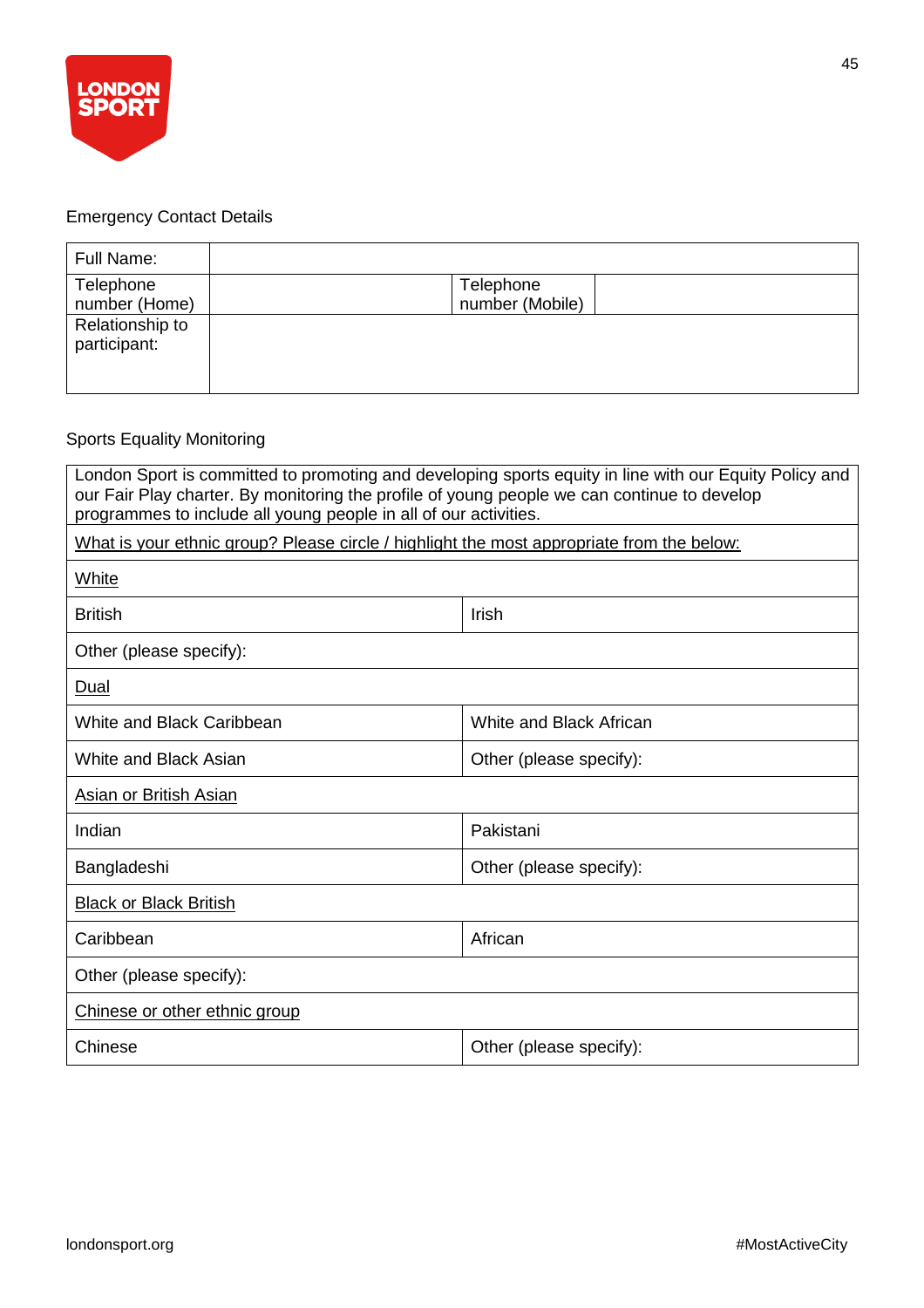

## Medical Information

| If you suffer from any of the following, please circle/ highlight:            |                 |          |  |
|-------------------------------------------------------------------------------|-----------------|----------|--|
| Asthma                                                                        | <b>Diabetes</b> | Epilepsy |  |
| Please specify if there are any other medical details we should know about:   |                 |          |  |
| Do you consent to emergency medical treatment being administered if required? |                 |          |  |
| Yes / No                                                                      |                 |          |  |

## Consent from Parents

| My child is in good health and I consider him/her capable of taking part in the Activity. I also understand<br>that while coaches and personnel will take every precaution to ensure that accidents do not happen,<br>they cannot necessarily be held responsible for any loss, damage or injury suffered to my child. |                                                                                                                                                                                                         |  |  |
|------------------------------------------------------------------------------------------------------------------------------------------------------------------------------------------------------------------------------------------------------------------------------------------------------------------------|---------------------------------------------------------------------------------------------------------------------------------------------------------------------------------------------------------|--|--|
| by London Sport. (Please tick)                                                                                                                                                                                                                                                                                         | am aware that photographs will be taken during the Sports Activity for promotional purposes,<br>and give consent for my child to feature in such photos, which may be used in any publications produced |  |  |
| Name (Print)                                                                                                                                                                                                                                                                                                           |                                                                                                                                                                                                         |  |  |
| Parent/ guardian name<br>with<br>parental<br>legal                                                                                                                                                                                                                                                                     |                                                                                                                                                                                                         |  |  |
| responsibility                                                                                                                                                                                                                                                                                                         |                                                                                                                                                                                                         |  |  |
| Address                                                                                                                                                                                                                                                                                                                |                                                                                                                                                                                                         |  |  |
|                                                                                                                                                                                                                                                                                                                        |                                                                                                                                                                                                         |  |  |
| Email                                                                                                                                                                                                                                                                                                                  |                                                                                                                                                                                                         |  |  |
|                                                                                                                                                                                                                                                                                                                        |                                                                                                                                                                                                         |  |  |
|                                                                                                                                                                                                                                                                                                                        |                                                                                                                                                                                                         |  |  |

#### Data Protection

Do you agree to the Company holding and processing, both electronically and manually, personal data about you (including sensitive personal data as defined in the General Data Protection Regulation (EU) 2016/679, the Data Protection Act 2018 and any national implementing laws, regulations and secondary legislation, as amended or updated from time to time, in the UK together with all other applicable data protection and privacy law;) for the operations, management, security or administration of the Session and for the purpose of complying with applicable laws, regulations and procedures.

Yes / No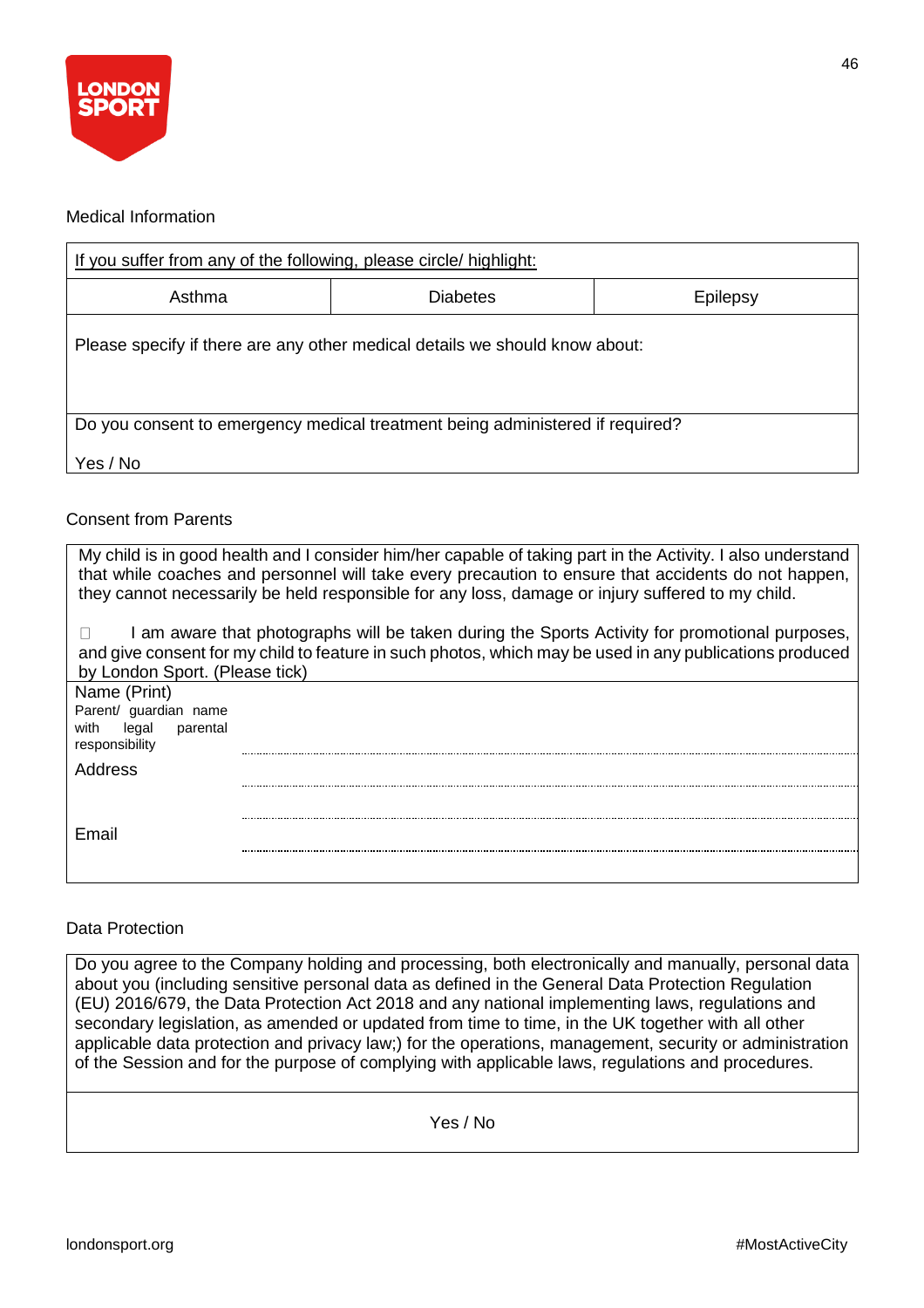

## **Appendix No. 8**

## **Example Procedures related to the transportation of children for trips/tournaments**

Attention to the following factors will help to promote safety:

- Ensure that the company which is being used is currently licensed to transport children and young people, and that they have the appropriate insurance,
- Only use companies including buses/taxis where safeguarding checks are in place. It should be ensured that there is the correct ratio of staff to children,
- If a child suffers a significant injury or accident, the parent/guardian should be informed as soon as possible,
- Written permission of parents/guardians should be obtained for all overnight away trips. Parents/guardians should inform the club/Team Manager at the outset of any medical condition or special needs of their child,
- All adults who travel on away trips with children should be carefully chosen and vetted,
- Adults/Sports Leaders accompanying or participating in an away trip should make known any medical condition/special needs to the Governing Body/Sports club in advance,
- The roles and responsibilities of adults participating in away trips should be clearly defined,
- The Governing Body of Sport/Sports Club should appoint a Team Manager/Head of Delegation for away trips. S/he should have overall responsibility for the children's well being, behaviour and sleeping arrangements. S/he should be appointed as an official of the club for the duration of the trip,
- On away trips, coaches should be accountable to the Team Manager in all non-performance related matters,
- Where there are mixed teams there should be at least one female in the management/coaching structure,
- The Team Manager should submit a report to the Governing Body/Sports Club as soon as possible after the end of the trip,
- Adults should not share a room with children,
- Sports Leaders should not travel alone in their cars with children,
- Special care should be taken by both host and visiting clubs in the selection of homes for overnightstays and where practical more than one child should be placed with each host family,

## **If a child suffers a significant injury or an accident the parents/guardians should be informed as soon as possible.**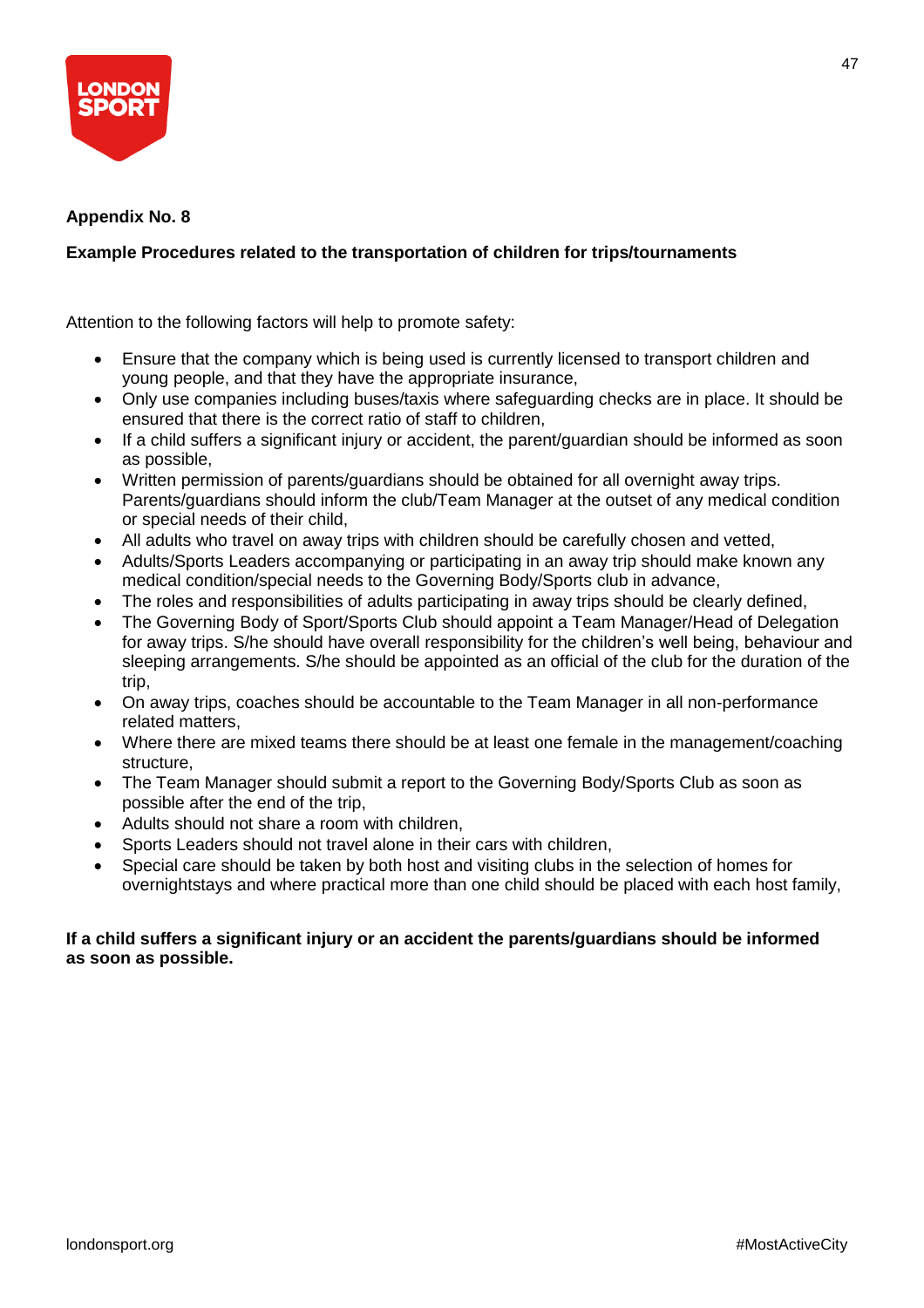

## **Appendix No. 9**

## **Sample Photographer Registration Form**

To promote all activity we would like to take photographs and videos for publications. To ensure that the young athletes feel safe at these events and comfortable being filmed or photographed we will only use people who we have checked to be appropriate to work with young people.

| Sport |  |
|-------|--|
| Event |  |
| Venue |  |
| Date  |  |
|       |  |

## Photographer Self Declaration

1. Have you ever been convicted of any criminal offences?

YES / NO

If YES, please supply details of any criminal convictions:

*NOTE: You are advised under the provisions of the Rehabilitation of Offenders Act 1974 (exceptions) order 1975 as amended by the Rehabilitation of Offenders Act 1974 (Exceptions Amendment) Order 1986 you should declare all convictions including 'spent' convictions.*

2. Are you a person known to any Children's Services department as being an actual or potential risk to children?

## YES / NO

If YES, please supply details:

3. Have you had a disciplinary sanction (from a sports or other organisations governing body) relating to child abuse?

## YES / NO

If YES, please supply details: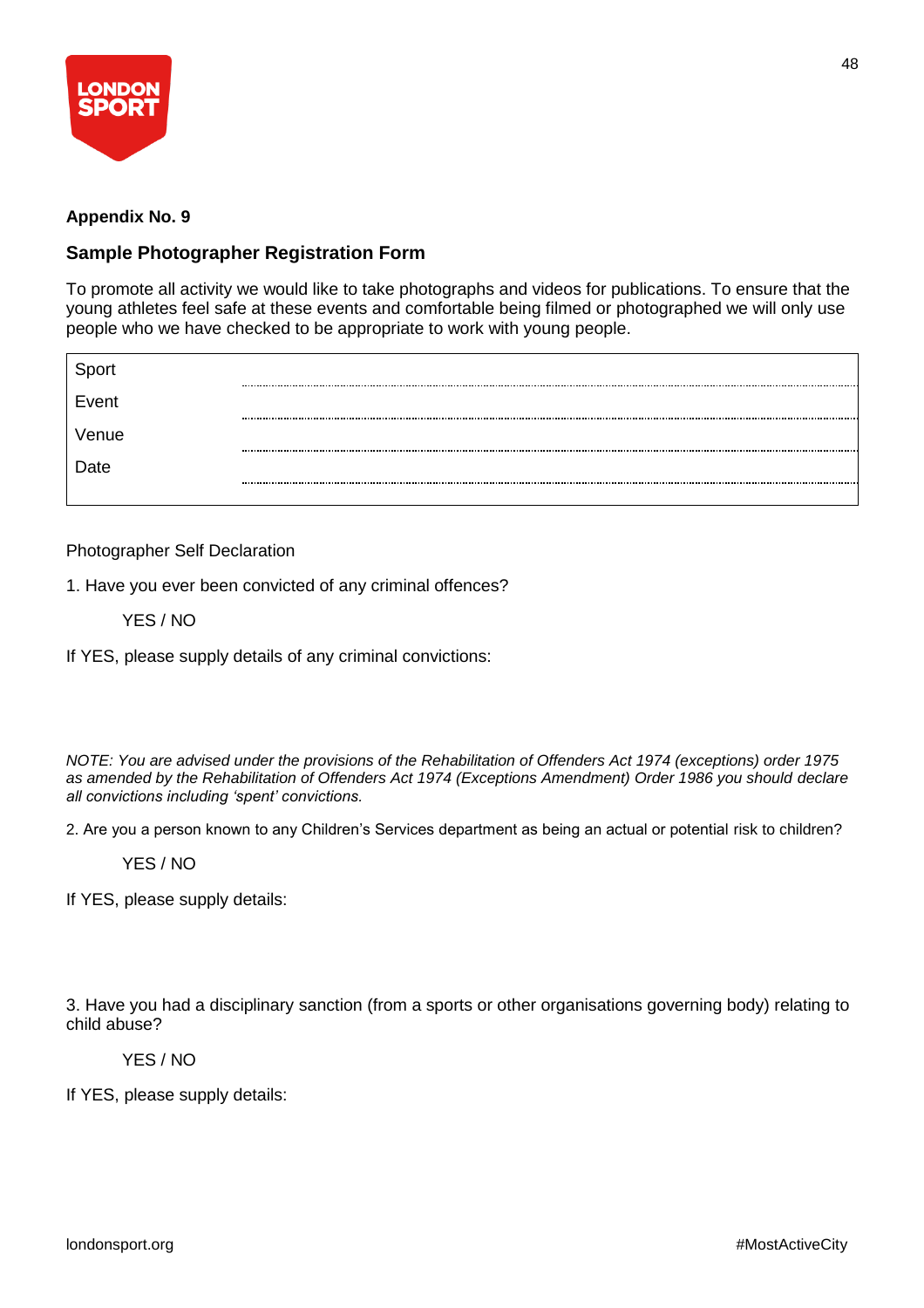

## IMPORTANT

I have read and understood the information leaflet regarding London Sport Safeguarding and Protecting Children Policy. I hereby consent London Sport undertaking relevant checks against me.

I understand that the information contained on this form, the results of police and Children's Services checks and information supplied by third parties, may be included on London Sport database, may be notified to my club/organisation and may be supplied by the Partnership to other relevant partners who have an interest in child protection issues. I agree to inform London Sport, within 24 hours, if subsequently arrested or investigated for a child protection matter. I understand that not abiding by, fully disclosing or answering any of these questions will lead to Disciplinary procedures

I hereby agree to abide by the London Sport Child Protection Policy's Guidelines on Photographic Filming Equipment and Sporting Events and all guidelines relating to conduct at events including reproductions or adaptations of the images for all general purposes.

|              | TO BE COMPLETED BY PERSON FILMING/PHOTOGRAPHING |
|--------------|-------------------------------------------------|
| Name (Print) |                                                 |
| Address      |                                                 |
|              |                                                 |
|              |                                                 |

49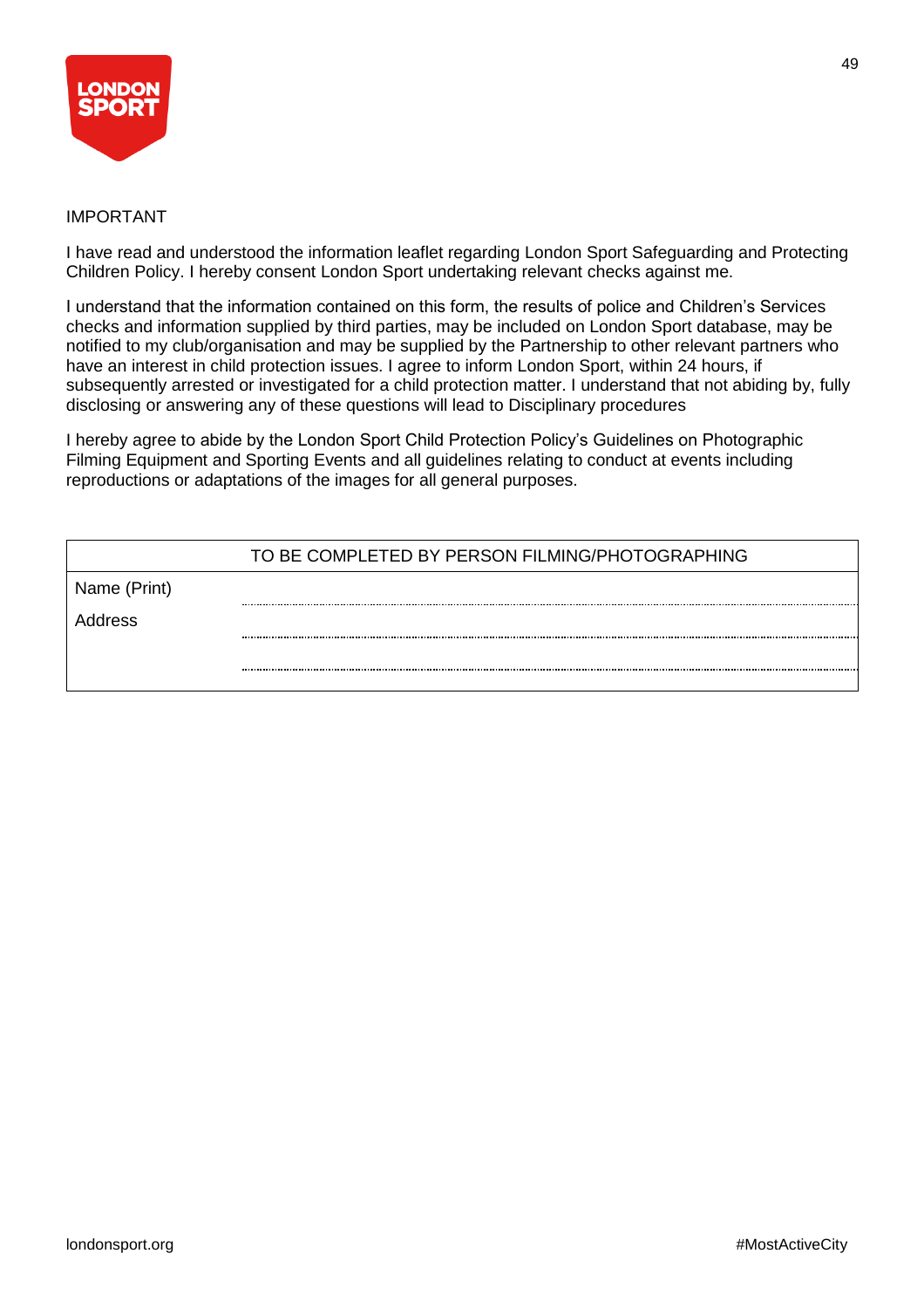

## **Appendix No. 10**

## **Useful Contacts**

| <b>National Organisations</b>                                                                                                                                                              |                                                                                                                                                     | <b>London Based Organisations</b>                                                                                                              |                                                                                                                                                                |  |
|--------------------------------------------------------------------------------------------------------------------------------------------------------------------------------------------|-----------------------------------------------------------------------------------------------------------------------------------------------------|------------------------------------------------------------------------------------------------------------------------------------------------|----------------------------------------------------------------------------------------------------------------------------------------------------------------|--|
| <b>NSPCC Helpline</b><br>Telephone: 0808 800 5000<br>Asian Helpline: 0800 096 7719<br>Welsh Helpline: 0800 100 2524<br>Deaf Users Textphone: 0800 056 0686                                 |                                                                                                                                                     | London Safeguarding Childrens Board<br>Association of London Government,<br>591/2 Southwark Street, London SE1 0AL                             |                                                                                                                                                                |  |
| www.nspcc.org.uk                                                                                                                                                                           |                                                                                                                                                     | To find your local borough contact, please visit:                                                                                              |                                                                                                                                                                |  |
| This is a 24 hour free and confidential telephone<br>Helpline that provides counselling, information<br>and advice to anyone concerned about a child at<br>risk of ill treatment or abuse. |                                                                                                                                                     | https://www.londonscb.gov.uk/contacts/safeguardi<br>ng-contacts/<br>Alison Renouf - LSCB Manager<br>Email: Alison.renouf@londoncouncils.gov.uk |                                                                                                                                                                |  |
| <b>National Organisations</b>                                                                                                                                                              |                                                                                                                                                     |                                                                                                                                                |                                                                                                                                                                |  |
| The NSPCC Child Protection in<br><b>Sport Unit</b>                                                                                                                                         | 3 Gilmour Close<br><b>Beaumont Leys</b><br>Leicester<br>England<br><b>L4 1EZ</b>                                                                    |                                                                                                                                                | Tel 0116 234 7278<br>www.thecpsu.org.uk                                                                                                                        |  |
| Childline UK                                                                                                                                                                               | <b>NSPCC Weston House</b><br>42 Curtain Road<br>London<br>EC2A 3NH                                                                                  |                                                                                                                                                | Tel 0800 1111                                                                                                                                                  |  |
| <b>UK Coaching</b>                                                                                                                                                                         | Chelsea Road<br>Off Amberley Road<br>Armley<br>Leeds<br><b>LS12 4HP</b>                                                                             |                                                                                                                                                | Tel 0113 274 4802                                                                                                                                              |  |
| Department of Health                                                                                                                                                                       | <b>Consultancy Service</b><br><b>Room 113</b><br>Department of Health<br><b>Wellington House</b><br>133-135 Waterloo Rd<br>London<br><b>SE1 8UG</b> |                                                                                                                                                |                                                                                                                                                                |  |
| <b>National Governing Bodies</b>                                                                                                                                                           |                                                                                                                                                     |                                                                                                                                                | To find a national governing<br>body, please visit:<br>https://thecpsu.org.uk/help-<br>advice/deal-with-a-<br>concern#contact-your-<br>national-governing-body |  |